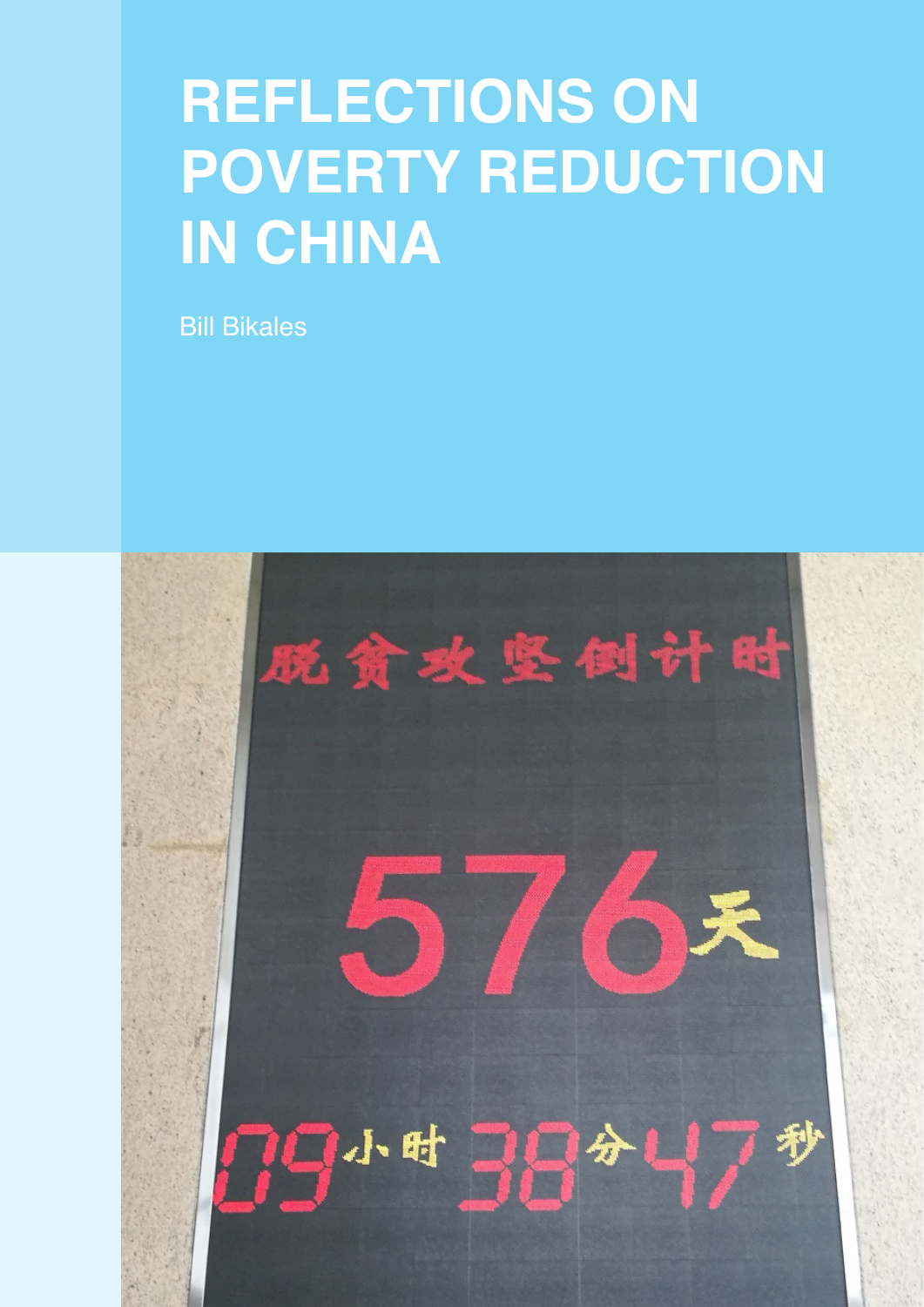#### © Bill Bikales, June 2021.

Bill Bikales is a development economist who has worked in and on East Asian countries, especially China and Mongolia, for most of the last 30 years. He has co-edited and co-authored numerous reports on poverty reduction progress and challenges in those two countries, primarily on behalf of several United Nations organizations. He most recently served as Lead Economist for the United Nations Resident Coordinator in China. Bill started his studies of Chinese language, history and development as an undergraduate at Princeton in the 1970s and first visited mainland China in 1979. All views presented in this paper are his own.

Cover: "Poverty Eradication Countdown: 576 days, 9 hours, 38 minutes and 47 seconds to go." Photo of a clock in the lobby of the Leading Group on Poverty Alleviation and Development, taken by the author in 2019.

The financial support from the Swiss Agency for Development and Cooperation (SDC), and the technical support and valuable inputs of their Beijing team, for this report are gratefully acknowledged. Most of all, support from Justine Anken, Qi Tingting, Renaud Vuignier and, from start to finish, Felix Fellmann is appreciated. The views expressed in this report are entirely the author's and not those of SDC or of any organization with which the author has previously been affiliated.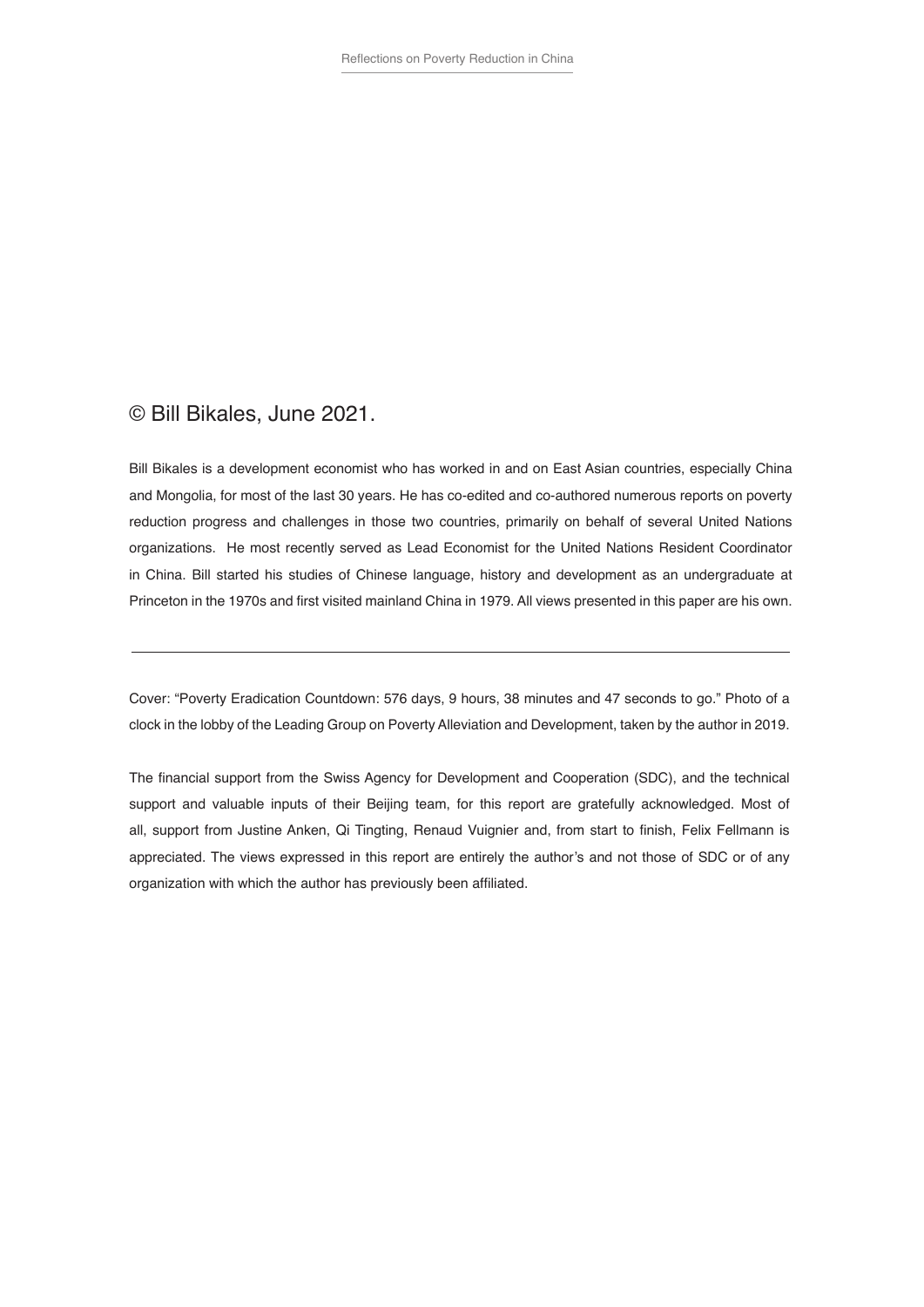### **FOREWORD**

2020 marked the  $70<sup>th</sup>$  anniversary of diplomatic relations between Switzerland and China. It provided the opportunity to highlight decades of mutual respect, constructively critical dialogue and close cooperation.



For China, 2020 also saw major developments in its remarkable progress in poverty reduction. In November of that year, the country announced it had eliminated extreme poverty according to its current national definition.

China's significant achievements in reducing absolute poverty and improving living conditions is of global interest. Poverty reduction is the first United Nations Sustainable Development Goal (SDG). Moreover, all cooperation and development agencies orient their programs towards improving vulnerable groups' living conditions. Thus, poverty reduction, the "Leave No One Behind" principle and social inclusion are also key pillars of Switzerland's 2021-2024 International Cooperation policy program.

Despite the progress made in recent decades, the world still faces considerable challenges regarding poverty and inequality. Ten per cent of the world's population still lives in extreme poverty. Although income differentials between countries have narrowed in recent years, socioeconomic inequality within countries remains a major problem.

Switzerland is not active in China on the topic of poverty. Yet, to contribute to ongoing global discussions on this crucial issue and respond to various partners' expressed interest, the Embassy is pleased to share the work of Bill Bikales with a wide audience. Bikales' work focuses specifically on poverty reduction in China.

We don't intend to take any position on this scientific contribution or its conclusions. However, we believe the author's expertise on poverty and deep knowledge of China will be of great interest to all readers.

**Bernardino Regazzoni Ambassador of Switzerland to China**



Schweizerische Eidgenossenschaft Confédération suisse Confederazione Svizzera Confederaziun svizra

Embassy of Switzerland in China 瑞士驻华大使馆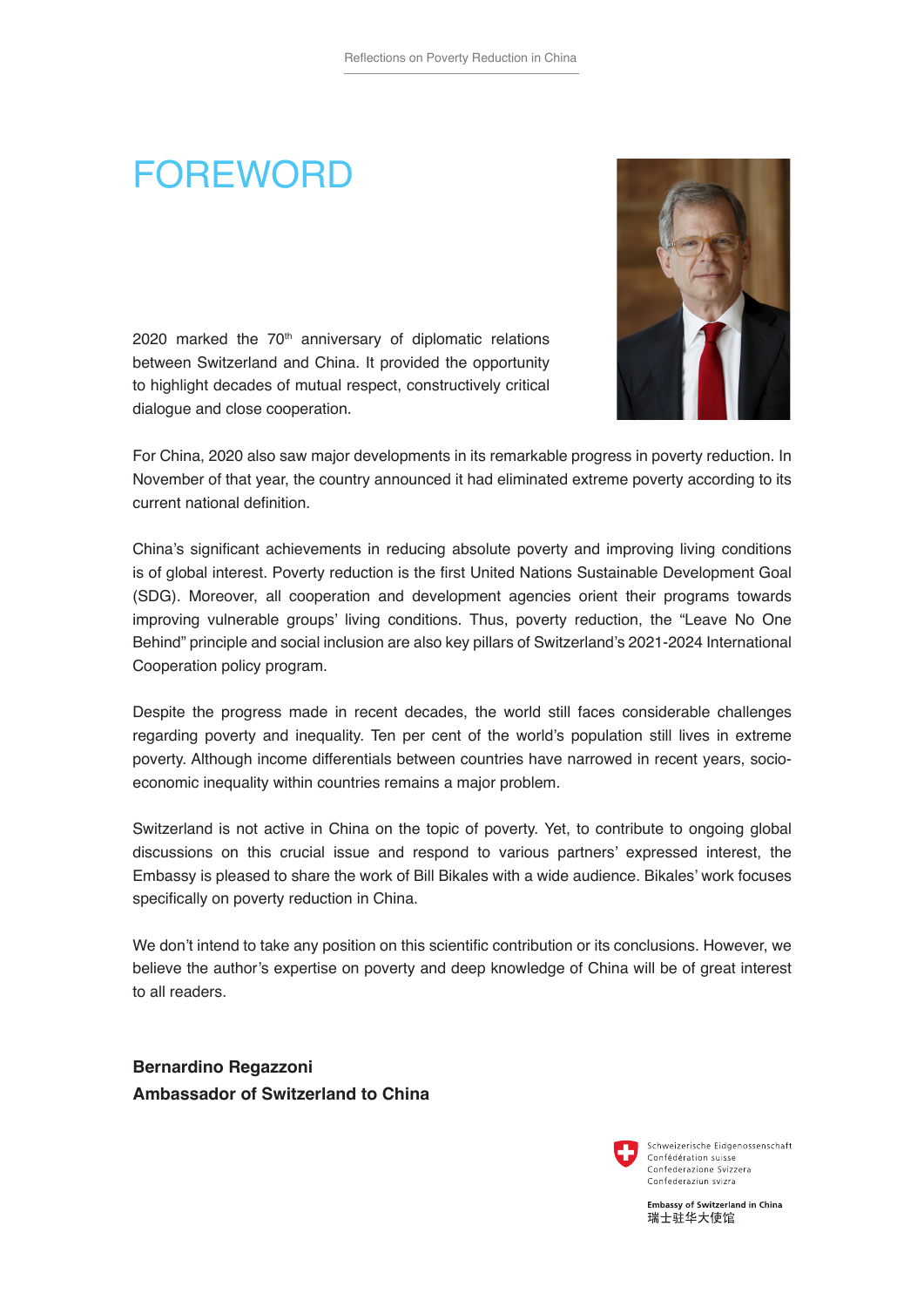#### **Acronyms and Chinese Terms**

#### **Acronyms**

| <b>CCP</b> | <b>Chinese Communist Party</b>                                                           |
|------------|------------------------------------------------------------------------------------------|
| <b>FYP</b> | Five-year plan                                                                           |
| IMF        | <b>International Monetary Fund</b>                                                       |
|            | <b>LGOP</b> Leading Group on Poverty Alleviation and Development under the State Council |
|            | <b>MDG</b> Millennium Development Goal                                                   |
| <b>NBS</b> | National Bureau of Statistics of China                                                   |
|            | <b>OPHI</b> Oxford Poverty and Human Development Initiative                              |
| <b>PPP</b> | <b>Purchasing Power Parity</b>                                                           |
| <b>SDG</b> | Sustainable Development Goal                                                             |
| <b>SDY</b> | Sent down youth                                                                          |
|            | <b>UMIC</b> Upper Middle Income Country                                                  |
|            |                                                                                          |
|            |                                                                                          |

#### **Chinese Terms**

**Dibao:** the minimum living standard assistance program and the largest Chinese financial social assistance program, serving as gateway to eligibility for other smaller social assistance programs. There are distinct urban and rural dibao programs.

**Hukou:** the household registration system under which, when a birth is recorded, the newborn is assigned either urban or rural hukou status. A person's status does not automatically change if they move from rural to urban areas and it often determines their eligibility for social services. In general, rural hukou holders in urban areas are not entitled to the same public services that urban hukou holders receive.

**Xiaokang Society:** A term with origins in classical Chinese texts, generally translated as a "moderately prosperous society." In recent decades, the term was first used by Deng Xiaoping in December 1979 to describe China's relatively modest development goals. In the ensuing decades, it has been repeatedly redefined to set increasingly ambitious development goals for China. At the 16th National Party Congress of the CCP, in 2002, it was rephrased as "achieving Xiaokang society in an all-around way." Under Xi Jinping, eradicating rural poverty increasingly became the key criterion by which this all-around achievement of the Xiaokang society would be determined; less focus was placed on per capita GDP, which had previously been seen as the key yardstick. China has now announced the overall Xiaokang society goal has been achieved and that China is pursuing new long-term goals of "basically achieving socialist modernization" by 2035 and becoming a "great modern socialist power" by 2050<sup>1</sup>.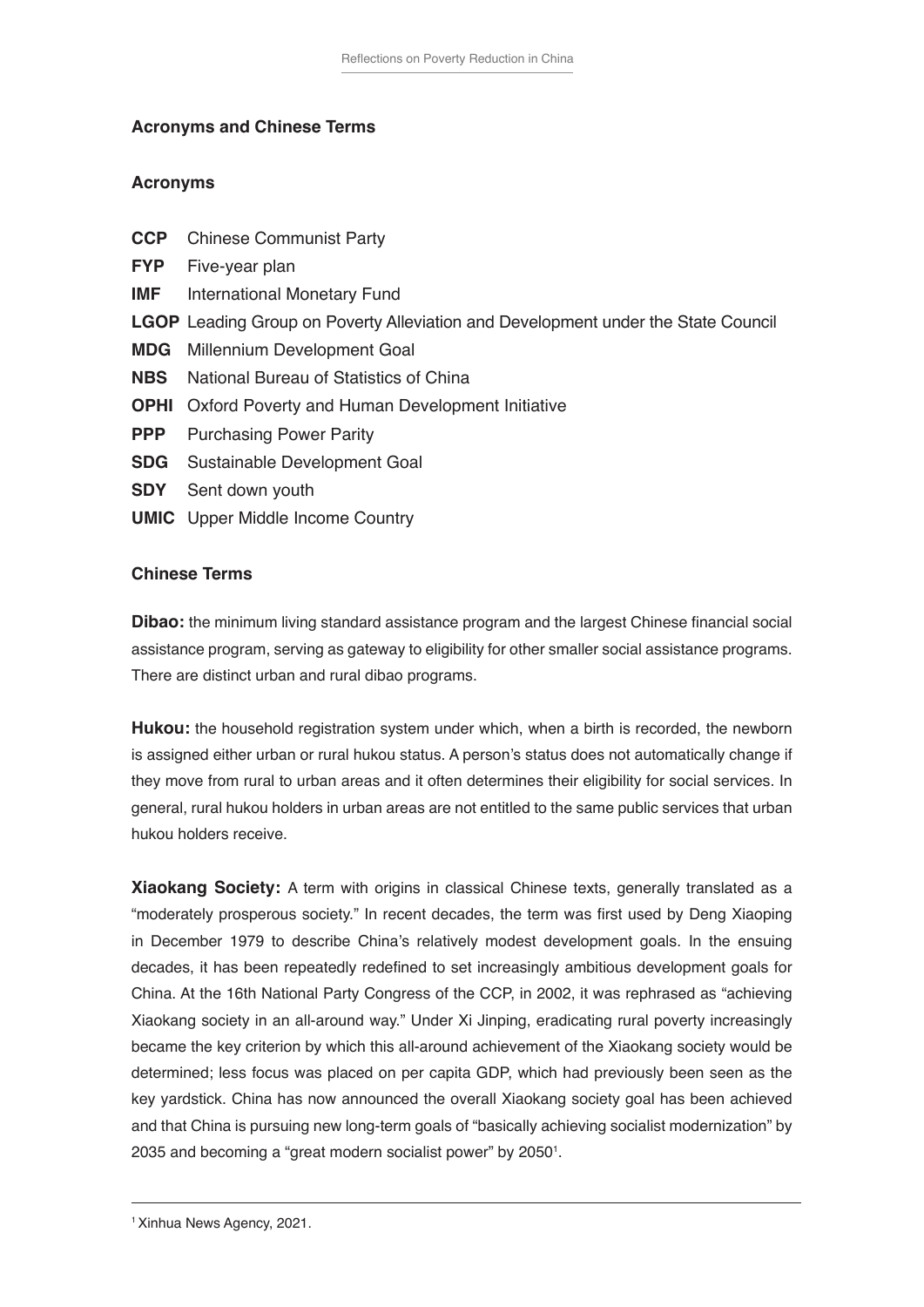### Executive Summary

China's poverty alleviation record since 1978 has received an enormous amount of attention attention that is continuing to grow due to China's high-profile proclamation that it has eradicated absolute income poverty (according to the current national definition). However, the prevailing narratives are often superficial and lacking in analysis, given the complexities that inevitably need to be confronted in discussing such an important issue, such momentous developments, in the most populous country on earth, and one with a unique system of governance.

This paper provides an analysis of the historical context of poverty reduction in China, both before and after the establishment of the People's Republic of China in 1949. This includes a review of conditions as of 1978, a description of poverty reduction between 1978 and 2012, a detailed account of the "precise targeting" poverty alleviation campaign of the last seven years and a presentation regarding some new poverty challenges China faces today. It concludes with a discussion of possible lessons from China's poverty reduction experience for other developing countries and organizations supporting development.

The paper first puts the remarkable post-1949 improvements in the lives of China's poor rural population in context. These improvements are first contextualized in terms of the severe famines and upheavals that have been a recurrent feature of China's 3000 years of recorded history. Next, they are contextualized within the traditional Chinese view that ensuring the population has food to eat is a responsibility of the State so critical it determines the ruler's legitimacy. Poor people were almost always small farmers or landless farm workers. This situation continued from the Imperial Era into the Republican Era (1911-1949) — during which several severe famines occurred. The transformation of the Chinese countryside since 1949, particularly in poor interior regions, is indisputably an achievement of great historical significance.

The first three decades after the People's Republic of China was established in 1949 — the Chairman Mao Zedong years — saw some major improvements in the lives of the poor rural population. Most importantly, there was a sweeping land redistribution campaign, rectification of the previously highly unequal land ownership pattern and the provision of basic, low quality, but nearly universal health and education services to the rural poor. At the same time, those decades were marked by severe turmoil during mass campaigns launched by the Chinese Communist Party (CCP) leadership under Mao. Most notably, this includes the rapid collectivization and industrial production campaign during the Great Leap Forward from 1958-1960, which led to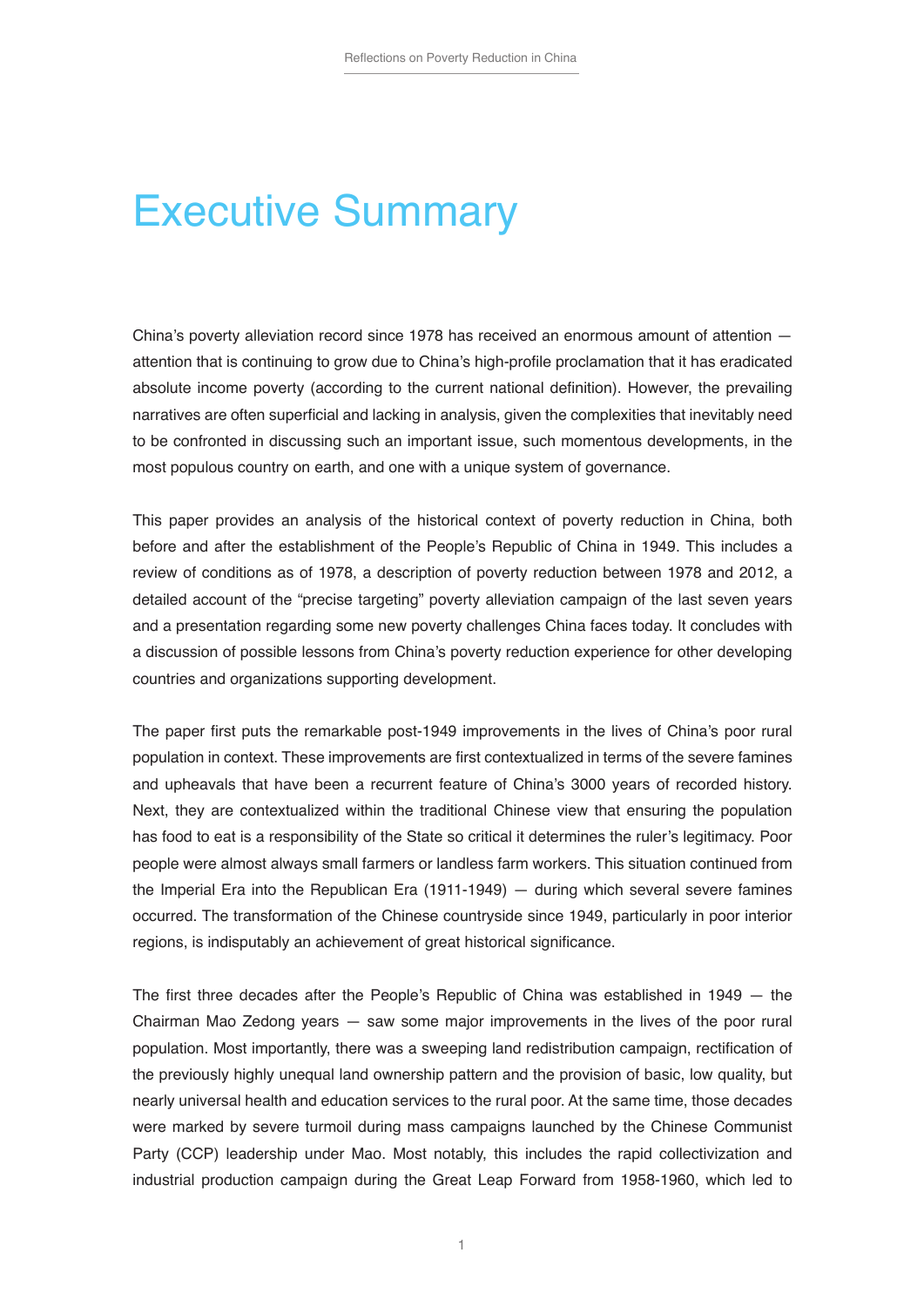what was almost certainly the deadliest famine in Chinese history and the tumultuous Cultural Revolution from 1966-1976. Maoist development ideology, embodied most fully during the Cultural Revolution, was highly egalitarian and emphasized political commitment rather than material incentives as motivating factors in production.

These first three decades were also when China established a rigid hukou system, essentially banning the rural-to-urban internal migration that has fueled development in many countries. This policy has been considerably revised but continues to affect China's rural population today.

China's situation in 1978, on the eve of the Reform and of the Opening Up era, reflected this mixed Maoist legacy. Several key preconditions for rural growth and poverty reduction were in place. For one, land distribution was equitable. And, both life expectancy and school enrollment rates had improved greatly — exceeding those of other countries with the same or greater per capita income by large amounts. An effective state bureaucracy was in place. But, as a result of Mao's income-suppressing economic ideology, poverty was very high in terms of income and the rural population still comprised over 82 per cent of the total.

For this reason, the frequent use of 1978 as a baseline to measure poverty reduction in China – and, specifically, reference to the  $800+$  million people lifted out of poverty  $-$  can be problematic. The implication is that this poverty reduction was entirely the result of post-78 government policy, whereas it was directly linked to the policies of the previous years in two ways. First, many conditions for poverty reduction were in place despite artificially low income, as just highlighted. Second, much of the poverty reduction in the first years after 1978 was simply a result of reversing bad Maoist policies. A great boost to rural incomes resulted from allowing peasants who worked harder to keep more of what they produced. Gradually increasing peasants' freedom to grow what they wanted — and sell it for the best price they could get — and allowing them to move from rural areas where income earning prospects were limited to new jobs in nearby or faraway urban areas exacerbated this boost. One recent estimate is that two-thirds of the poverty reduction in the first decades after Mao was simply catching up to where China should have been if better economic policies had been followed before 1978. In addition, there are methodological questions that arise in attempting to apply one line  $-$  in this case, the current official Chinese poverty line  $-$  across a period of 42 years during which China grew and changed so dramatically. China's official poverty lines were increased twice over this period as the country developed; the alternative approach of measuring poverty incidence over these years according to the lines that were used at the time gives quite different results.

Poverty reduction between 1978 and 2012 can be divided into three subperiods during which the balance between growth-driven and policy-driven poverty alleviation gradually evolved from complete reliance on growth to an increased role for policy. Rural incomes soared from 1978- 1985 — rising over 160 per cent in real terms. This was entirely a result of the reversal of Maoist agricultural policies. Poverty fell by 50 per cent in those seven years although there was no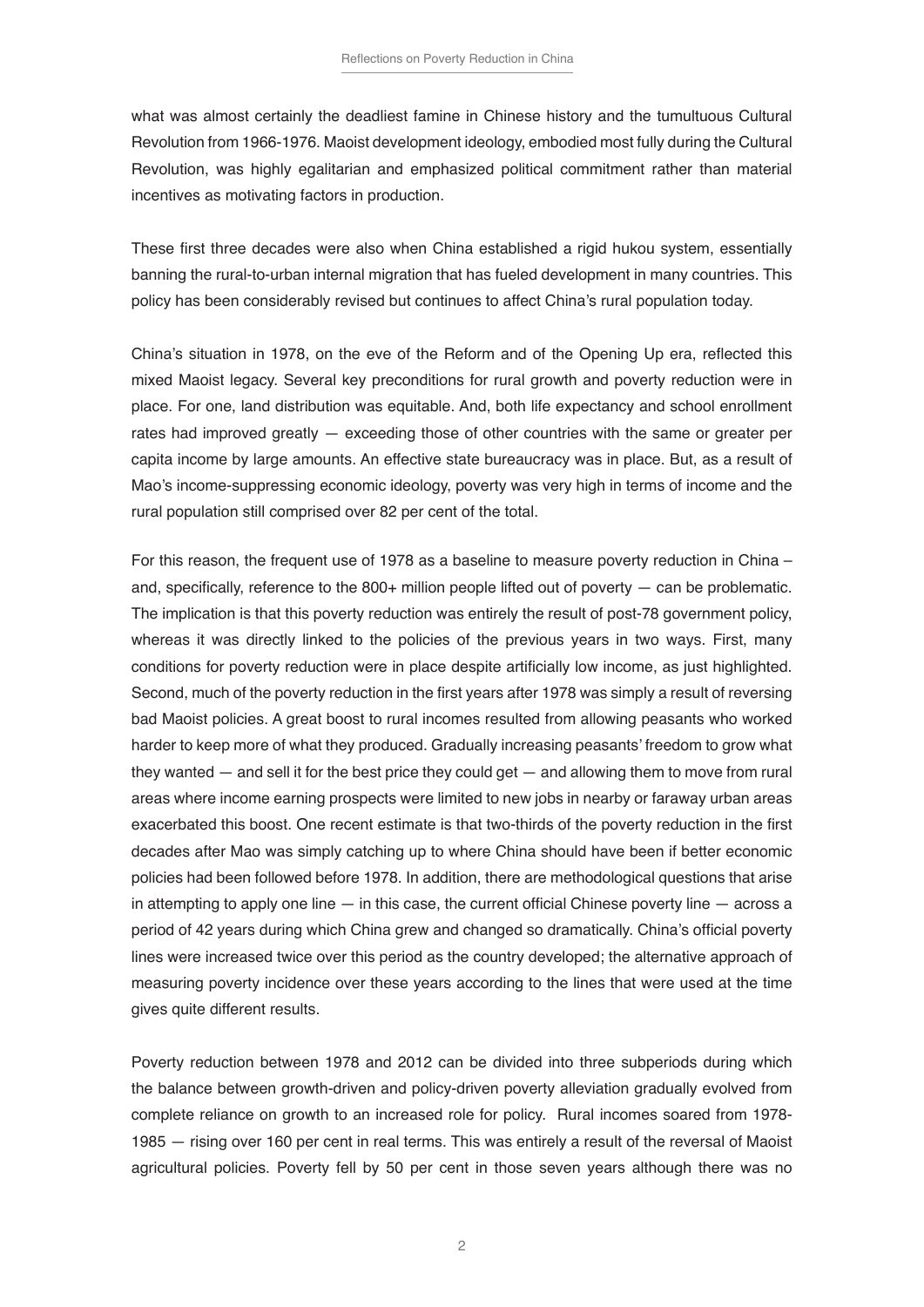government poverty alleviation agency or agenda. At the same time, two problems emerged that are still being grappled with today: income inequality and the need for new rural health, education and other public service systems to replace the collective systems of the Mao years. By 1986, that initial surge in rural incomes faltered and growth shifted increasingly to urban areas. In 1986, the first national poverty alleviation programs were launched under the newly established Leading Group on Poverty Alleviation and Development (LGOP) under the State Council. From 1986 to 2000, the LGOP oversaw a series of rural development and poverty alleviation programs designed to boost infrastructure development and agricultural production in poorer areas. The impact of these programs on poverty reduction was positive but marginal compared to other economic factors. Remittances from a growing flow of rural-to-urban migrant workers, as China's rapid economic and export growth continued, were almost certainly the lead driver of rural poverty reduction. By the then-official line, rural poverty was reduced to 30 million by 2000. In that year, the government adjusted the national line higher — resulting in a new poverty headcount of 94.2 million — and launched their first 10-year rural development and poverty reduction program.

From 2001-2010, particularly after the 16th National CCP Congress in 2002, rural-urban and interregional development gaps received even greater central attention. A series of improvements in rural basic public services under the "Modern Socialist Countryside" policy, an expanded poverty reduction program and initiatives to reduce inter-regional development gaps were initiated. The role of rural development policy in poverty reduction increased notably during this period. The number of rural poor fell to 26.9 million by 2010 according to the new poverty line.

In 2010, the poverty line was raised again and a new 10-year rural development program launched. In 2012, with the selection of Xi Jinping as General Secretary of the CCP at the 18th National CCP Congress, a new phase of poverty reduction was ushered in. In 2013, Xi first used the term "precise targeted poverty alleviation." This term became the hallmark of a new campaign: mobilizing several hundred thousand government staff to visit poor rural areas, registering all poor households and designating official poverty villages and counties. Personnel were assigned to lead the design and implementation of tailored poverty alleviation programs in each village and county according to its specific conditions. These personnel utilized the five-prong approach: agroindustry-based, education-based, relocation-based, ecological compensation-based and social assistance-based poverty reduction. In 2015, Xi announced that the upcoming 13th Five Year Plan (FYP) would include the goal of eradicating extreme rural poverty by 2020. He defined this as lifting all 89.98 million rural poor people, who had been identified in 2014/5, out of poverty. The 13th FYP included binding targets for bringing down to zero the number of poor villages and counties and the number of unsafe houses used by registered poor households by 2020. It also included a binding target for relocating 10 million people from poor areas.

This was the epitome of a government policy-led approach — really a campaign-style approach — to poverty reduction, with massive mobilization of financial and human resources and strong and repeated exhortations from the country's leader. Every year, a very precise figure regarding

3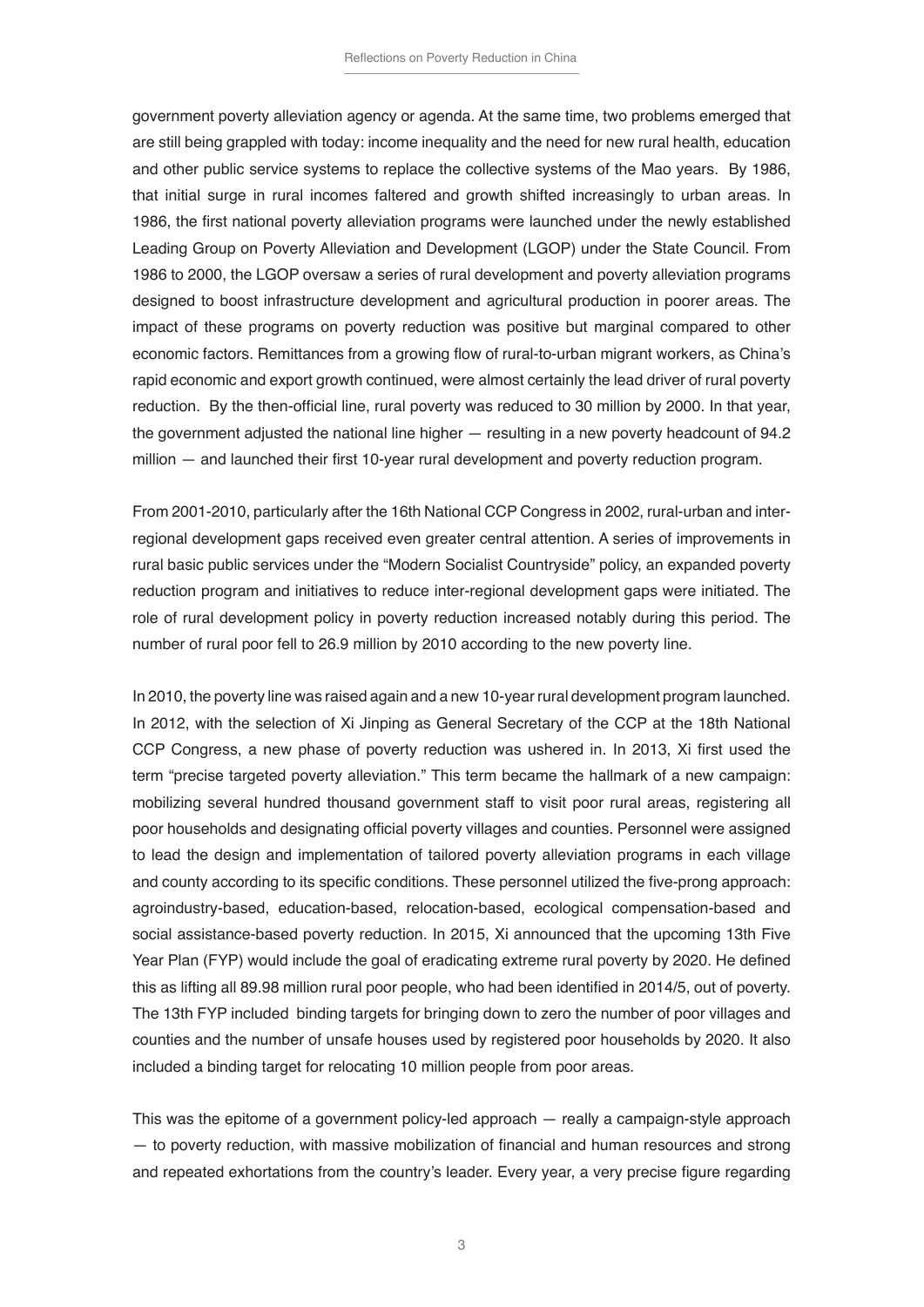the number of remaining poor counties, villages and households was released. By November 2020, the government announced all targets had been achieved and extreme income poverty in China according to the current national definition had been eliminated.

So, has China eradicated extreme absolute poverty? This paper makes three points regarding this question.

First, beyond question, the lives of many tens of millions of China's poor people have been greatly improved by this campaign. There have been income increases, school upgrades, infrastructure upgrades, healthcare improvements and natural environment reforms. The magnitude of this achievement is enormous in terms of the historical context described in the first section of this paper. Second, there is no reason to doubt the government's assertion that poverty has been eradicated according to their definition of this goal (i.e. that the incomes of the 89.98 million registered poor people are now above the poverty line). But at the same time, there is a conspicuous lack of detailed data that would allow an outside observer to confirm or reject the accuracy of this assertion.

Third, remarkable as the achievements of the last seven years have been, there is no basis for claiming China has eliminated extreme poverty. The notion that, by identifying all poor people at any one point in time and then, over seven years, lifting them out of poverty, the government has eliminated poverty altogether reflects a static view of poverty. This view of poverty is inconsistent with a repeatedly, globally observed feature: poverty is dynamic; households rise out of and fall into poverty constantly. Even when COVID-19 broke out in 2020, while much of the world grappled with providing income support to large numbers of newly unemployed or impoverished households, the central focus of poverty work in China was ensuring the remaining 5.51 million registered poor as of end-2019 , before the pandemic, were lifted out of poverty and that other registered poor did not fall back. In other words, focus was on ensuring the campaign's targets were achieved rather than mitigating the shock suffered by vulnerable households who were not already among the registered poor. In addition, the government's view that all poverty is rural is no longer reasonable. Now that over 63 per cent of the population are urban residents and there are constant population flows between urban and rural areas, including among vulnerable groups, eliminating poverty without including the urban poor is not possible.

Looking forward, now that China has achieved its Xiaokang society goal and is approaching Upper Income Country status, the government will need a new definition of who is poor. First, a suitable standard for assessing urban poverty is needed. A new national poverty line, or lines, consistent with the country's development achievements and future ambitions is also needed. This paper presents three options. One, continue to define poverty in absolute income terms but set a higher line such as the World Bank's indicative US\$5.50/day line for Upper Middle Income Countries. Two, set an income-based relative poverty line such as the European Union's practice of classifying as poor any household with income lower than 40% of national median income. (In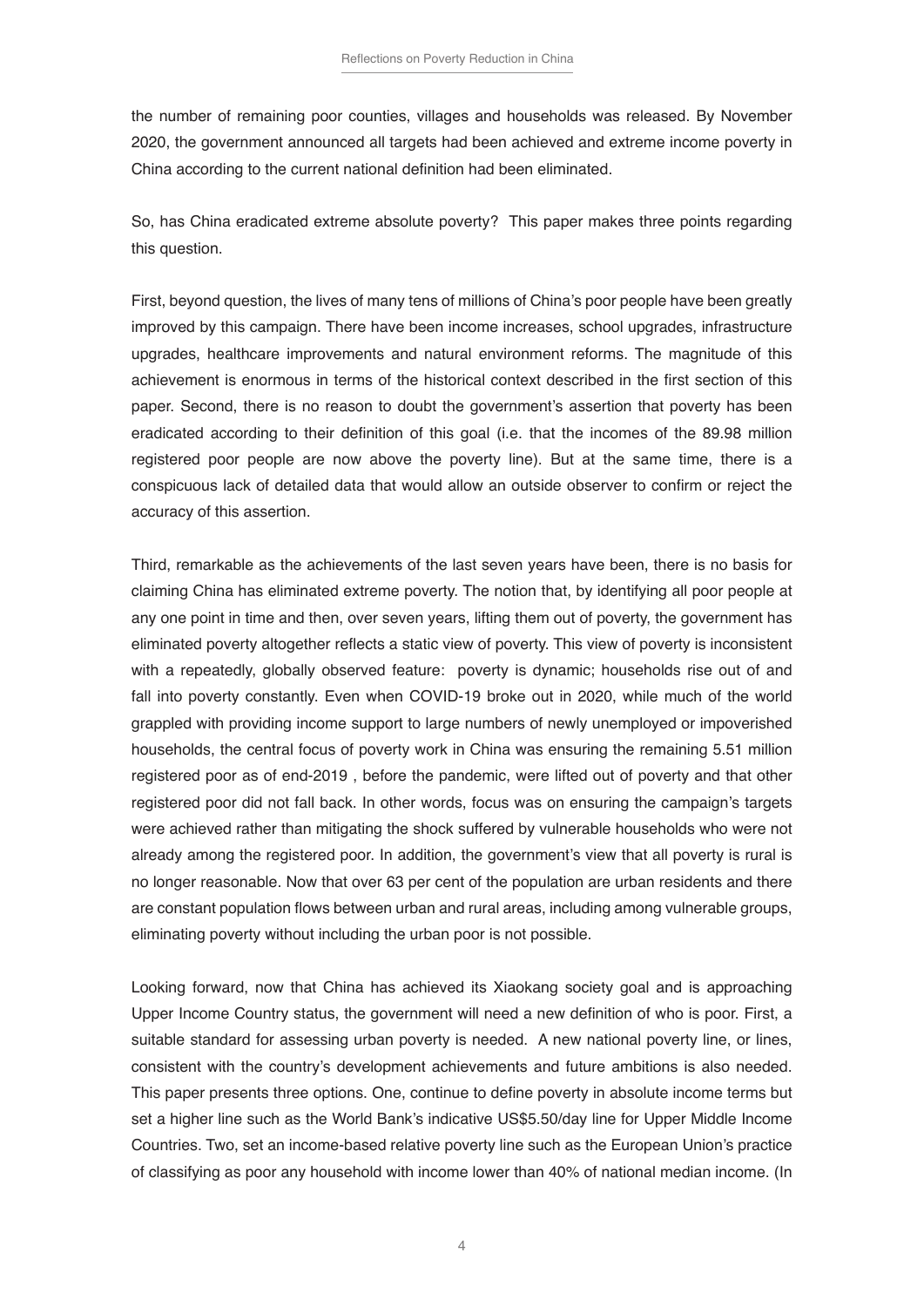China's case, such an approach would almost certainly require two separate lines for urban and rural populations. This is because the gap between the two is so large that a national relative poverty line would fail to accurately capture large income inequalities within urban and rural population.) Third, set a multidimensional poverty line that captures income and access to key public services, housing conditions, environmental and other factors. Each of these options has advantages and disadvantages and the choice will have implications for poverty reduction policy.

The paper identifies four other inter-related poverty challenges in the coming years in China. **First is the need for a substantial upgrade of social protection systems** as a core component of poverty reduction. Although China has a broad range of social insurance and assistance systems, a recent IMF report noted that, in China today, "Social safety nets remain woefully inadequate despite recent adjustments." Systems are fragmented and under-funded. Addressing this problem will require a shift from the current top-down targeted approach to universal systems that quickly respond to poverty as it occurs. **Second is reforms to allow equitable access to core public services such as social protection, good quality healthcare and education by population groups currently excluded or obstructed.** These include rural-urban migrant workers and their families, still often caught in a hukou registration system that is a legacy of the planned economy era and inappropriate for a population as mobile as China's. Complete elimination of the hukou system is a necessary and long overdue step toward addressing the causes of poverty in China. Other groups include the rapidly growing number of older persons, especially the older-old (many of whom are women and many of whom are in rural areas), informal and platform employees who are frequently uncovered by social protection systems and the still-large number of rural smallholder farmers (many of them women and their families who are vulnerable to income, environmental, illness and other shocks).

**A third challenge that cuts across all the others is the need for fiscal reform to support more effective income redistribution and better finance essential social services in poor regions.** As growth in the overall fiscal envelope slows, failure to reform China's quite regressive tax system — which is heavily dependent on the Value-added Tax and includes quite underdeveloped personal income tax — will undermine future poverty reduction work. Spending trends that prioritize investment, and underspend on social services, and inter-governmental fiscal relations that lead to inadequate resources for public services in poorer areas also undermine the capacity for further sustained poverty reduction. **The fourth cross-cutting challenge is acknowledging the seriousness of the many obstacles to gender equality and women's empowerment in China today and the need to take strong steps to address them.** In all the vulnerable population groups listed above, women are particularly vulnerable; older women have command over fewer financial resources and support than older men for a range of reasons. Women are also disproportionately present in the remaining rural population and in many of the most vulnerable informal sectors — such as food, catering and household care.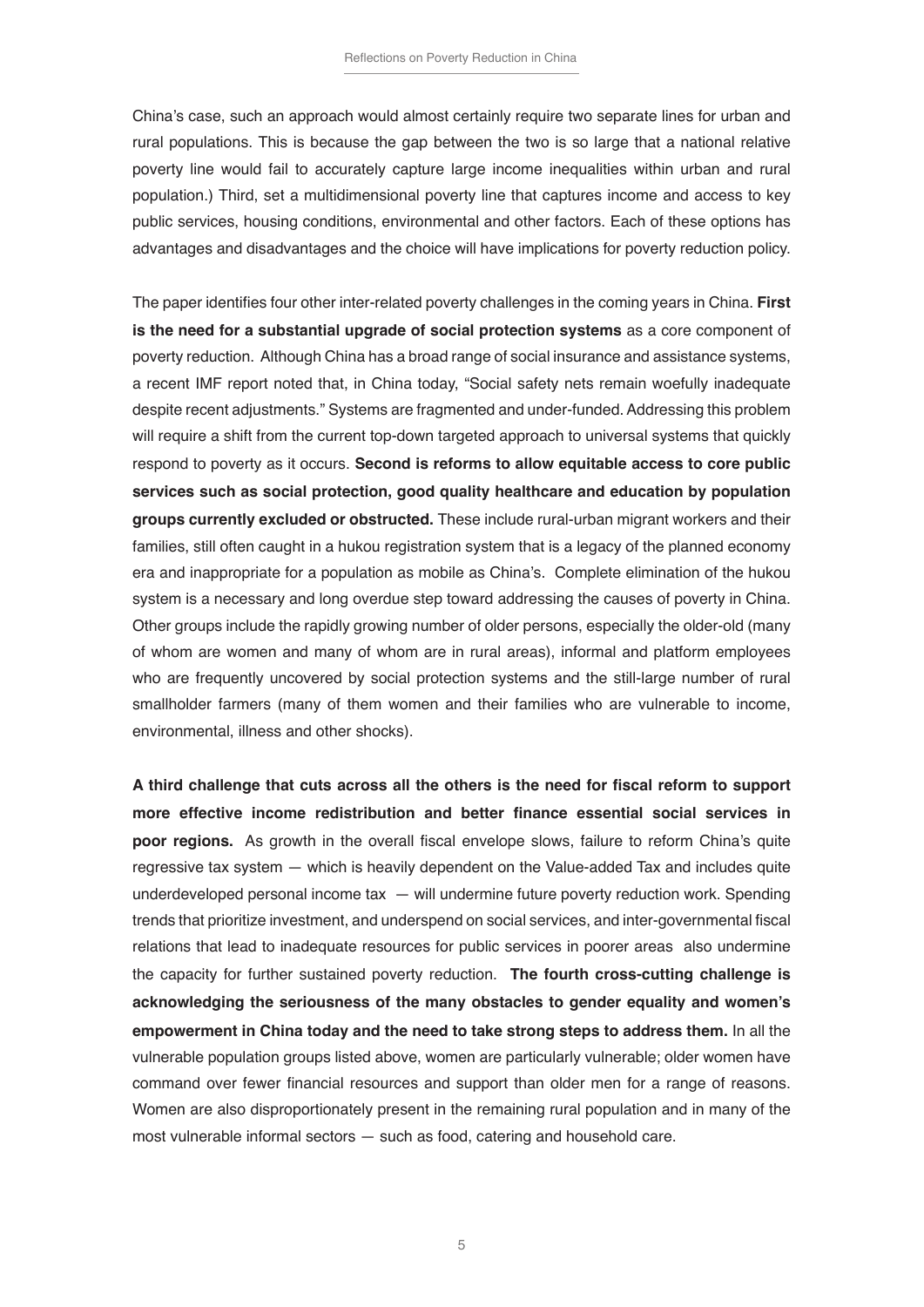Identifying lessons for others from China's poverty reduction achievements is difficult given that the main drivers of those achievements have changed so much over time. As noted above, much poverty reduction after 1978 was simply due to correcting Mao-era policy errors that few other countries have made. Some of the achievements of the Mao era, namely in rural public service delivery and redistribution of land ownership, also facilitated poverty reduction. Some observers have cited as lessons the strength of the government's commitment to poverty reduction, the central role of growth and the state's strength. However, each of these can be refuted by some of the actual experience over these 40+ years. The government's constant attention to rural development in poorer inland regions has provided much valuable experience — but this has been accompanied by a far greater prioritization of growth in urban and wealthy coastal areas and continued hukou controls on rural households' ability to seek better lives in urban areas. In part, China's large internal development gaps are a result of this imbalance and will be difficult to bridge without the major reforms mentioned above: abolition of the hukou system, major fiscal restructuring to finance rural services and universal social protection.

Identifying lessons from the recent targeted poverty alleviation campaign under Xi Jinping's leadership is also difficult. The central role of government commitment was evident — but many aspects of this campaign, such as the massive mobilization of human and financial resources and the practice of setting and monitoring binding targets at all government levels —are inextricably linked to China's governance. The country's governance draws on both CCP structures and thousands of years of traditional Chinese experience that few, if any, countries can match. The Chinese leadership is undoubtedly correct: it's impossible to separate the success of the targeted poverty alleviation campaign from the system that enabled it. This is a source of national pride but it is also precisely why it is difficult to identify big policy lessons for others.

Nevertheless, an effort to objectively analyze and understand China's experience and find pieces that are relevant to others is necessary and worthwhile. Even if broad governance lessons are not clear, some of China's experience certainly does offer valuable information for other countries particularly at the technical level. Examples include China's successful extension of infrastructure — including transport, electricity and, now, high-speed internet grids reaching the most remote rural regions — and experiments promoting agricultural and agro-industrial development in poor regions.

6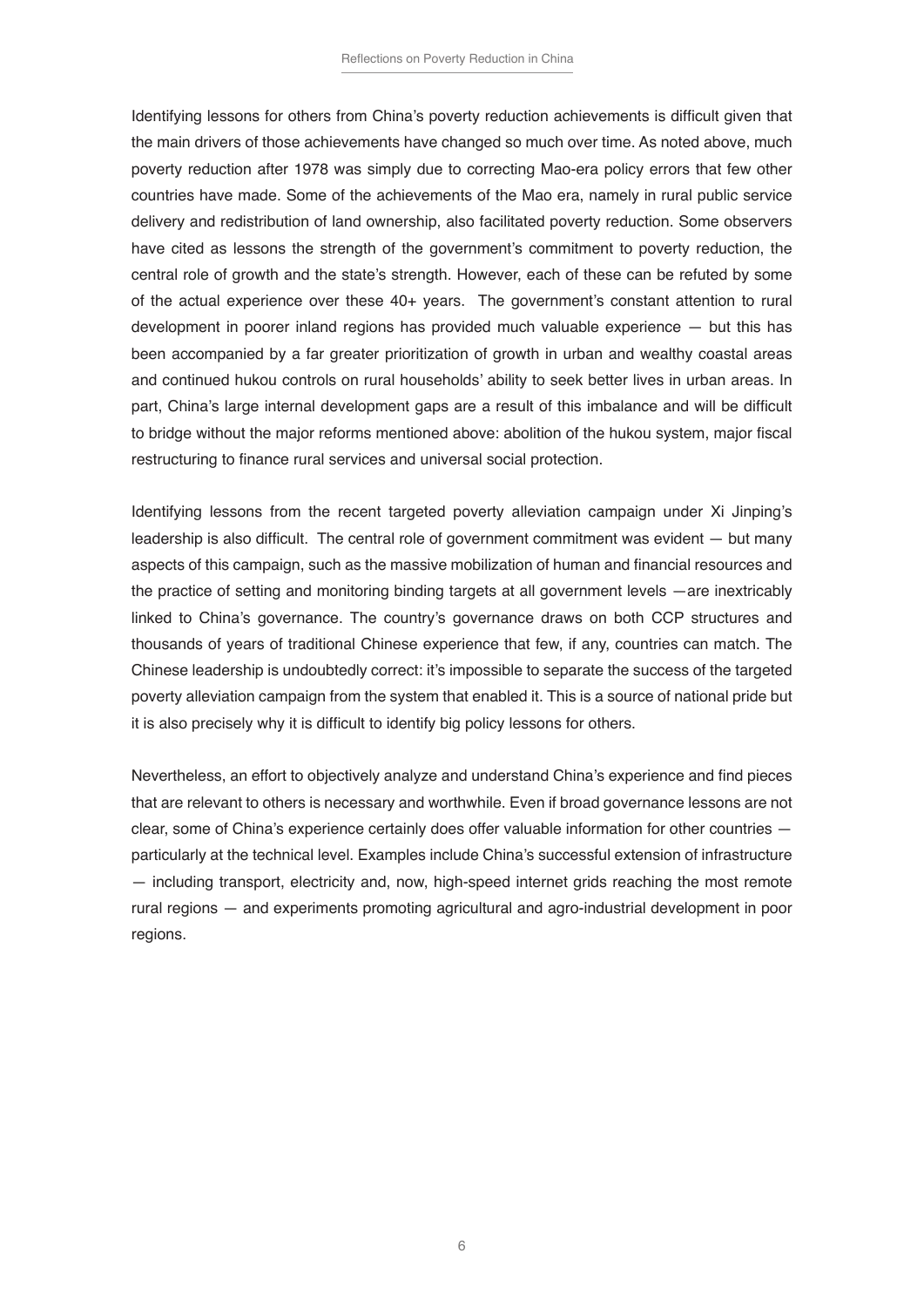### Introduction

China's poverty alleviation record has received an enormous amount of attention in recent decades — attention that is continuing to grow due to China's high-profile proclamation of the successful conclusion of its seven-year campaign to eradicate absolute income poverty according to the current national definition. Before this, China was widely acknowledged as having made an indispensable contribution to the Millennium Development Goal (MDG) of halving the percentage of its population living in extreme poverty between 1990 and 2015.

However, the prevailing narratives regarding poverty reduction in China are often superficial and lacking in analysis, particularly regarding the complexities that inevitably need to be confronted in discussing such an important issue and such momentous developments in the most populous country on earth, one with a unique system of governance. In this context, this paper has four interrelated purposes:

- **1.** Provide insights into China's achievements in poverty alleviation since the establishment of the PRC in 1949 and, particularly, since the launch of reform and opening up in 1978 including a rethinking of China's development status as of 1978 and of considerations that need to be factored in when using 1978 poverty rates as a baseline.
- **2.** Take a closer look at the precise targeted poverty alleviation campaign launched in 2013 to better understand it as a basis for considering its relevance to other countries poverty reduction efforts.
- **3.** Set out poverty challenges and options in China for the coming years following the successful conclusion of the targeted campaign.
- **4.** Examine what lessons might be learned from China's achievement for other developing countries, for SDC and other development organizations.

The following two tables present the key poverty reduction achievements that have captured so much attention. The first is a World Bank table showing that, by applying the global \$1.90/ day (purchasing power parity adjusted) extreme income poverty line, China's poverty incidence fell from nearly 90 per cent in 1980 (the first year for which World Bank has official estimates) to zero by 2015. It also presents the remarkable sustained increase in per capita GDP that China experienced in these same years.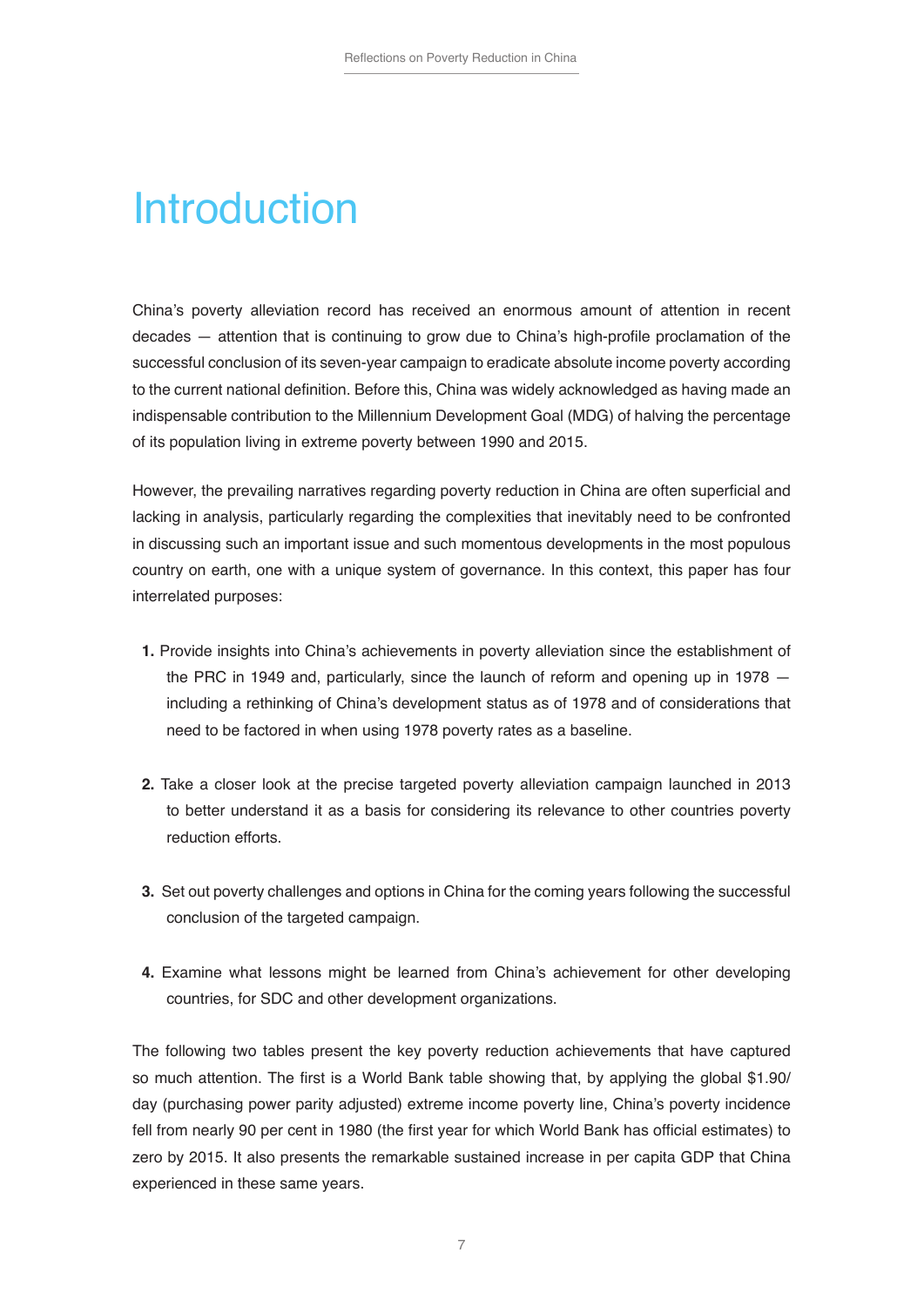



The second figure<sup>3</sup> shows the reduction in poverty incidence since 2012, calculated using the Chinese national extreme poverty line of RMB 2300 (2010 prices adjusted for inflation). As this line is higher than the World Bank line, it shows higher incidence in this period and is the criterion based on which China announced it has ended rural extreme poverty.



**Figure 2: China's poverty headcount and rates, 2012-2020 (Chinese national line)**

Freije, Hofman and Johnston, 2020.

<sup>3</sup> National Bureau of Statistics of China, various annual reports.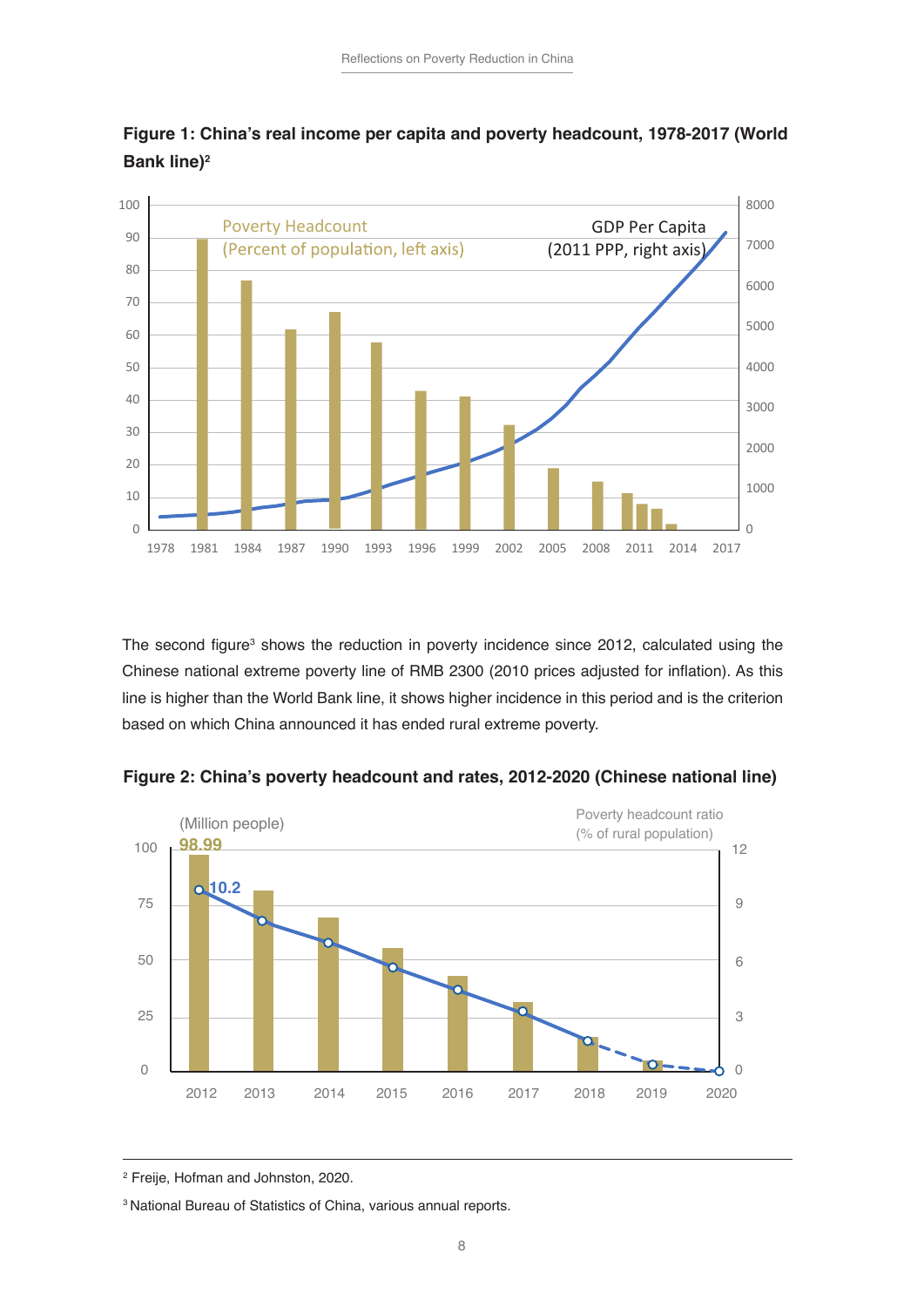**In this paper, we will analyze the factors that drove the sharp reductions both of these lines show despite their differences. But, first, the paper sets some essential context for understanding these figures.**

### Chapter One: Poverty in China Before 1949

#### **A. Imperial Era: Before 1911**

China's achievements in poverty reduction, and the Chinese government's view of them, cannot be fully understood without historical context.

In his speech celebrating the successful conclusion of the recent Targeted Poverty Campaign, Chinese Communist Party (CCP) General Secretary Xi Jinping stated, "A book of Chinese history is a book of the history of the Chinese people's struggle against poverty. From (the 3rd Century BC poet) Qu Yuan's words<sup>4</sup>, 'Heaving a long sigh, I brush away my tears, grieving for man's life, so beset with hardships,' to Du Fu's lines<sup>5</sup>, 'If only I could get a great mansion of a million rooms, broadly covering the poor scholars of all the world, all with joyous expressions,' to Sun Yat-sen's aspiration for 'not one person in need,' these all express the deep wish of the Chinese people to throw off poverty and have enough food to eat and warm clothing to wear."

There is indeed historical resonance in China's claim that it has now made poverty a thing of the past. In taking credit for this achievement, China's leaders echo longstanding Chinese views of the role of a good state.

The traditional view in China for the last 2500 years was that ameliorating poverty and famine was one of the most important roles of the state. For much of its history, Imperial China had the world's most advanced administrative bureaucracy. One key set of responsibilities of this bureaucracy

<sup>4</sup> Hawkes ,1959. This is a translation of a line from Qu Yuan's 3rd Century BCE poem "Encountering Sorrow", one of the most famous poems in China's history.

<sup>5</sup> Owen, 2016, p. 1055. Tang Dynasty "Sage of Poetry" Du Fu is one of the most famous poets in China's history. This poem expresses sympathy for "poor scholars" but has often been interpreted as concern for all poor and cold people.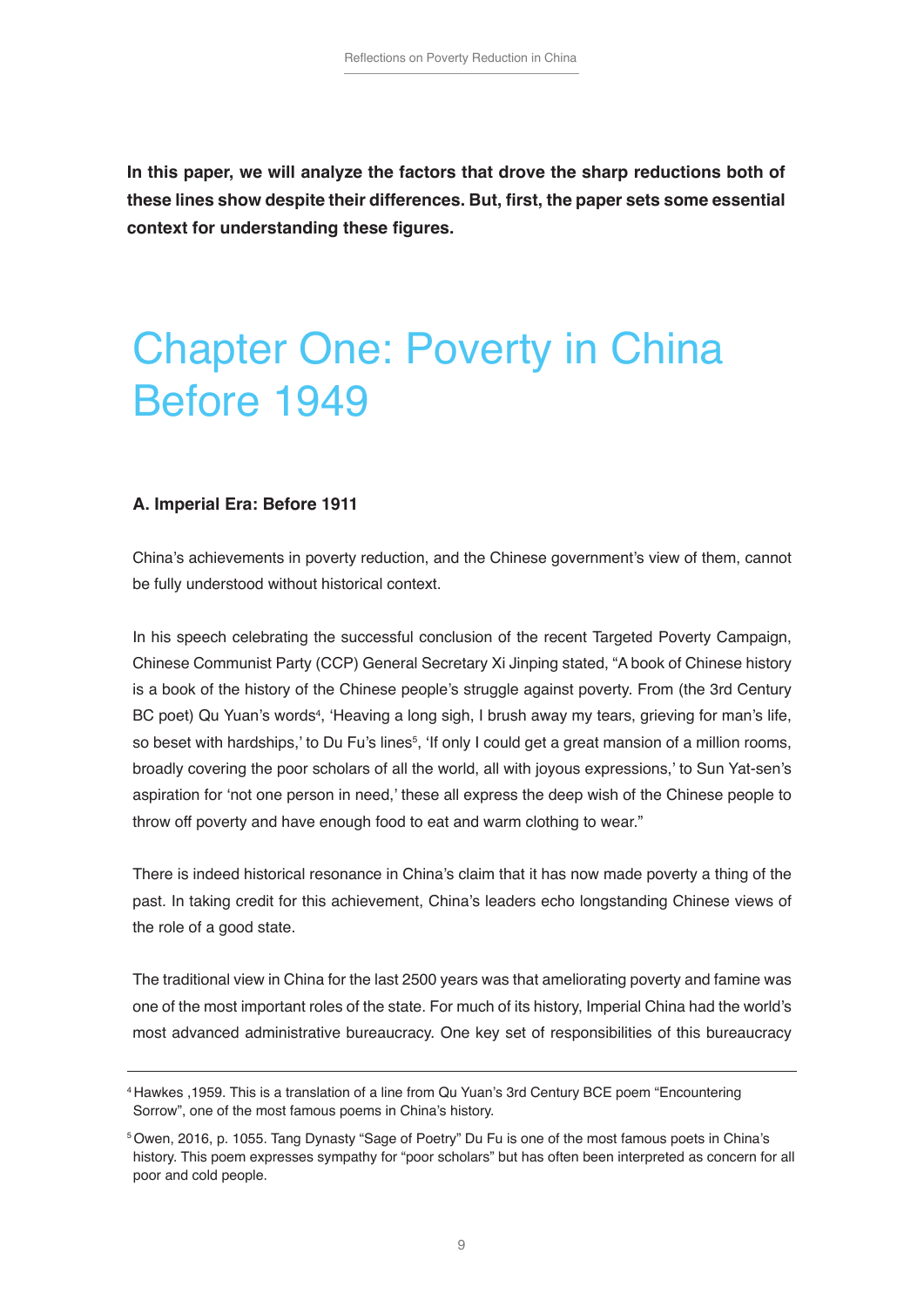was maintaining granaries, distributing food from wealthier to poorer regions and controlling the waters of the flood-prone Yellow and other rivers. As one scholar has stated, "China's classical texts articulated the principle that famines were not caused by nature, but by the negligence of the rulers, emphasized the moral and political importance of 'nourishing the people' (yangmin), and identified key instruments of famine prevention such as grain storage and price stabilization."6 Indeed, the view that famines were caused by faults of the ruler rather than by nature "shaped expectations of imperial and bureaucratic responsibility throughout imperial China's long history."7 Moreover, failure to prevent or ameliorate famines could be seen as a sign of loss of legitimacy of a ruling dynasty. The great 4<sup>th</sup> Century BC Confucian philosopher Mencius formulated the principle that dynasties ruled with the "Mandate of Heaven" but maintained this mandate could be lost, and rebellion justified, if they did not fulfill their responsibilities.

Like most pre-modern agricultural societies, much of China's rural population was poor or on the brink of poverty throughout history. This poverty was most frequently manifested in lack of adequate diet. A recurrent demographic pattern underpinned much of the Chinese people's vulnerability to famines over the millennia $^{\rm a}$ . Whenever food availability increased, whether due to improvements in crops or agriculture techniques or simply due to a period of internal peace and stability, family size and population promptly increased as well, rising to  $-$  and then beyond  $-$  the carrying capacity of the agricultural economy. This too-large population was extremely vulnerable to shocks. When shocks occurred, this frequently led to a collapse of the bureaucracy's ability to govern, rebellion and further disruption to production9 .

Population rose and fell within fairly fixed bounds over the millennia, with an average of 60 million from 200 BCE to 1100 CE. The upper and lower bounds shifted upward in the Song Dynasty when new wheat crops, sorghum and Champa rice were introduced, leading to higher carrying capacity and an average population of roughly 100 million for the next five centuries. The next  $-$  very dramatic — change occurred during the Qing Dynasty, when maize, potatoes and sweet potatoes were introduced from the Western Hemisphere, making it possible to cultivate land previously not arable. Population increased to 430 million in 1850, resulting in extreme vulnerability to natural disasters and setting the stage for both massive famines and a series of large-scale peasant rebellions — the largest of which, the Taiping Rebellion, led to the loss of at least 20 million lives. (Some estimates place the number of deaths as high as 70 million primarily due to famine and plagues.) The Taipings were defeated in 1871 but, within a few years, northern China was hit by a devastating drought and famine. This famine is estimated to have led to at least another 9-13 million deaths in five provinces with a population of 108 million. It's considered the worst famine in Chinese history as of that time.10

7 ibid

<sup>6</sup> Edgerton-Tarpley, 2017.

<sup>8</sup> This discussion draws on Schak, 2009.

<sup>9</sup> Hung, 2011.

<sup>10</sup> Janku, 2001.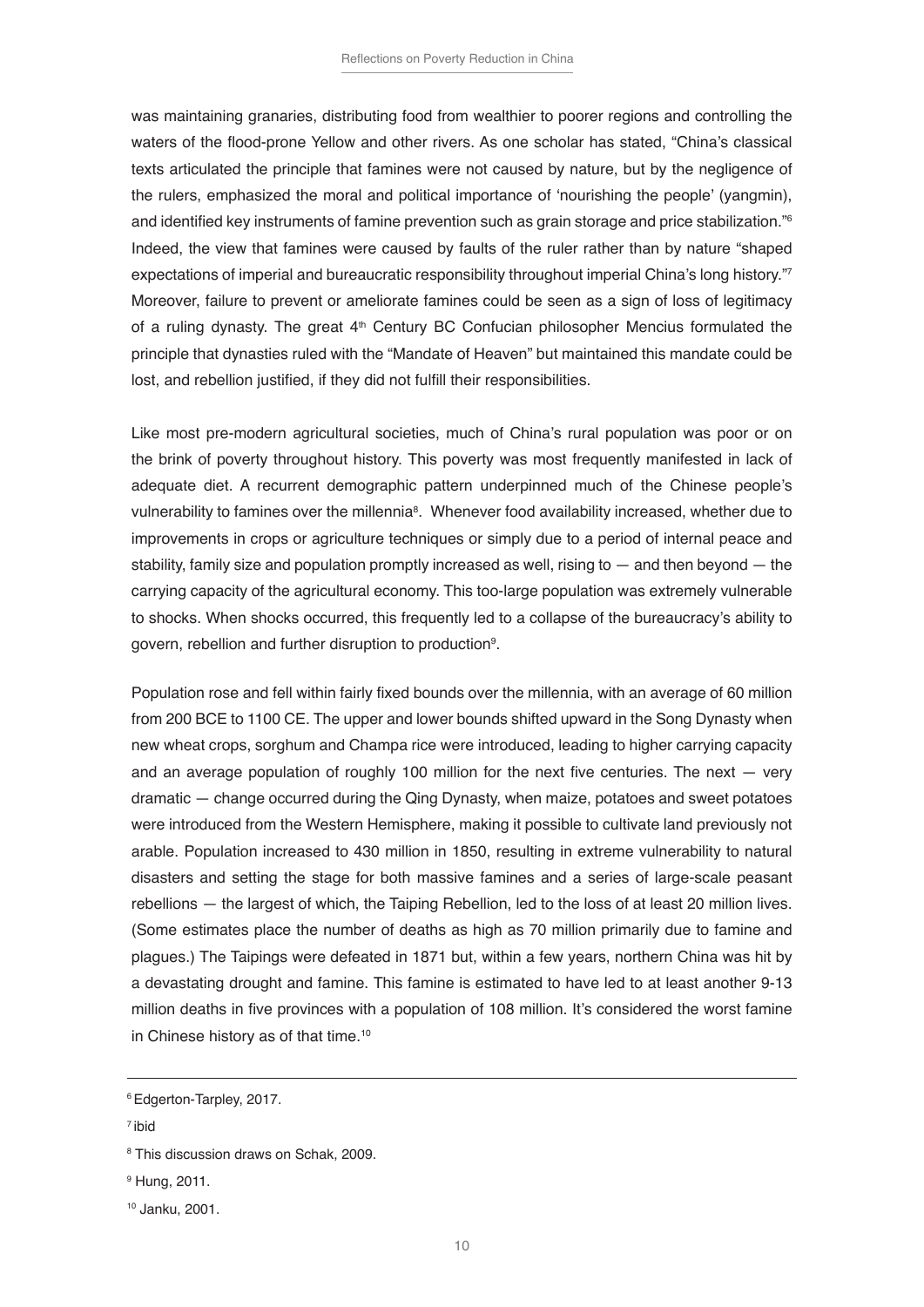In his 1926 book China, Land of Famine, Walter Mallory, the Secretary of the International China Famine Relief Commission, cited a Nanking University study that found, between 108 BCE and 1911 CE, there were 1828 famines in China — almost one per year.11

#### **B. B. Republic of China Era: 1911-1949**

It is impossible to estimate poverty rates during the 20<sup>th</sup> Century before 1949 as China was wracked by foreign invasion and internal strife, culminating in full scale civil war. However, observers have generally noted "immiseration" was one of the characteristics of the rural economy during this era. And, many scholars have estimated 50 per cent or more of the rural population were unable to maintain adequate diets. Access to income and food was closely linked to land ownership and/or usage. One 1920 study found the following highly unequal distribution of land<sup>12</sup>:

#### **Table 1: Farm sizes based on survey of 50 million farms, 1920**

| <b>Size of Farm</b> | <b>Percentage</b> |
|---------------------|-------------------|
| Under 10 mu         | 36%               |
| 10-29 mu            | 26%               |
| 30-49 mu            | 25%               |
| 50-99 mu            | 10%               |
| 100 mu or more      | 6%                |

(one mu =  $1/15$  of a hectare)

The numerous famines of the Republic of China era (1911-1949), during which China was beset by internal strife and external invasion, was undoubtedly one reason for the triumph of the Communist armies in the civil war that led to the creation of the People's Republic of China. A Chinese scholar has estimated more than 15.2 million people died in 10 major drought famines that struck during the Republican period (1912–1949), and another 2.5 million Chinese perished in thirty serious floods.<sup>13</sup> During this time, Thomas Mallory wrote the work cited above and gave China the name the "Land of Famine."

This history, both from ancient times and from the late Qing through the establishment of the PRC in 1949, is essential for understanding current events in China. In asserting that China has now "bade farewell to poverty," the Government of China is thus defining its place in a 3000-year national history of the country.

<sup>11</sup> Mallory, 1926, p.1.

<sup>12</sup> Tawney, 1932.

<sup>13</sup> Xia, 2008.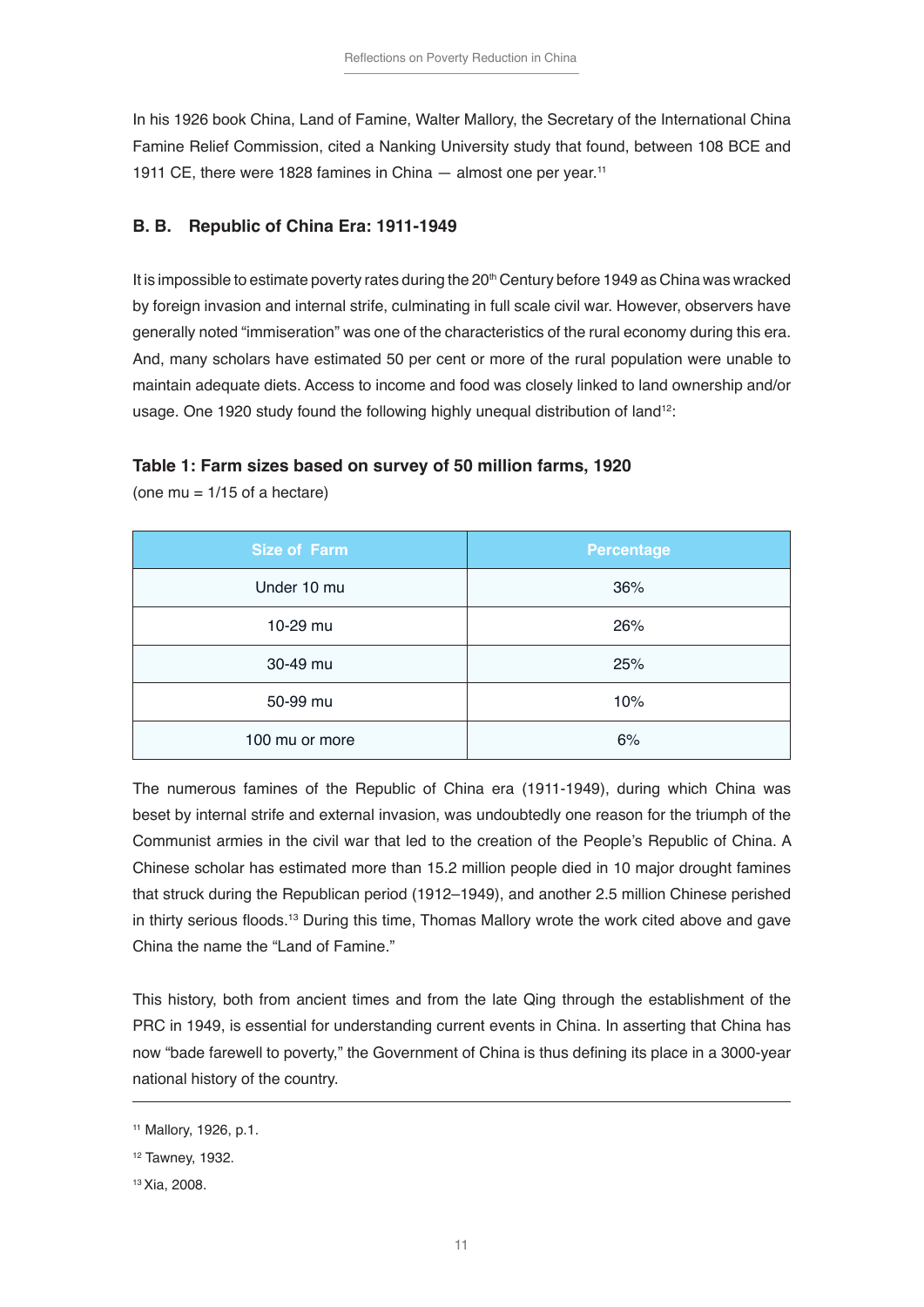### Chapter Two: Poverty in China from 1949-1978 (the Mao Era)

The often-cited fact that more than 800 million Chinese people emerged from poverty after the beginning of "reform and opening up" in 1978 raises a reasonable question: why was 90 per cent of China's rural population still poor nearly 30 years after the end of the civil war, the restoration of stability and the establishment of the People's Republic? In fact, were they?

Understanding poverty in China in 1978, and the policies in the preceding three decades, is necessary for accurate assessments of progress since then. Therefore, this paper takes a quick look at income, other poverty trends and the evolution of key non-income social development indicators in the period between the establishment of the People's Republic of China in 1949 and the launch of reform and opening up in 1978.

From 1949-1978, there was no rigorous household survey-based national poverty data. However, it is possible to analyze poverty trends by inference from proxy indicators rather than direct, household-based poverty surveys. Total and per capita GDP and income can be measured from 1949 to 1978 and separate data is available for the urban and rural populace. In 2019, as part of the celebration of the 70<sup>th</sup> anniversary of the PRC's establishment, the National Statistical Bureau released a report summarizing income and consumption trends in rural and urban China between 1949 and 2019.14

For reasons that will become clear below, that report and this paper's analysis subdivide the Mao era into two periods: 1949-1957 and 1957-1978.

#### **A. 1949-1957**

In these first years following the end of the civil war, and the establishment of stability and peace, real per capita disposable income of urban residents increased from 99.5 yuan in 1949 to 254 yuan in 1957. This represents an average annual increase of 9.1 per cent in real terms, while real per capita disposable income of rural residents increased from 44 yuan in 1949 to 73 yuan in 1957. This represents an average annual increase of 3.5 per cent. The urban/rural income ratio increased from 2.27 to 3.48  $-$  a very sharp widening of the gap  $-$  reflecting a strong

<sup>14</sup> NBS, 2019.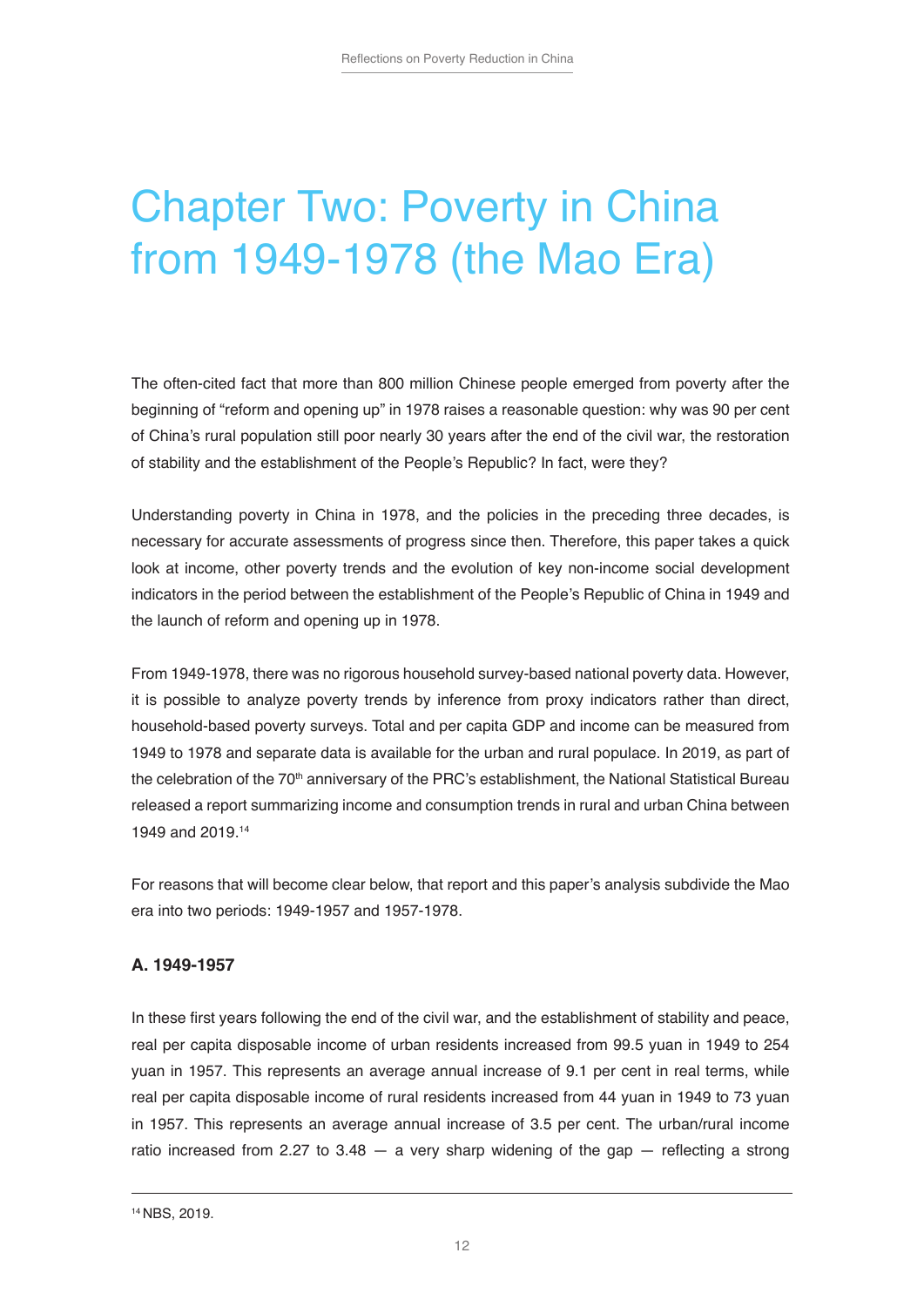overall pro-urban bias in Chinese economic policy under the first five-year plan. This was heavily influenced by the Soviet model and Soviet advice with classic features such as pro-urban price scissors to ensure availability of grain at low prices in the cities. Policy also reflected increased focus on heavy industry that would support military, influenced by China's engagement in the Korean War (referred to in China as the "War to Resist America and Aid Korea"). Although China's household registration system – often referred to as the hukou system – was not formally established until 1958, precursors were put in place in these first years. These sharply curtailed rural residents' rights to migrate to cities in the face of the large income gap. These controls remained an important factor in shaping future poverty trends.

Although average incomes grew more slowly in rural areas, the pattern of land ownership and income distribution was completely transformed through redistribution of land. This occurred under the "land reform" campaign the Communist Party implemented in areas they controlled before 1949 and across the entire nation after 1949. The landholdings of the landlords and rich peasants who dominated rural society were seized and redistributed; many of them were also killed. According to official statistics<sup>15</sup>, prior to land reform there were 241 million poor farmers in China who comprised 52.4 per cent of the rural population but only worked 14.3 per cent of cultivable land  $-$  with per capita land holding of 0.89 mu, roughly 0.06 hectares<sup>16</sup>. Landlords made up less than 5 per cent of the pre-campaign rural population but owned 38.3 per cent of the land — an average of 26.3 mu or 1.75 hectares per person. After land reform, poor farmers made up 52.2 per cent of the rural population and controlled 47.1 per cent of cultivable land with per capita land holdings of 12.5 mu or 0.8 hectares. After redistribution, a gradual collectivization took place centered around the creation of relatively small Agricultural Production Cooperatives.

The large contribution of equitable land distribution to the growth and poverty reduction that have been linked to East Asian development models has been widely acknowledged.<sup>17</sup> China's land reform in these years created an essential precondition for the rapid rural poverty reduction that started more than two decades later.

#### **B. 1957-1978**

The two decades between 1957-1978 were quite different. This was when the Maoist development model emerged — emphasizing collectivization of all rural economic activities and rejecting material production incentives in favor of egalitarianism and ideological motivation. The human will's power to overcome material constraints was another centerpiece. This model shaped two radical national campaigns in these years. The Great Leap Forward of 1958-60 featured a dramatic expansion of rural collectivization with the creation of large new collectives called

<sup>15</sup> National Bureau of Statistics, 1980.

<sup>&</sup>lt;sup>16</sup> One mu is one fifteenth of a hectare or one sixth of an acre.

<sup>&</sup>lt;sup>17</sup> The Economist, 2017. This article is an excellent brief discussion of this issue, including the wider impact of China's land reform campaign.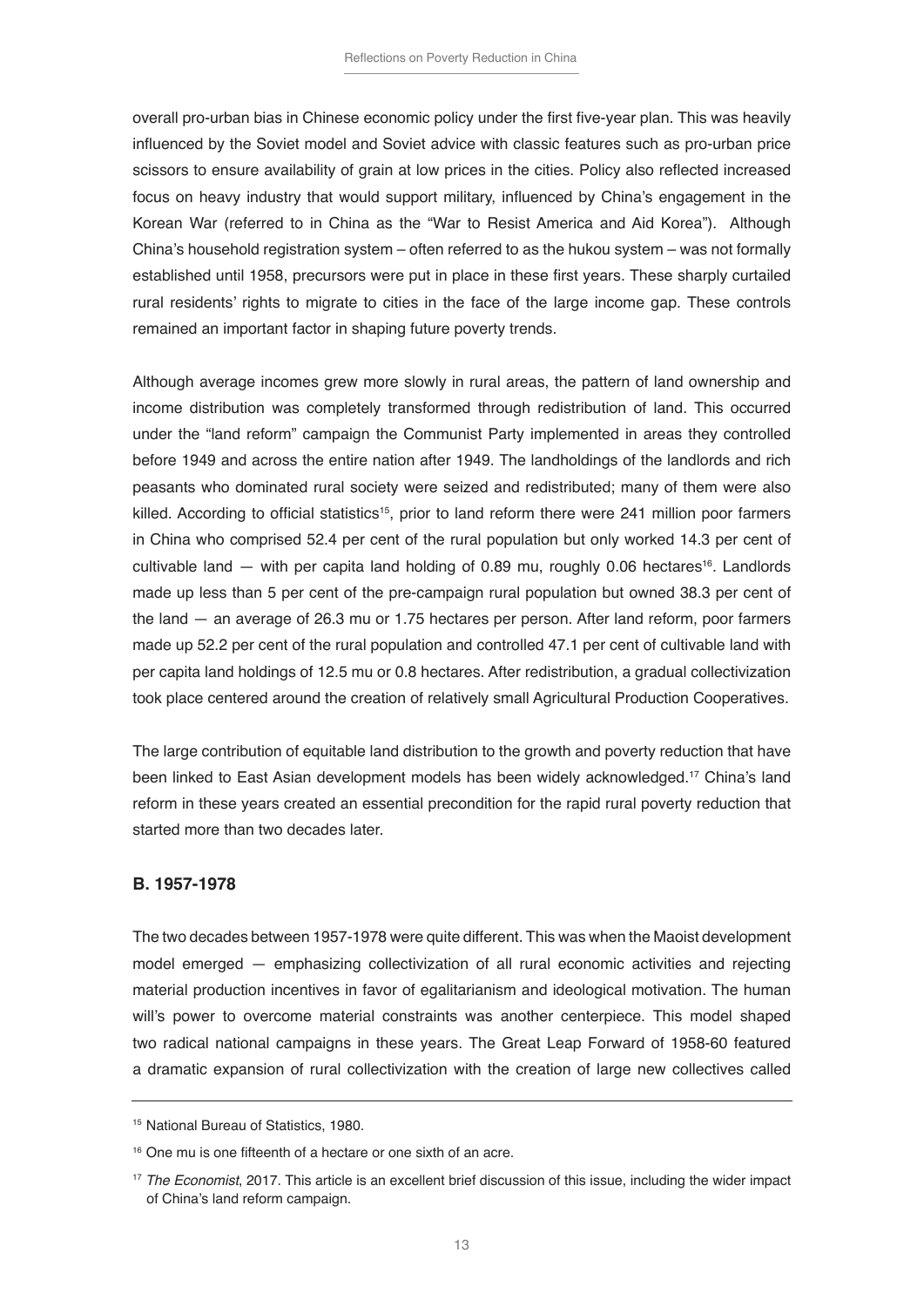People's Communes and the elimination of all private rural property. Extremely ambitious targets for grain production were set and rural areas were also tasked with steel production in "backyard furnaces" — often leading to neglect of farming. Problems were exacerbated by Mao's strong personal championship of the Great Leap campaign, leading lower-level government officials to report exaggerated production numbers which often resulted in excessive central procurement of local grain farmers desperately needed. The result was a devastating famine from 1958-1960  $-$  China's last and almost certainly the deadliest one in Chinese history<sup>18</sup>. The Great Leap was followed by a few years of return to more normal production and restoration of material incentives for farmers. However, the Great Proletarian Cultural Revolution was launched soon after, in 1966. It lasted until Mao's death in 1976 —although the most turbulent period ended by 1969. This movement also caused massive disruption to output and income and featured rigid rejection of material incentives and reliance instead on egalitarianism and political campaigns to motivate production.

Another important Mao-era policy that led to lower income and output was the "Third Front" campaign, launched in 1964 as Sino-Soviet relations deteriorated and the US war effort in Vietnam expanded. This campaign aimed to move military industries and necessary infrastructure away from coastal areas and to the interior to be more secure from external attack.<sup>19</sup> In some cases, this campaign helped reduce inter-regional income gaps. However, in terms of overall impact on growth and incomes, it was a strong negative.

1978 income and poverty levels reflect the impact of these two tumultuous decades. Per capita disposable income of urban residents in 1978 was 343 yuan — an increase of only 35.4 per cent over 1957 and an average annual real increase of only 0.8 per cent. Per capita disposable income of rural residents increased somewhat more rapidly to 134 yuan — a nominal increase of 83.1 per cent over 1957 and an average annual real increase of 2.3 per cent. This was still very low compared to successful developing countries and increasing at a rate that would only allow doubling in 30 years. The urban/rural ratio shrank to 2.56.

Policy continued to show heavy urban bias; prices for agricultural products were very low and there was overwhelming emphasis on unprofitable grain production.<sup>20</sup> Policy was also highly egalitarian and collectivist. All of this led to extremely low rural incomes. The strict hukou system forced the rural population to stay in their home areas, which was also a major driver of poverty. China's urban population's share of the total reached 19.75 per cent in 1960, up from 11.2 per

20 Lardy, 1983.

<sup>&</sup>lt;sup>18</sup> Smil, 1999. The exact number of deaths in the famine that followed the Great Leap Forward is impossible to determine definitively. The lowest estimate is 14 million, and some have estimated a number as high as 45 million, based on calculations of excessive deaths. The figure of 30 million has been widely accepted. The official Chinese description of this period generally refers to natural disasters, rather than the Great Leap Forward, as the cause of the famine.

<sup>19</sup> Batson, 2020.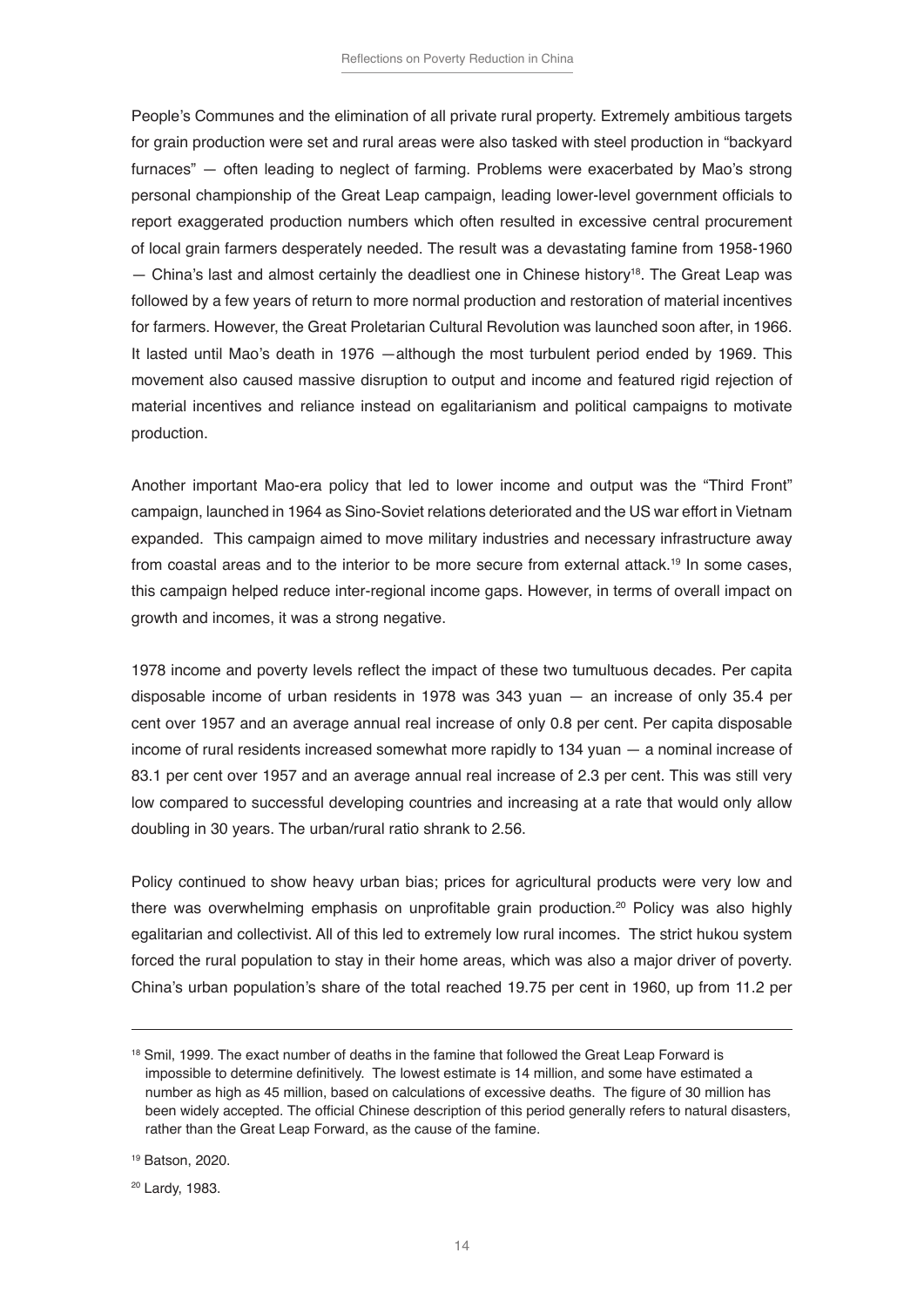cent in 1950, but as of 1978 it had fallen to 17.9 per cent  $-$  a remarkable statistic<sup>21</sup>. In 1981, China's Ministry of Agriculture issued a poverty report<sup>22</sup>. It had many methodological limitations; but it found that, in 1977  $-$  the final year of the pre-reform era  $-$  roughly 25 per cent of all Chinese counties had average collective income per person of less than 50 yuan per year. (The poverty line at this time was 40-50 yuan per year.) Forty per cent of those had average income under 40 yuan per year. This understates the actual magnitude of poverty since much poverty also existed in counties where the average was over 50 yuan. Still, there is no question that poverty was deep and widespread.

As of 1978, China's overall per capita GDP ranked eighth from the lowest in the world. Purely income-based measures of poverty produced astoundingly high rural poverty rates: 97.5 per cent according to a retroactive application of the 2020 official Chinese poverty line, which was roughly 250 Yuan per month using the prices of the time<sup>23</sup>.

However, even as egalitarian policies suppressed rural incomes, collective structures were successful at implementing more effective public health campaigns. These structures were also successful at providing greater access to low-quality basic public services for the average rural population than had ever existed in Chinese history, leading to rapid improvements in social indicators (see the following section). This was the period of the famous "barefoot doctor" paramedics in poor rural areas, providing basic health education and services to poor peasants. Rural education expanded dramatically during the Cultural Revolution. As one example, from 1965 to 1976, the number of rural senior high schools increased from 604 to 53, 527.<sup>24</sup> The number of students grew commensurately.

Even some of the more controversial policies of the Cultural Revolution may have had some beneficial effects. A recent study in the *American Economic Review*25 took a close look at the impact of one of the Cultural Revolution's most important, frequently viewed as notorious, policies: "sending down" urban youth (hereafter 'SDY' policy) to the countryside. Xi Jinping was one of the most famous examples of this. Most studies on the SDY policy have focused on the often severely negative impact on the urban youths themselves. That this program also had a negative impact on GDP growth is a reasonable assumption. However, no study has isolated its impact from that of the full range of Cultural Revolution policies. The American Economic Review study found a strong causal link between the SDY policy and positive benefits in education of poor rural children during those years.

<sup>21</sup> Wang, 2013.

<sup>22</sup> Lardy, *op cit*

<sup>23</sup> NSO, 2019.

<sup>24</sup> Wang, 2014.

<sup>25</sup> Chen et al., 2020.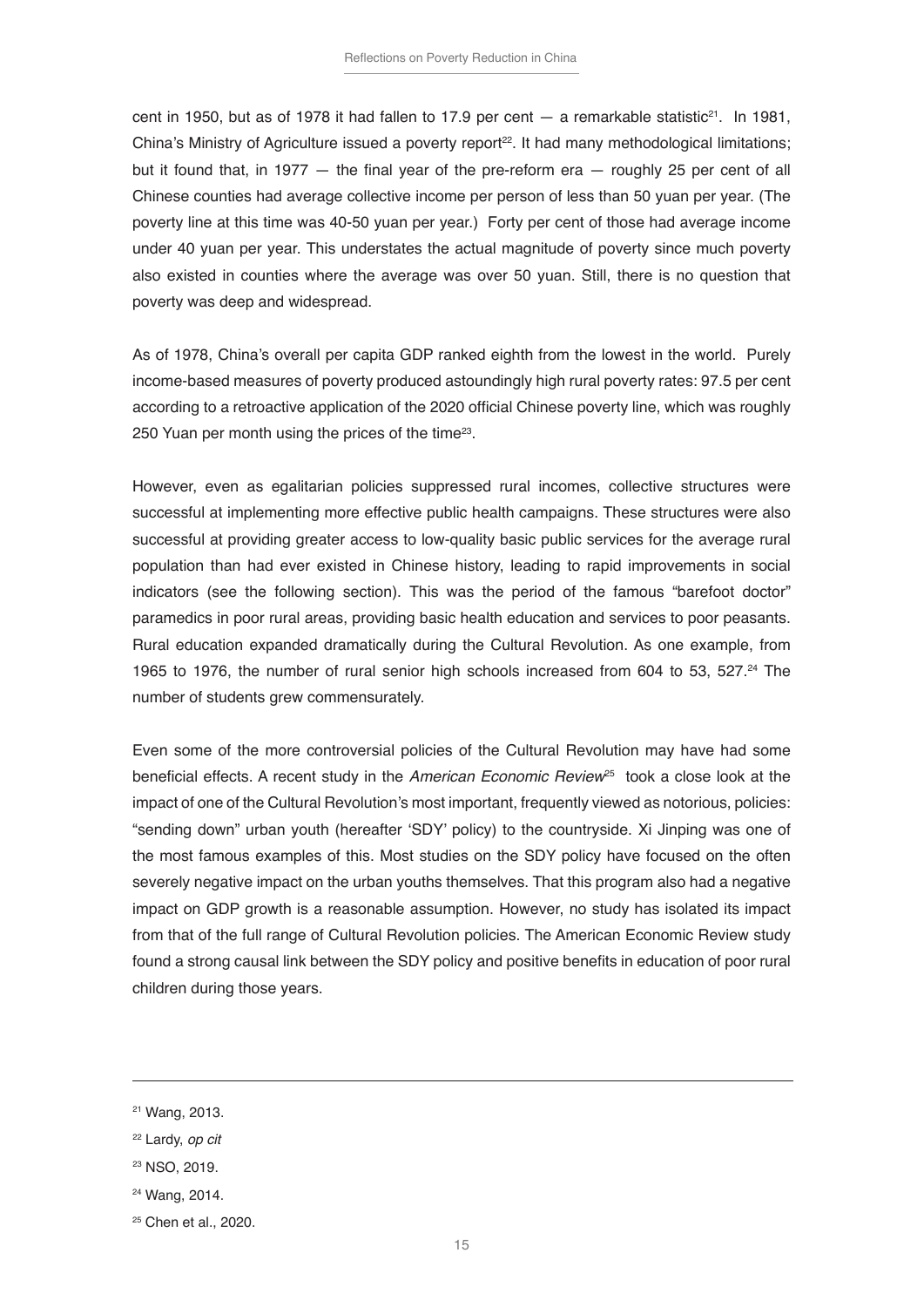### Chapter Three: Poverty Reduction in China from 1978-2012

Although it is common to read statements to the effect that "China has lifted 800 million people out of poverty since 1978", analysis of China's poverty reduction experience and achievements in these last four decades yields a more complex picture.

Four key questions underpin this analysis:

- **1. Why start counting from 1978?** Taking that year as a baseline is generally used to attribute all the ensuing poverty reduction to the reform and opening up policies that were initiated at a key CCP meeting in December 1978. But such an approach is a misinterpretation of actual events as the impact of policies in the preceding years must be fully factored in as well.
- **2.** At the same time, **what was the actual situation of rural poverty in China in 1978?** China was emerging from an era in which rural incomes had been suppressed by government policy. Therefore income measures showed extremely high poverty rates. And yet, as we've seen, basic rural public services had been greatly expanded and the problem of inequitable land distribution had been corrected. There were many important preconditions in place for a takeoff in growth in rural incomes.
- **3. How should one measure the change in poverty levels over 40 years?** There are advantages and disadvantages in applying one fixed poverty line throughout a period when a country has changed as much as China has.
- **4. To what extent has poverty reduction been a result of government poverty reduction efforts and to what extent has it been simply the result of economic growth?** The phrase "lifted out of poverty" implies a direct link to government policy. But, analysis shows a clear shift over time of the relative contributions to poverty reduction of government anti-poverty programs and the strong economic growth that started in 1978 when Maoist egalitarianism was iettisoned.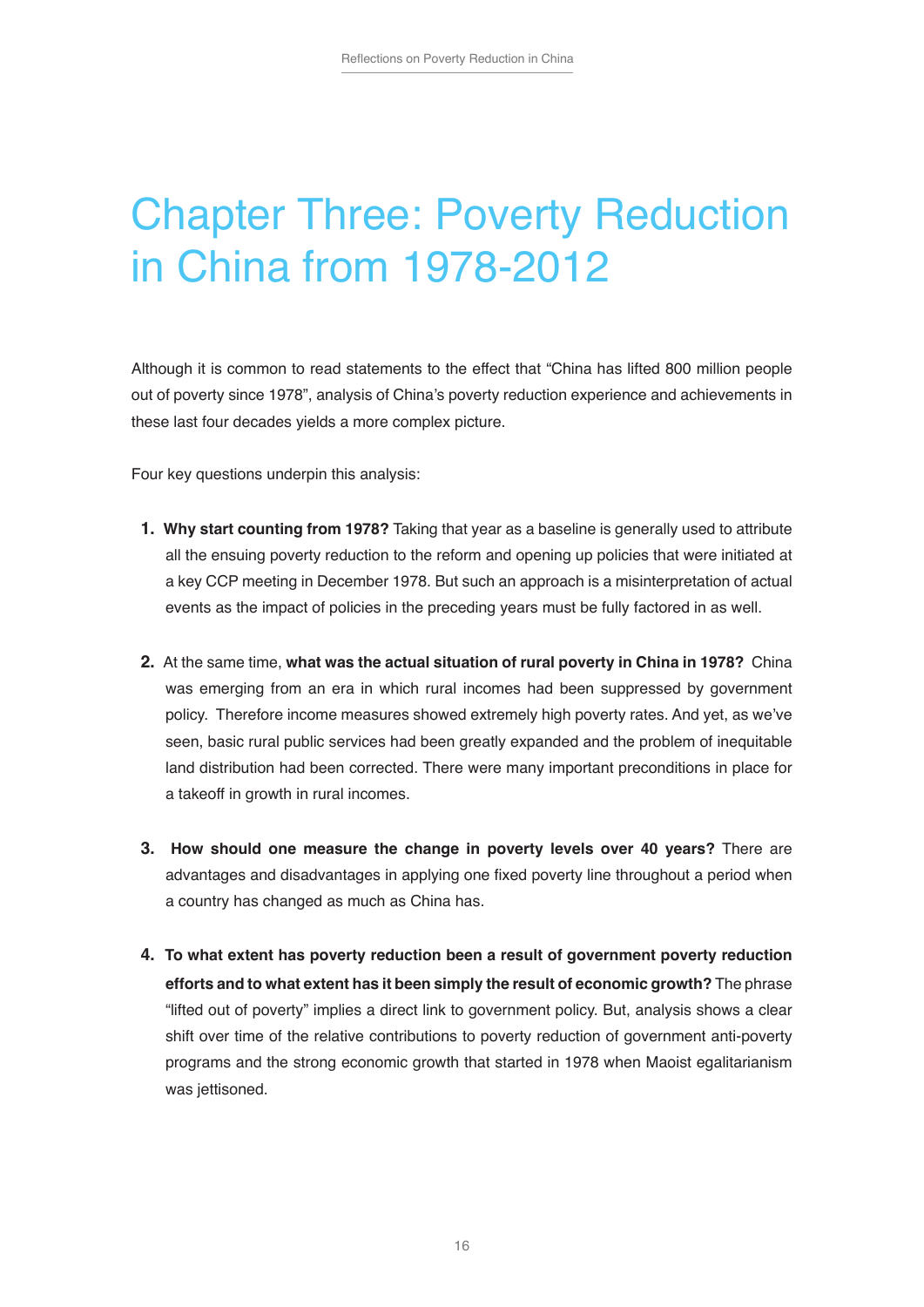#### **A. Poverty in 1978: On the eve of reform and opening up**

There is no question that China's population was very poor in 1978. China's per capita annual rural income of 134 yuan in 1978 shows this clearly. However, this is only part of the picture; analysts who judge China's development status solely based on per capita income before the reform era often make serious errors. One example is a recent book by Yuen Yuen Ang titled How China Escaped the Poverty Trap. Ang starts by asserting that, as of 1978, China was in as dire condition as — or even worse off than — Bangladesh, Chad and Malawi based on a comparison of their per capita incomes. This forms the basis for an argument that China's experience is directly relevant for those and other similarly poor countries<sup>26</sup>. However, when we compare them based on other key social indicators, a strikingly different picture emerges:

| <b>Country</b>  | <b>GDP</b> per capita | Life expectancy at<br><b>birth</b> | <b>Secondary school</b><br>enrollment % |
|-----------------|-----------------------|------------------------------------|-----------------------------------------|
| China           | 156.4                 | 65.85                              | 53.972                                  |
| Bangladesh      | 176.0                 | 51.47                              | $17.24*$                                |
| Chad            | 256.8                 | 44.25                              | $3.2**$                                 |
| Malawi          | 160.9                 | 43.5                               | 13.81                                   |
| Thailand        | 528.6                 | 63.46                              | 27.76                                   |
| Indonesia       | 365.9                 | 56.97                              | 24.03                                   |
| *1979           | 256.8                 | 44.25                              | $3.2**$                                 |
| **1977          | 160.9                 | 43.5                               | 13.81                                   |
| <b>Thailand</b> | 528.6                 | 63.46                              | 27.76                                   |
| Indonesia       | 365.9                 | 56.97                              | 24.03                                   |
| *1979           |                       |                                    |                                         |
| **1977          |                       |                                    |                                         |

**Table 2: Key social and economic indicators for various countries, 197827**

We see that China's health and education outcomes<sup>28</sup> were incomparably better than those in Bangladesh, Chad and Malawi. They were even better than countries with much higher per capita

<sup>27</sup> World Bank Group, 2021. The World Bank has time series from which all these figures are extracted

<sup>&</sup>lt;sup>26</sup> Ang, 2017. The discussion in the book of China's economic reforms and development after 1978, particularly at the local level, is quite interesting, and the analysis of how markets and institutions underwent a 'coevolutionary' process as well. But the attempt to extrapolate to other developing countries is based on this very inaccurate understanding of China's 1978 starting point.

<sup>&</sup>lt;sup>28</sup> The quality of rural education was generally quite poor. Nevertheless, in a society in which education was traditionally a privilege enjoyed only by a small number of wealthy households and the vast majority of rural peasantry were completely illiterate, this is still remarkable.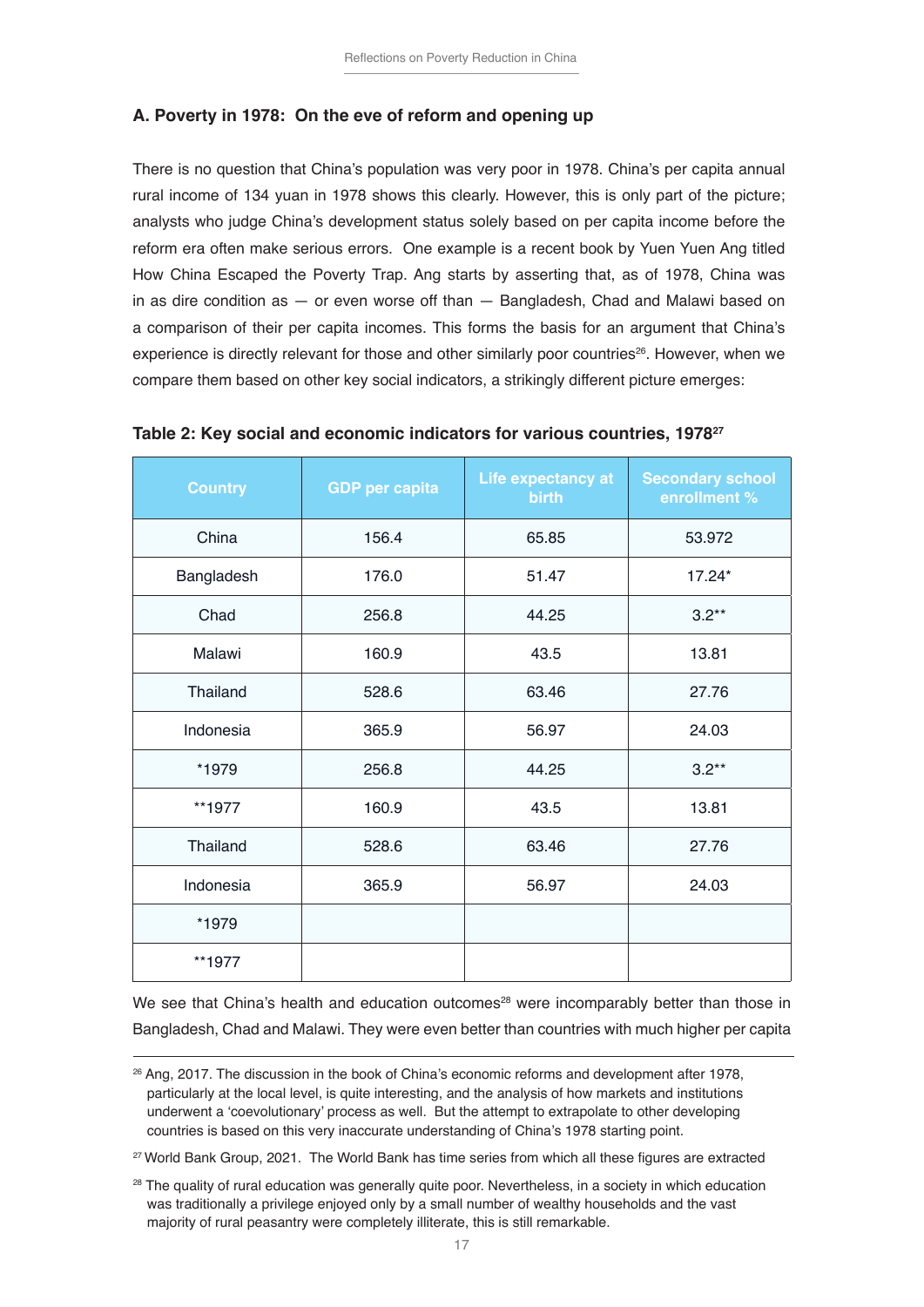incomes such as Thailand and Indonesia. In addition to the inherent importance of these social indicators, they also are strong evidence that, even during those years, China's state capacity was stronger than in many other developing countries; an increase of life expectancy from 36 to 66 does not happen without an effective government.

China's extremely high income poverty in 1978 was the direct result of policy choices of the Mao years. But at the same time, human capital was being built, land had been equitably redistributed and systems were in place allowing growth to quickly catch up once Maoist growth-dampening policies were reversed. Ironically, the fact that Mao could so quickly and effectively implement his highly egalitarian people's commune system and economically disastrous policies across China's vast breadth reflects the same governance capacity, based on the dual Party and state administrative bureaucracies extending from Beijing down to the village level, that allowed his successors to move ahead rapidly with reversing his policies after his death. It is also somewhat ironic that, at present, the party leadership has revised its official history to de-emphasize the negative impact of the Great Leap Forward and the Cultural Revolution and remove any suggestion that Mao was personally responsible for them. However, it still persistently uses 1978 (shortly after Mao's death in 1976) as the baseline year for calculating its achievements in poverty reduction. It's a powerful, if implicit, criticism of Mao.<sup>29</sup>

#### **B. How many poor people were there in China in 1978?**

There is no one straightforward answer to this question. The frequently seen 40-year calculations use either the World Bank \$1.90/day line or the current Chinese line (set in 2011) of 2300 yuan per year — both adjusted for price changes and applied retroactively to 1978. Using either of these lines would indicate very high poverty levels in 1978. Applying the current official line results in a rural poverty headcount of 770 million at the end of 1978 (97.5 per cent of the rural population). The World Bank has not calculated 1978 rates using their current global \$1.90/day line but have calculated that, in 1980 as growth had just started taking off, the rural poverty rate was 94 per cent.30

But does it make sense to apply a 2020 line to estimate poverty in 1978? This would be quite an unusual approach in any country. And, in a country that has undergone such enormous growth and change as China, it is particularly unusual. It is useful as a way of estimating how much better people's lives have gotten by one fixed standard; however, the statement that 97.5 per cent of China's rural population was poor in 1978 would suggest a devastatingly bad situation based on a standard which was not relevant at the time. We have seen that, in 1978, although China was certainly extremely poor, rural Chinese children were going to school, healthcare was provided and a very basic standard of living was maintained.

<sup>29</sup> Ling, 2021.

<sup>30</sup> Wu, 2016.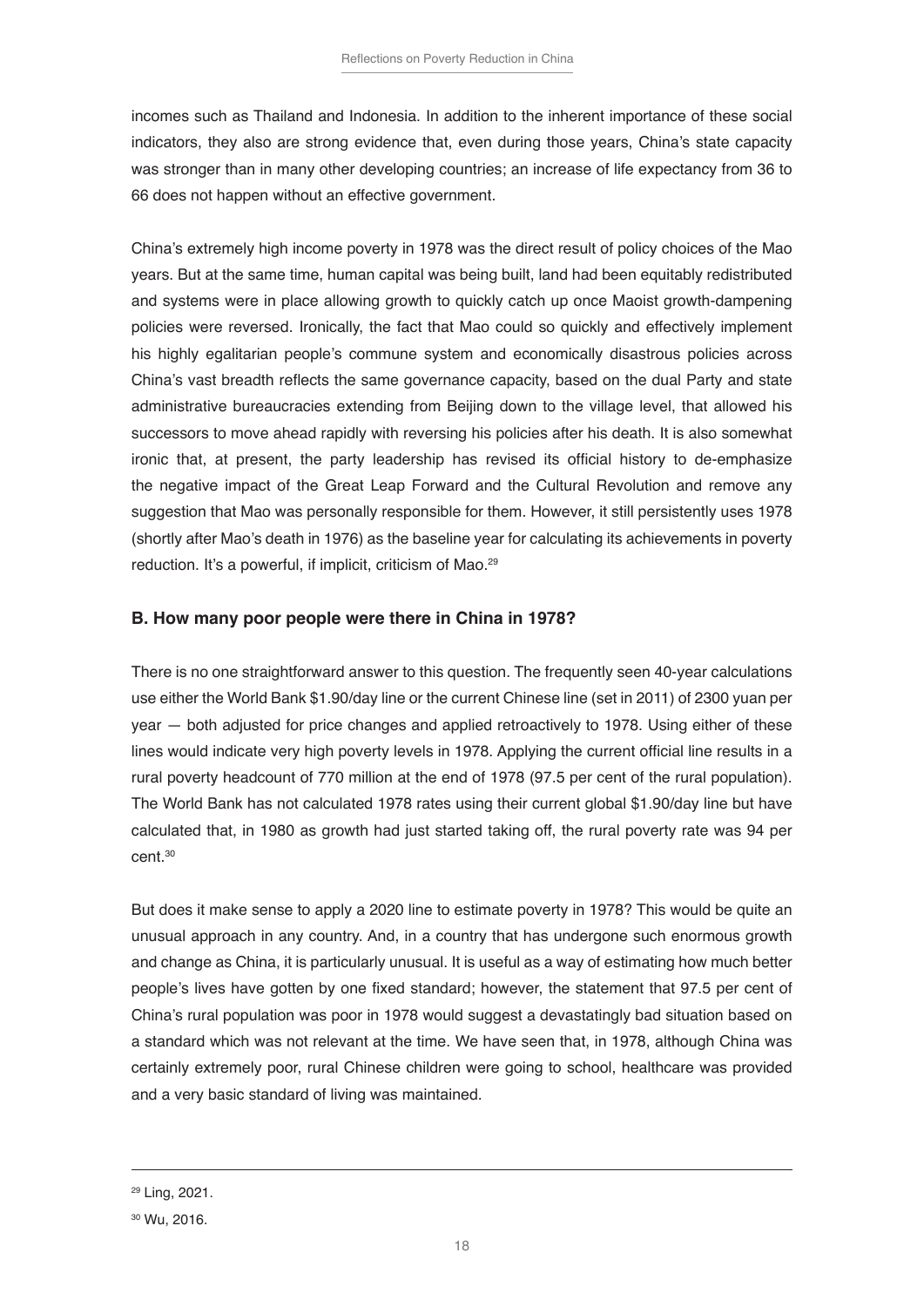The alternative way to estimate poverty in 1978, and in any year since, would be to use the official line of the time. The unofficial poverty line in the late 1970s was 40-50 yuan per year.<sup>31</sup> In 1981, applying that line, the government estimated rural poverty incidence between 25 and 30 per cent (probably an underestimate, even with such a low threshold).

There have been three official poverty lines in China. The first was 206 yuan per year, set in 1985 and based on 1985 prices. Adjusting for inflation, this is the equivalent of 100 yuan per year in 1978. In 2000 this was adjusted to 865 yuan per year; in 2011 it was adjusted to 2300 yuan per year.

| Year | <b>Yuan/year in</b><br>current prices | \$/day in 2011<br>prices | <b>Mean income in</b><br>rural areas |
|------|---------------------------------------|--------------------------|--------------------------------------|
| 1985 | 206                                   | \$0.98                   | \$1.53                               |
| 2000 | 865                                   | \$1.30                   | \$2.76                               |
| 2011 | 2300                                  | \$2.29                   | \$6.30                               |

#### **Table 3: Chinese official poverty lines<sup>32</sup>**

Why would an absolute income poverty line change over time beyond automatic adjustments to reflect changes in prices? These lines are determined by the cost of what is deemed to be a minimally acceptable basket of goods. As societies develop and change, it is normal that the definition of the minimum basket of goods all persons should be able to consume also changes. Thus, the line adjusts to reflect higher expectations as incomes rise in the country. The 1985 line (and the earlier unofficial line) was based almost entirely on the cost of consuming 2100 calories per day in food (this was 85% of the line) and assumed a very simple high-starch, low-protein diet. The two later lines were still based on 2100 calories per day but increased the variety of foods, the amount of protein in the diet and the share of non-food expenses (to 40 per cent in the 2000 line and to 53.5 per cent in the 2011 line).

One noteworthy aspect of these adjustments in the poverty line is that the 1985 and 2000 lines were both considerably lower than the World Bank's global \$1.90/day line. So, official poverty headcounts until 2011 were all lower than the World Bank's count used for MDG and SDG poverty calculations. However, the 2011 line, which has been applied since then, is higher than the \$1.90/day line and thus poverty headcounts according to the global line are lower than the official Chinese counts.

According to Chen and Ravallion (2020)<sup>33</sup>, using the 1985 line the rural poverty ratio fell from 46.5 per cent in 1981 to 18.8 per cent in 1985 — reflecting the extraordinary surge in rural incomes in that period (see below). From 1985-2019, while roughly 650 million fewer people were poor

<sup>&</sup>lt;sup>31</sup> This draws on Lardy, 1983.

<sup>32</sup> Chen et al, 2020.

<sup>33</sup> ibid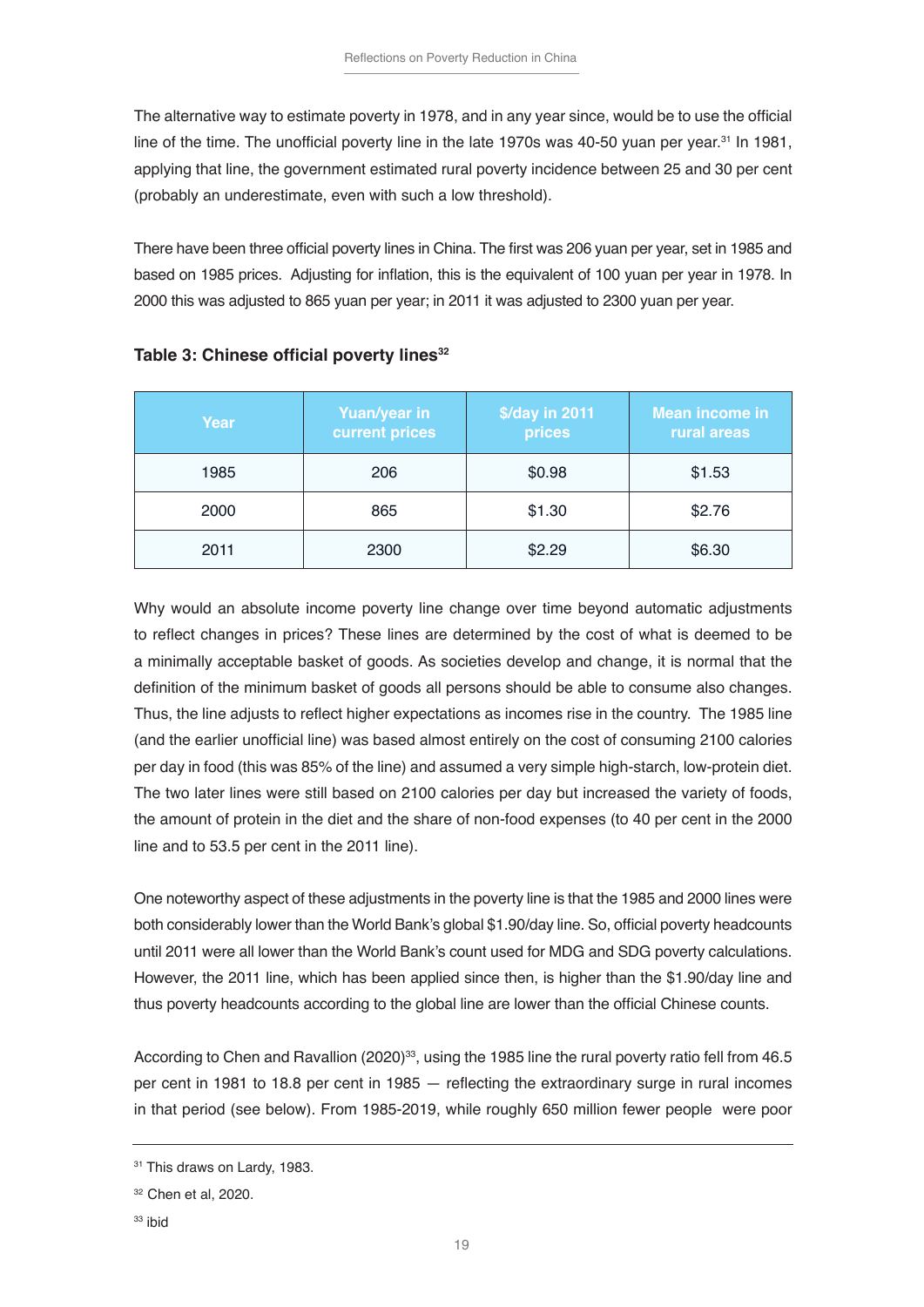according to the \$1.90/day World Bank line, poverty only decreased by about 140 million people measured by official poverty lines of those years (i.e. applying the 1985 line in 1985 and the 2019 line in 2019).

It is reasonable to assume most poor people in China in 2011 had healthier diets and a higher standard of living than many people who were not poor in 1985. Applying one consistent line across the whole period does capture a real improvement in the welfare of poor population groups. Whether to apply one fixed line across the full four decades and capture that fact or to apply the lines of the time to assess the impact of policy and other changes depends on your purpose. In either case, however, one should bear in mind the limitations of the approach.

#### **C.1978-1985: The explosion of rural production and income growth**

The first years of reform saw explosive income growth, especially in the rural areas where the reforms started. The key steps were the reversal of Maoist egalitarian and collectivist systems of agricultural production. Collective agriculture was gradually dismantled thereby giving farmers material incentives to work harder and increase their production. Grain procurement prices and policies were reformed to allow farmers to sell at least part of their output at higher prices, further restoring incentives for increased output. As a result, inflation-adjusted rural per capita income grew by an average of 15.2 per cent per year from 1978-1985. This was before the ruralurban migration trend started and was entirely due to growth in rural production and income. Measured by the official poverty line, the number of poor people was halved in this short period — from 250 million to 125 million.34

Martin Ravallion, former World Bank poverty specialist who has followed China closely for years, recently published a paper titled Poverty in China since 1950: A counterfactual perspective.<sup>35</sup> In it, he argues "about two thirds of China's poverty in 1980 is attributed to the impact of the Maoist path since 1950. Further checks and tests suggest that (if anything) this is likely to be an underestimate. It took 10-20 years for China's post-reform economy to make up the lost ground. and half or more of the catch-up was in period up to 1990, under Deng's rule." As he notes, this does not deny the real poverty reductions that took place under Deng; it simply says these were low hanging fruit after the economic failures of the previous decades.

This is an important contribution to the analysis of China's poverty experience. It's also reasonable: when assessing the PRC's poverty reduction achievements, how can one justify ignoring the Mao years and starting in 1978? But two aspects of Ravallion's analysis seem questionable — or incomplete. First, he determines his estimate of what income in China would, or could, have been by 1978 by looking at post-1950 economic history in the Republic of Korea and Taiwan, which he describes as having similar cultural characteristics and similar starting

<sup>34</sup> Wang, Zhou and Ren op cit.

<sup>35</sup> Ravallion, 2021.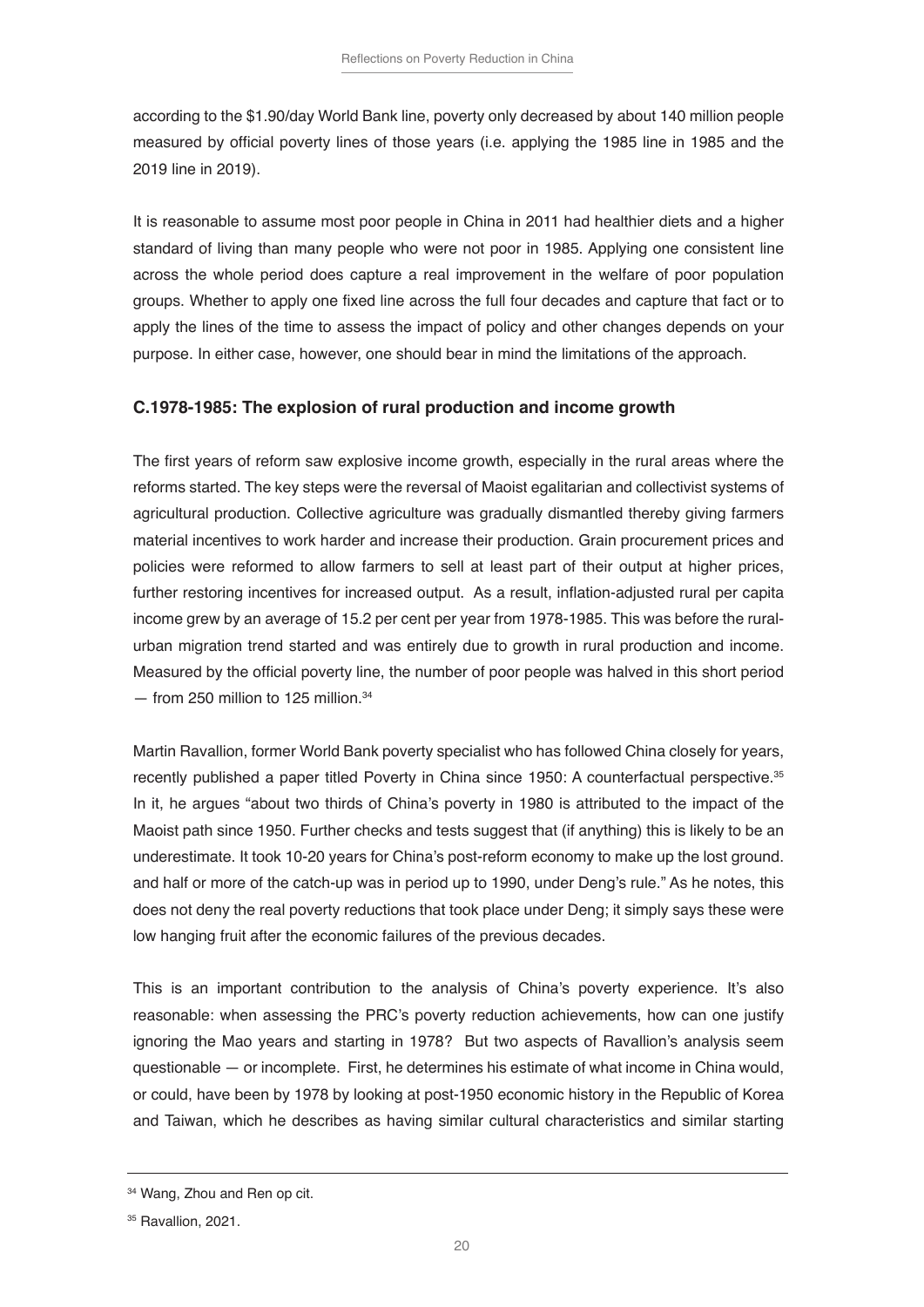points as the mainland's in 1949. That may lead to overestimation of a realistic growth path for China between 1949 and 1978. Neither the ROK — a peninsula — nor Taiwan — an island — had any equivalents to the mainland's vast, isolated and very poor inland regions in which growth was inevitably very challenging. Both ROK and Taiwan benefited from a level of foreign assistance that would not have been conceivable for China's large economy. Secondly, like Ang, Ravallion looks only at income measures of poverty and ignores the extent to which the Maoist era improvements in health, education and land distribution contributed to the growth after 1978. Yes, China in 1978 was very, very poor. But it was well-positioned to take off — including by Maoera investments in human capital.

During this first phase of the reform era there was no poverty alleviation program; Deng Xiaoping's focus was allowing incentives and price reforms to stimulate rural growth. Deng's famous words, "Development is the hard principle," and, "Socialism is not poverty," set the stage for a rapid catchup. This is not to say the state didn't play a role in allowing incomes to take off; rather that the goal was overall growth and development and not specifically poverty alleviation. Another of Deng's famous phrases, "Let some with favorable conditions get rich first," is the opposite of what one would expect from policy deliberately targeting poverty reduction.

As implied by that statement of Deng Xiaoping's, policy in this period led to a steady increase in income inequality. To a certain extent this was inevitable as China moved from egalitarianism, under which the vast majority of the population were poor, to an economy in which individual enterprise was rewarded with material progress, leading to rapid increases in overall income that was distributed unevenly. The dismantling of the people's communes, and the chance for rural residents to earn more income, also led to a collapse in the basic rural education and healthcare services whose achievements we have noted above. Incomes grew, and poverty was greatly reduced, but the new challenges of inequality and the need for new models of basic public services emerged in these years and grew in the following years.

#### **D. 1986-2000: The first government poverty programs**

By the mid- to late-1980s, the first surge in rural incomes slowed and urban rural gaps began to widen again. As a result, in 1986, the State Council's Leading Group on Poverty Reduction (LGOP), a cross-ministerial group based in the Ministry of Agriculture, was established as a coordinating body to oversee and guide the "wide variety of actors, initiatives and funding channels"<sup>36</sup> that had sprung up in the mid-80s. The first explicit national poverty alleviation programs were launched at this time. These centred around assistance to households in poor counties<sup>37</sup>, including subsidized loans, support for growing cash crops (and other livelihoods) and investment in irrigation and other infrastructure. An innovative and important program was "food for work", which absorbed rural surplus labor in infrastructure development while providing them with support.

<sup>36</sup> Wang et al., 2004.

<sup>&</sup>lt;sup>37</sup> By definition, a 'county' is a rural administrative unit.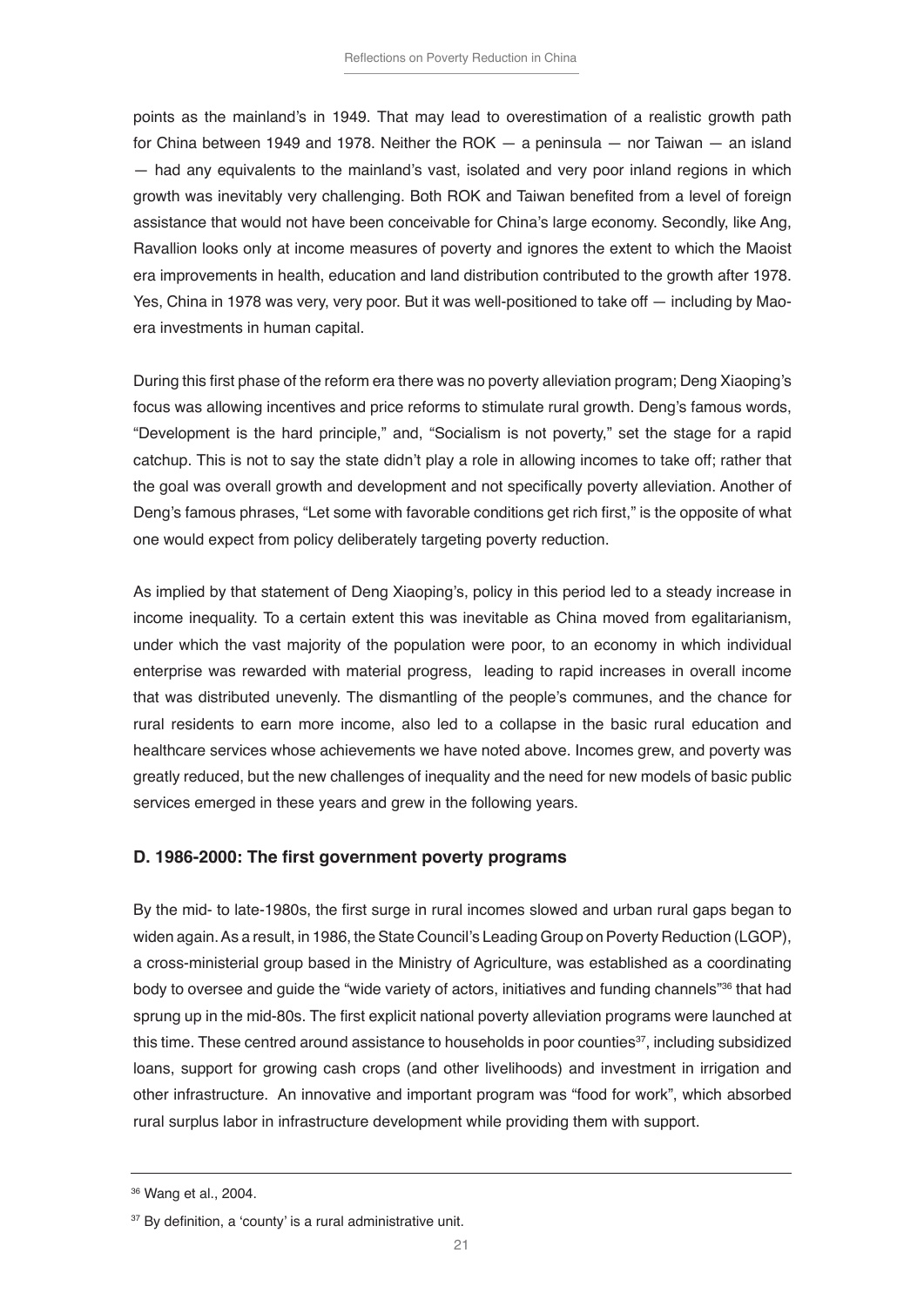This was when the transfer of rural surplus labor to urban areas started to take place, gradually, but at an accelerated pace over time. The share of rural income coming from transfers from family members who had 'gone out' grew from 13.2 per cent in 1985 to 30.4 per cent in 2001. One study estimated that this additional income was having a large impact on both the incidence (the share of population) and the depth (the distance between income and the poverty line) of poverty in rural areas<sup>38</sup>. Managing this inflow of new urban workers relied on the continuation of the hukou system, which was established during the planned economy years under Mao. Workers were allowed to come, earn incomes and contribute to rapid urban development but were classified as a separate category of urban resident and not entitled to social services. This included education for their children, most of whom were therefore left behind in rural areas. While government policies to promote rural development were steadily expanded in the following decades, the ability of rural households to move to and settle in urban areas (i.e. to follow the path to higher incomes and quality of public services and life that has been part of development in most countries) has been tightly constrained.

In the first years after the LGOP was established, growth in rural incomes continued to slow for a time. Poverty increased in 1989 and 1990<sup>39</sup>. From 1986-1993, real rural per capita incomes rose only 2 per cent per year — a sharp decline from the previous years as agricultural prices stopped rising and the urban/rural income gap widened. As of 1994, the number of poor people ,as measured by the official line, was still 80 million.

Poverty alleviation programs were further developed in 1994 with the 8-7 poverty reduction plan, focusing at the poor county level. The name refers to the goal of lifting the remaining 80 million poor (the "8" in 8-7) out of poverty within seven years — by 2000. Its main components were support — grants and subsidized loans — for higher-income-producing agricultural activities such as cash crops and fruit trees, continued food-for-work programs to improve rural infrastructure, direct poverty alleviation funds, support for primary school education and basic healthcare provision in poor rural areas. Spending on these programs grew sharply through the period. In 2001, the government reported that poverty had been reduced to roughly 30 million (according to the poverty line set in 1985, adjusted for inflation). This represents impressive progress in reversing earlier trends, even if poverty had not been eliminated. In 2000, the government raised the official poverty line to 865 yuan/year (2000 prices), as noted in Table 3 above, to set a higher bar for poverty reduction in the following decade.40

#### **E. 2001-2012: The New Socialist Countryside and intensification of anti-poverty work**

During this decade rural development policy became a high national priority. The "new socialist countryside" was introduced at the 16th Party Congress in 2002, when Hu Jintao was named CCP General Secretary. The abolition of the agricultural tax in 2004 was seen as a major step toward

<sup>38</sup> Zhu & Luo, 2008.

<sup>39</sup> Zhang, 1993.

<sup>40</sup> China.org.cn, 2001.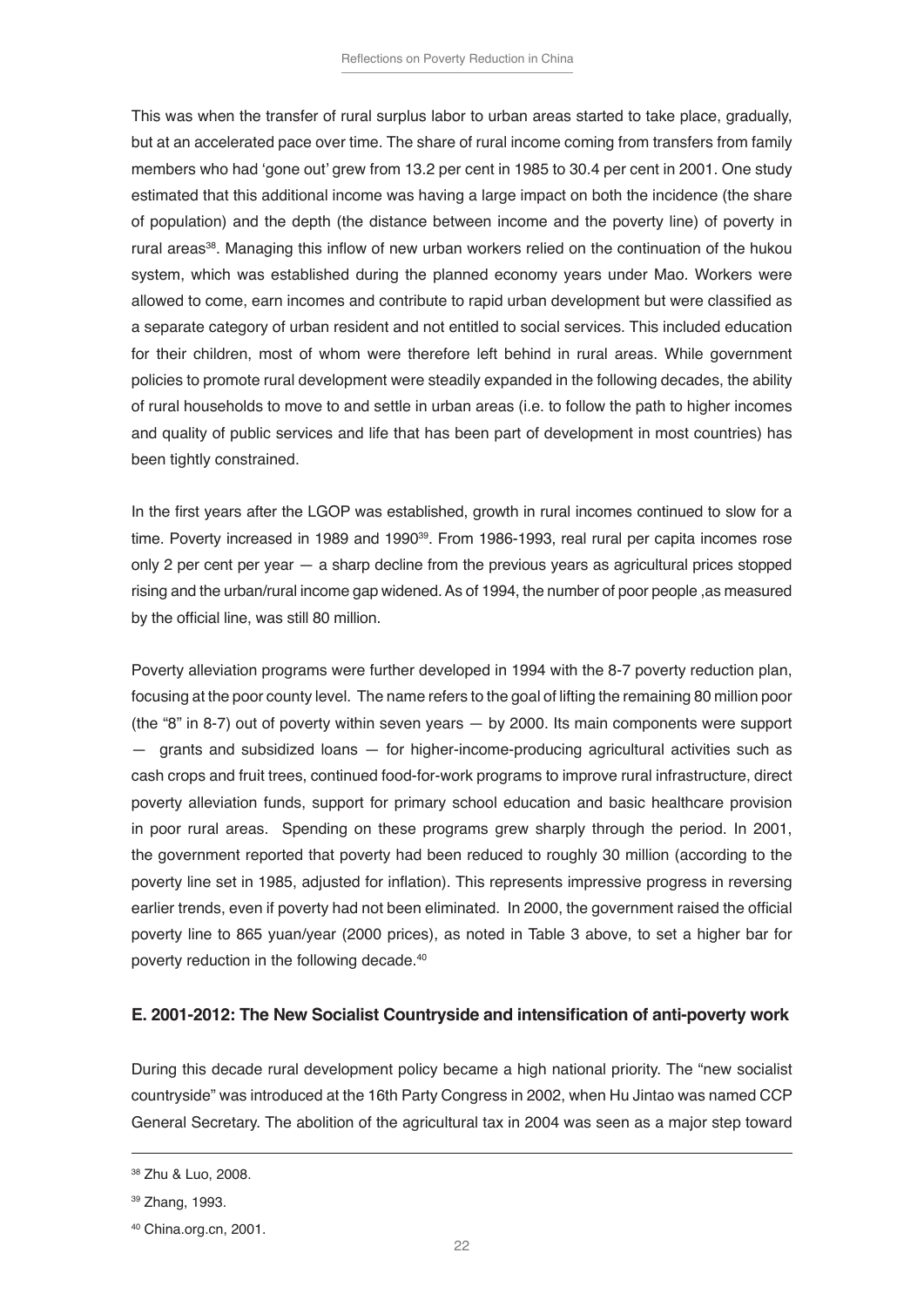improving rural living standards; this tax had been part of farmers' lives, and the most important source of government fiscal revenue, for millennia. Its removal was the strongest signal yet of acknowledgement by the authorities that urban economic development and income was greatly outstripping rural, especially after China's WTO accession in 2000.

Many major initiatives were launched to improve rural social services, addressing the gaps created when rural collectives were abolished after 1978. In education, in 2003 the 'Two Exemptions and One Subsidy" policy for the first time promised that nine-year compulsory education would be made free for all, including rural households; before this those years of schooling, while compulsory, were beyond the means of lower income children. The New Rural Cooperative Medical System was established in 2003. The dibao social assistance scheme was expanded to rural areas during this period but with different funding and regulations. This made it, in many ways, a different program. In 2009, the New Rural Pension Scheme was created, consolidating many local schemes under one consistent national program; but again, with different systems and regulations, and a lower level of funding, than urban schemes.

The "New Century Rural Poverty Alleviation Program" launched in 2000 centered around participatory integrated village development plans developed in 150,000 villages (i.e., shifting the focus from counties to villages). Emphasis on agro-industrial development in rural areas was further intensified, relying on bank loans, supporting emerging "dragonhead enterprises" with stronger capacities to access markets and continued investment in rural infrastructure.

The importance of rural-urban migration was further emphasized with training programs for potential migrants and the establishment of migration service centers in both sending and receiving areas.

Reviewing progress of this decade, the LGOP announced that, from 2001-2010 according to the official poverty line set in 1995, China's poverty headcount had fallen from 94.22 million to 26.88 million. They also announced the poverty rate had gone from 10.2 per cent to 2.8 per cent.<sup>41</sup>

Summing up, this was a period when the role of central authorities in poverty alleviation and rural development was strengthened, and a shift from growth-driven to policy-driven poverty alleviation gained momentum. There was increasing recognition that growth itself was not benefiting all members of the population, and programs to address internal gaps were developed more broadly. For example, the Western Great Development Strategy was announced in 1999 and implemented from 2000 and the "Rise of Central China Strategy" in 2004.

<sup>41</sup> State Council Information Office, 2011.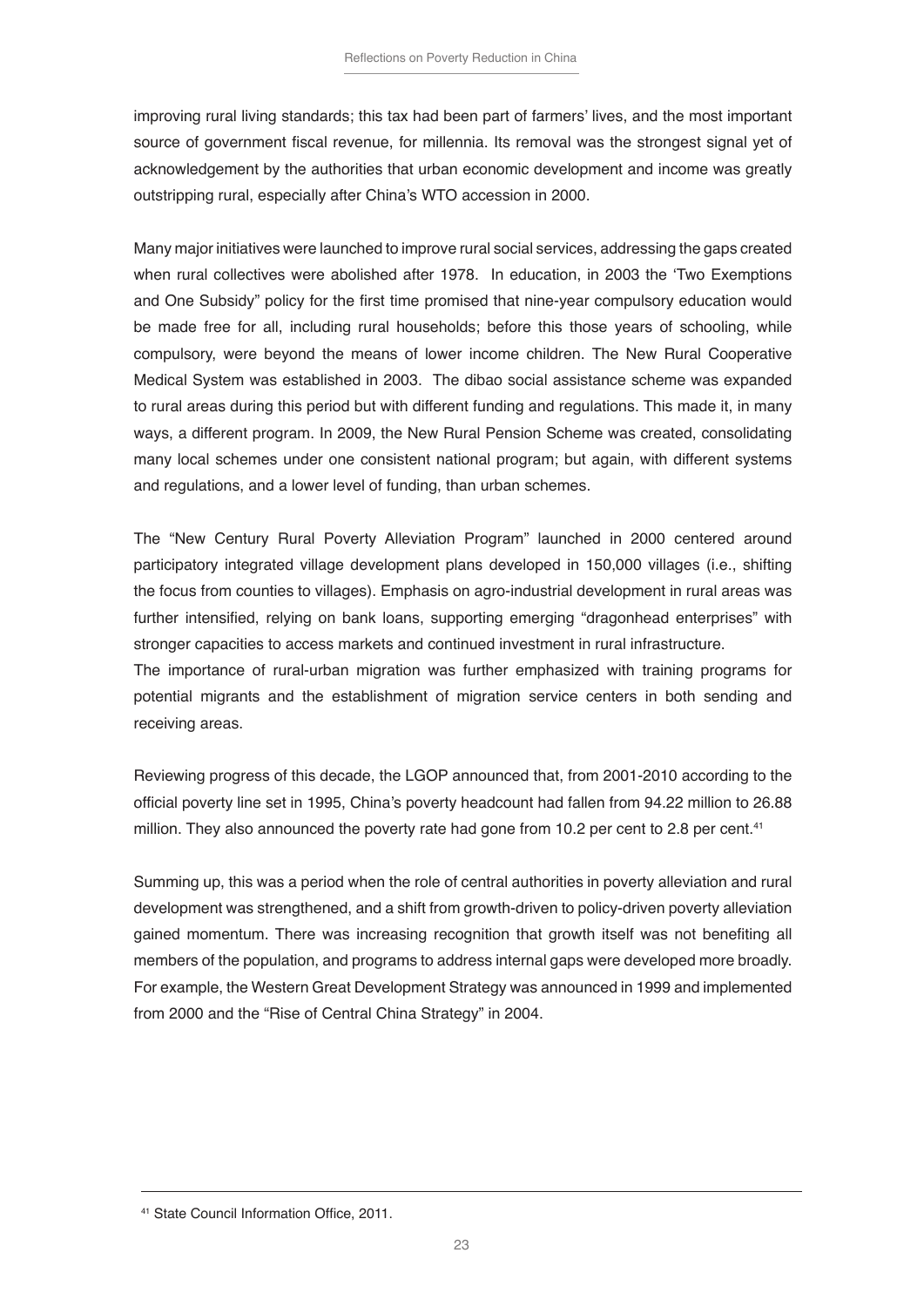### Chapter Four: The Xi Jinping era: "precise targeted poverty alleviation" and the "eradication of extreme income poverty"

The shift from growth-driven to policy-driven poverty alleviation was taken a large step further under Party General Secretary Xi Jinping. Whereas there is disagreement about the frequently used phrase, "The government lifted X million Chinese people out of poverty," which some argue does not acknowledge the responsibility of households themselves for their increased income and welfare, $42$  it would be impossible to deny that the nearly 100 million people who have emerged from poverty since 2013 were "lifted out". This was a high-profile, all-holds-barred, top-down poverty alleviation campaign featuring massive mobilization of financial and human resources, with targets fixed in the 13<sup>th</sup> Five Year Plan, strict accountability across the local governments of poor areas and massive media coverage and exhortations from the leadership.

The campaign started gradually. In November 2011, the State Council released the Outline for Development-Oriented Poverty Reduction for China's Rural Areas (2011-2020).<sup>43</sup> At that time, the official poverty line to be applied in 2011-2020 was increased to 2300 yuan in 2010 prices. As a result, China's official poverty threshold, for the first time, rose above the World Bank's global absolute line. In the new outline, the LGOP also revised the list of 592 key poverty counties  $-$  a total that had been unchanged since 1994, although the counties on the list had been adjusted several times. The LGOP also designated 14 regions as "contiguous poverty regions,"44 of which all counties would be included in the next efforts. Six hundred and eighty counties were in these 14 areas, including 440 poverty counties, of which 371 were ethnic minority autonomous counties. This raised the number of targeted counties to 832.

 $42$  Schmitz, 2017. This article analyzes this debate well and makes the interesting observation that, in Chinese language materials released by the CCP or Chinese Government, there is no phrase equivalent to "lifted out of poverty". This phrase only appears in foreign language materials, including official Chinese publications and news media reports and those of outside observers.

<sup>43</sup> State Council Information Office, 2011.

<sup>44</sup> These comprised 11 mountainous areas around the country plus the entire Tibet Autonomous Region, all the Tibetan minority autonomous administrative areas in the four provinces bordering Tibet and three prefectures in Xinjiang.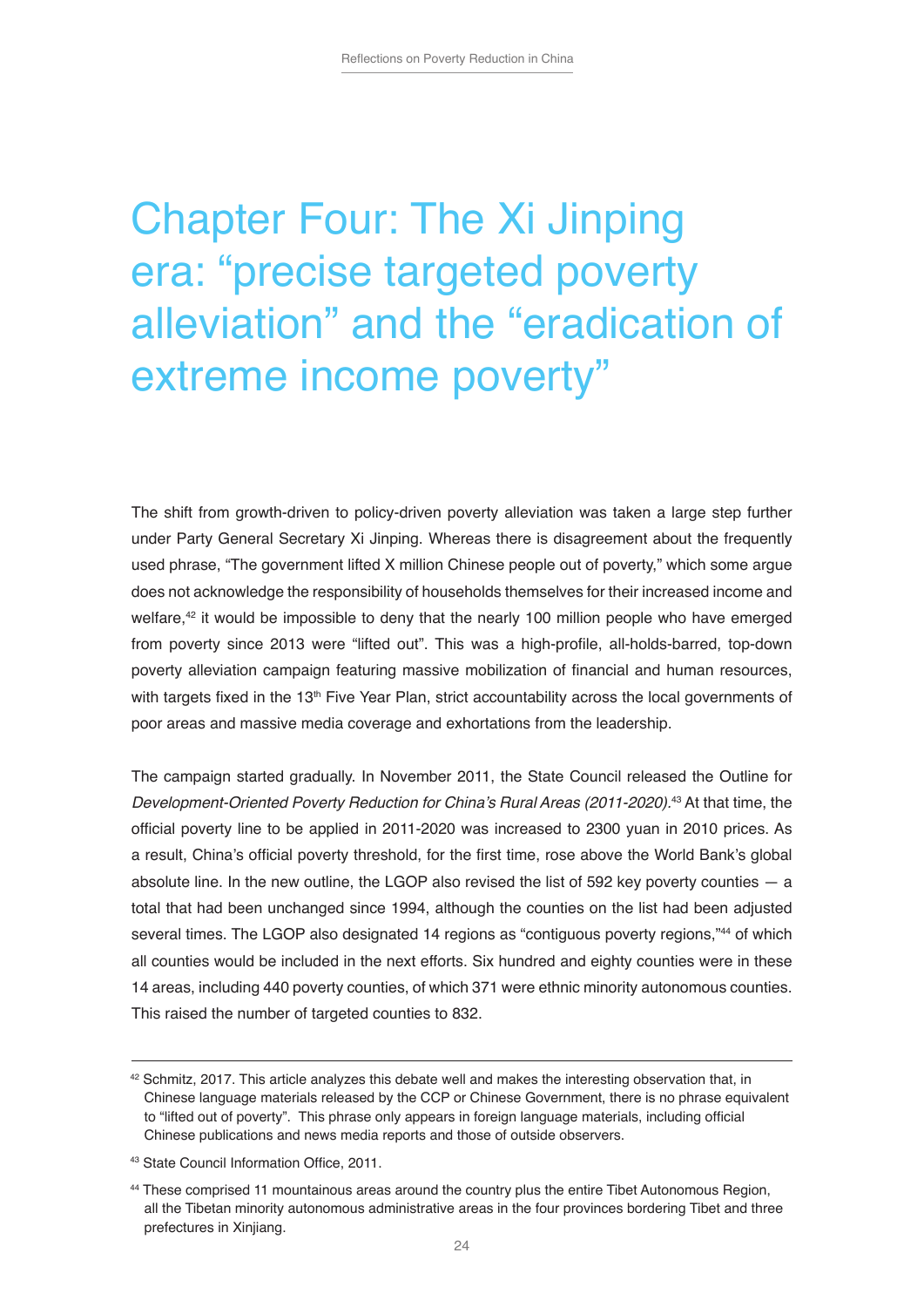As of the end of 2012, based on this new poverty line, China had 98.99 million poor people. After more than 30 years of strong economic growth in China, including the successful overcoming of the economic impact of the 2008 global financial crisis, the remaining regions with high poverty rates were those whose ability to rely on growth and market forces to benefit from economic development was limited. They were mostly situated in the most remote parts of the country, with major geographic and topographic obstacles to accessing services and markets. Many of the remaining poor were members of ethnic minority groups, with cultural and linguistic barriers to integration into the broader economy.

As of October 2012, the goal of eradicating poverty by 2020 had not been raised by Chinese leaders. A major intensification of poverty alleviation efforts occurred following the 18<sup>th</sup> National Party Congress of the CCP in October 2012, at which Xi Jinping emerged as the new Party General Secretary. A new approach, "precise targeting," emphasizing the identification of and tailored efforts to address the causes of poverty based in local conditions in poor areas, was first set out in a speech by Xi Jinping in Hunan Province in November 2013<sup>45</sup>. This became the hallmark of the poverty alleviation effort he led in the following years. "Precise targeting is the secret weapon for our successful triumph in the poverty elimination battle," is one of many such phrases that have been presented repeatedly in speeches and news stories since that year. 46

A nationwide poverty survey was launched in 2014 to identify poor households, townships and counties. Eight hundred thousand government personnel were posted to villages across the country in 2014 for this purpose. Another two million were posted in 2015 and 2016 to confirm the accuracy of findings and further implement registration. As a result, 29.48 million poor households and 89.62 million impoverished people were identified. A file was created for each poor household so the government could track its progress in improving living standards and reducing poverty. In addition, the initial designation of poor counties and villages in the 2011 outline was reviewed and a revised list of 128,000 villages and 592 counties were designated as impoverished. "Removing their hats" was a key campaign goal as well.

In June 2015, in a speech in Guizhou Province, Xi Jinping first set out the goal of lifting all of the country's remaining rural poor people out of poverty by 2020 as a key component of the goal of "Achieving the *Xiaokang* society in all respects." This goal was incorporated into the 13th FYP when it was released in 2016 and a detailed plan was released in November 2016 by the LGOP: the 13th FYP War on Poverty Plan. This plan had binding targets in several key areas: the number of poor villages and counties would be cut to zero, 9.8 million people would be moved under "relocation-based poverty alleviation" and the number of unsafe houses used by poor households would be basically eliminated. The plan was based on a combination of massive allocation of financial and human resources and the development of specific plans in each poor village and county to address the issues local officials identified as the most important local causes of poverty.

<sup>45</sup> Hunan Provincial People's Government, 2021.

<sup>46</sup> Zhu & Wang, 2021.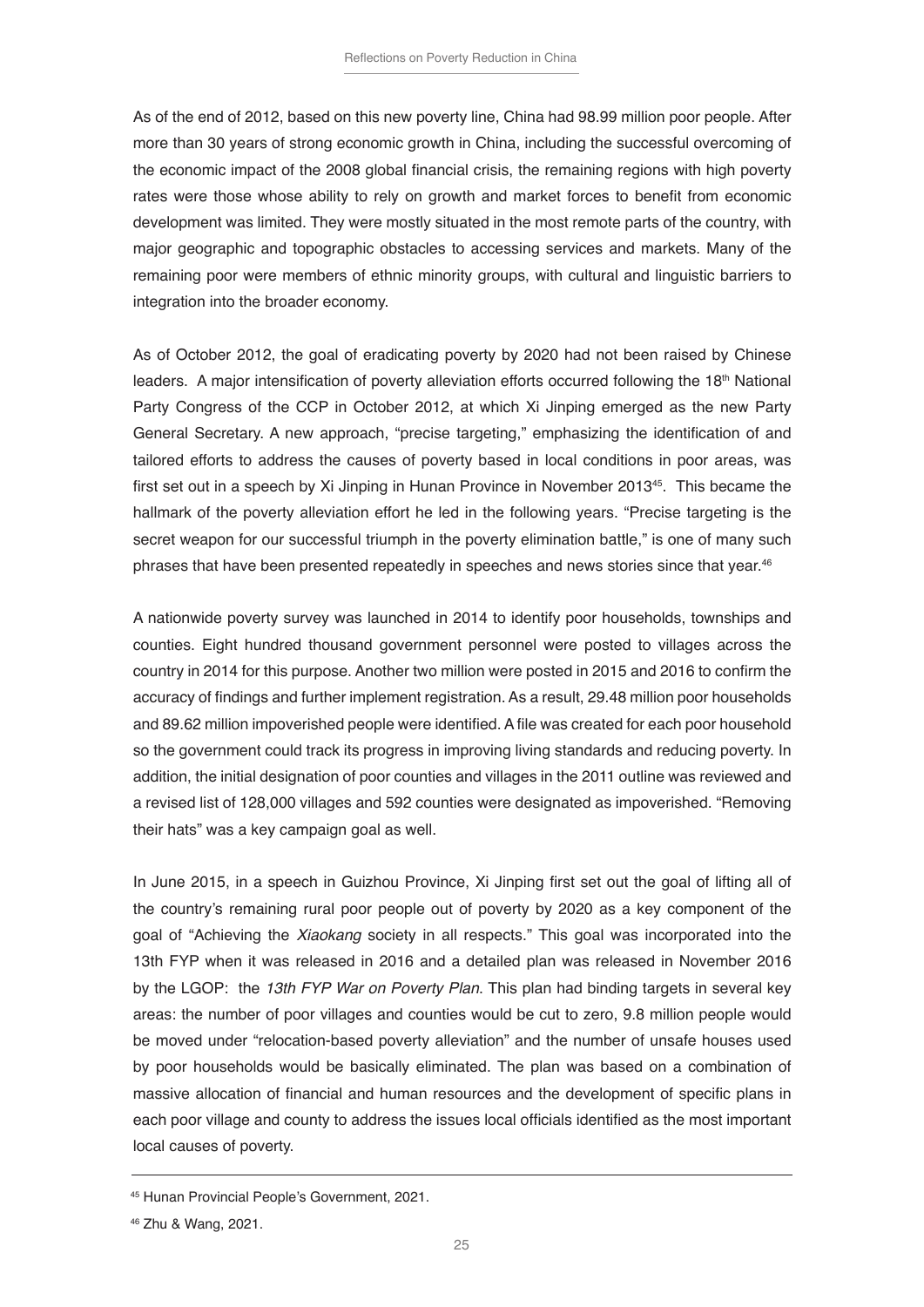#### **Figure 3: Binding and indicative poverty targets in the 2016 13th FYP47**

(unofficial translation)

| <b>Indicator</b>                                                                           | 2015    | 2020                               | <b>Nature</b>  | <b>Data Source</b>                                             |
|--------------------------------------------------------------------------------------------|---------|------------------------------------|----------------|----------------------------------------------------------------|
| <b>Registered Poverty Villages</b>                                                         | 128,000 | $\Omega$                           | <b>Binding</b> | <b>LGOP</b>                                                    |
| <b>Poverty Counties</b>                                                                    | 832     | $\mathbf 0$                        | <b>Binding</b> | <b>LGOP</b>                                                    |
| <b>People moved under</b><br>relocation-based poverty<br>reduction                         |         | 9,810,000                          | <b>Binding</b> | NDRC, LGOP                                                     |
| Increase % in hh disposable<br>income in poverty areas                                     | 11.7%   | Higher than<br>national<br>average | Indicative     | <b>NBS</b>                                                     |
| <b>Share of poverty area hhs</b><br>accessing central water<br>supply                      | 75%     | >83%                               | Indicative     | Ministry of Water<br>Resources                                 |
| Improvement % of stock<br>of unsafe houses used by<br>registered poor households           |         | <b>Near 100</b>                    | <b>Binding</b> | Ministry of<br>Housing<br>Construction,<br><b>LGOP</b>         |
| <b>Consolidation rate of</b><br>compulsory education in<br>poverty countries               | 90%     | 93%                                | Indicative     | <b>MoE</b>                                                     |
| <b>Number of registered poor</b><br>households in (returning to)<br>poverty due to illness |         | <b>Basically</b><br>eliminate      | Indicative     | <b>National Health</b><br>and Family<br>Planning<br>Commission |
| <b>Collective income in</b><br>registered poverty villages                                 | 20,000  | >50,000                            | Indicative     | <b>LGOP</b>                                                    |

Although poverty was defined in terms of income, it is noteworthy that the government's approach to improving the situation in poor areas was multidimensional. This was set out in a key government slogan first used in 2016 when the 13th FYP was released: "一超过两不愁三保障," or, "Pass the income line, eliminate two worries (food and clothing) and guarantee three services (education, health care and housing.)" This approach was further reflected at that time in the five key components the government set out in its poverty reduction strategy: the five-pronged<sup>48</sup> "五个一 批" approach:

<sup>47</sup> State Council Information Office, 2016, unofficial translation by author.

<sup>48</sup> People's Daily Online, 2017.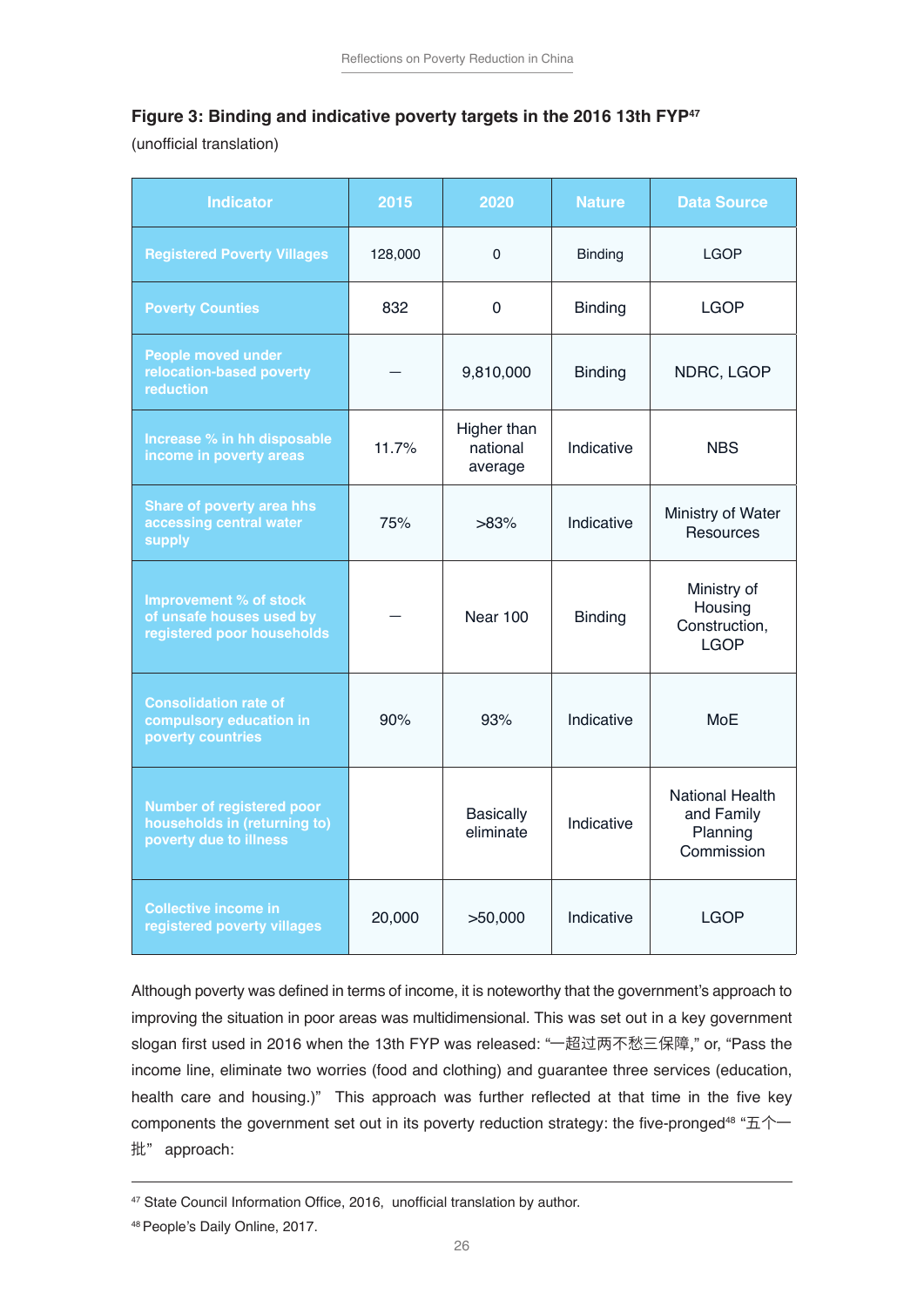- **1. Production-based poverty reduction:** support for the productive activities and incomeearning ability of all poor people with the capacity to work;
- **2. Relocation-based poverty reduction:** setting out a clear plan to move to new areas all poor households from locations where rising out of poverty would be extremely difficult;
- **3. Ecological compensation-based poverty alleviation:** assigning environmental responsibilities to poor households in forested or other areas with ecological resources and paying them for this work;
- **4. Education-based poverty alleviation:** aiming at improving education, including vocational education, in poor areas to provide children with the knowledge they need to lead productive lives; and
- **5. Social assistance-based poverty alleviation:** providing financial support to people with no or limited income-earning capacity, including more financing for medical insurance, the dibao allowance and other programs. This has been an impressive multi-dimensional and bottom-up framework to the poverty challenge in each identified poor site.

The funds poured into this program, from an extraordinarily wide range of sources, were staggeringly large. The 2021 White Paper indicated that, over eight years, the central, provincial, city and county governments spent nearly 1.6 trillion yuan on poverty alleviation. It also indicated enterprises invested an additional one trillion — along with other several hundred billion in funds for low-interest lending to poor households and other and other efforts. By contrast, the total invested by all levels of government in the 2001-2010 program was 204.38 billion yuan<sup>49</sup>. Even allowing for effects of inflation, this is an enormous increase. The army, government agencies, ministries and local governments in wealthy areas were all assigned responsibility for poverty alleviation work in the designated areas — again building on past practices but vastly expanding their scope. The process' micromanagement extended to creating direct supply links from poor rural areas to urban government offices. I recently had a meeting at a government office during which we were served apples they had purchased from the poor county they were assigned to support. Individual government staff were frequently assigned households they were responsible for monitoring and assisting.<sup>50</sup>

In 2020, when the number of recognized poor people had fallen to 5.51 million, the government allocated 146.1 billion yuan to this effort — in addition to funds spent by the multiple other sources. The scale of this effort is what makes this so remarkable an achievement — but, at the same time, it is creates doubts about its sustainability and its cost-effectiveness as a poverty program. There is a tension and contradiction here: the government leadership was certainly concerned about avoiding waste and achieving long-term sustainable results. At the same time, this was a 'war' that had to be won in every poor area and had to be seen as won — no matter what the cost and no matter how unsustainable the method.

<sup>49</sup> State Council Information Office, 2011.

<sup>50</sup> State Council Information Office, 2021.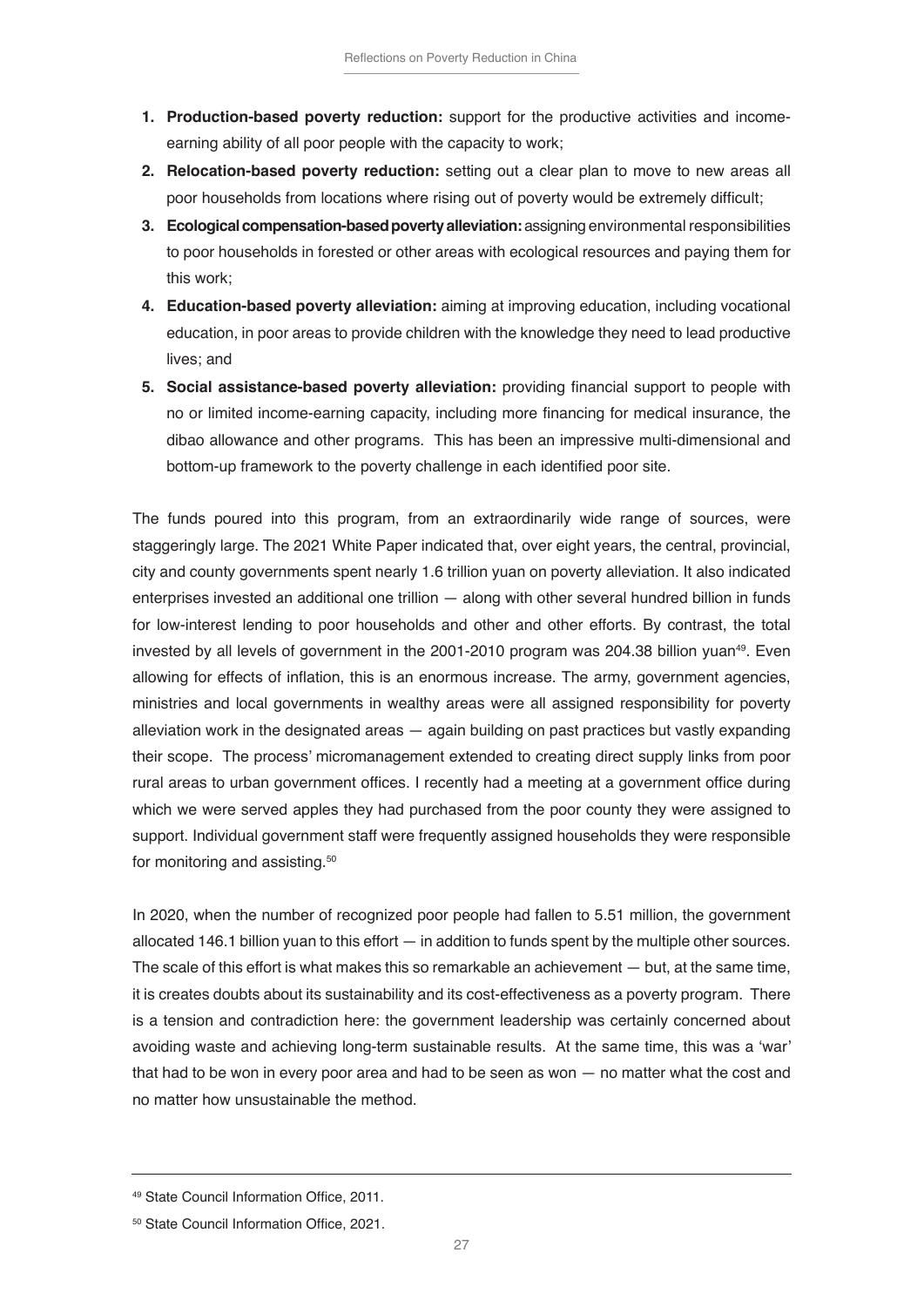In November 2020, the government announced this goal had been achieved. It also announced its 2021 White Paper set out the challenges faced, approaches taken and results achieved in their intense campaign.

**Has China eradicated extreme absolute poverty?** Three points bear emphasizing in answering this question.

First, beyond question, there has been a major improvement in living conditions in poorer parts of China as a result of this campaign. The lives of many tens of millions of poor people have been greatly improved. The multidimensional approach the government took is particularly impressive: upgrading schools, infrastructure, healthcare and natural environment are all steps whose impact should be sustainable and broad-reaching. In terms of the historical context described in the first section of this paper, the magnitude of this achievement is enormous.

Second, there is no basis in evidence to doubt the government's assertion that poverty has been eradicated according to their specific definition of this goal (i.e. that the incomes of the 89.62 million poor people who were registered at the start of the campaign are now above the poverty line). At the same time, there is a conspicuous lack of detailed public data to allow an outside observer to confirm or reject the accuracy of the assertion. In a campaign such as this, pressed repeatedly by the country's highest leaders, questions inevitably arise regarding the accuracy of the reports sent in from local levels<sup>51</sup>. Failure was simply not a conceivable outcome. The government was aware of the risk of cover-ups of problems and set up extensive systems for monitoring results and it is highly unlikely that large failures have been covered up.

Third, by a more standard definition, there is no basis for the claim that extreme poverty has been eliminated. Remarkable as the achievements of the last seven years have been, they do not demonstrate the eradication of extreme poverty.

Poverty is dynamic — with constant churning of people into and out of poverty as they encounter shocks or improvements in employment and income. As noted in an influential 2007 World Bank volume, "…the people mired in chronic poverty around the world are fewer in number than the people moving in and out of poverty. Static studies do not capture this dynamic quality of poverty and vulnerability."<sup>52</sup> The Chinese approach of identifying all poor households at one point in time and setting annual targets for ensuring that, over several years, that group of people will all be out of poverty by another point in time has led to major accomplishments. But this static view of poverty runs contrary to global concepts and practices in poverty alleviation. The authorities have expressed determination to avoid "returns to poverty" but that has also been applied narrowly to the specific pool of poor people identified in 2014-5. In other words, the goal was not to deal with

<sup>51</sup> Some reports of falsification of reports are starting to surface, as is inevitable. See, for example, Guan, 2021. This refers to problems with access to safe water, one of the indicative FYP targets, not to failure to reach the income threshold.

<sup>52</sup> Narayan & Petesch (Eds.), 2007.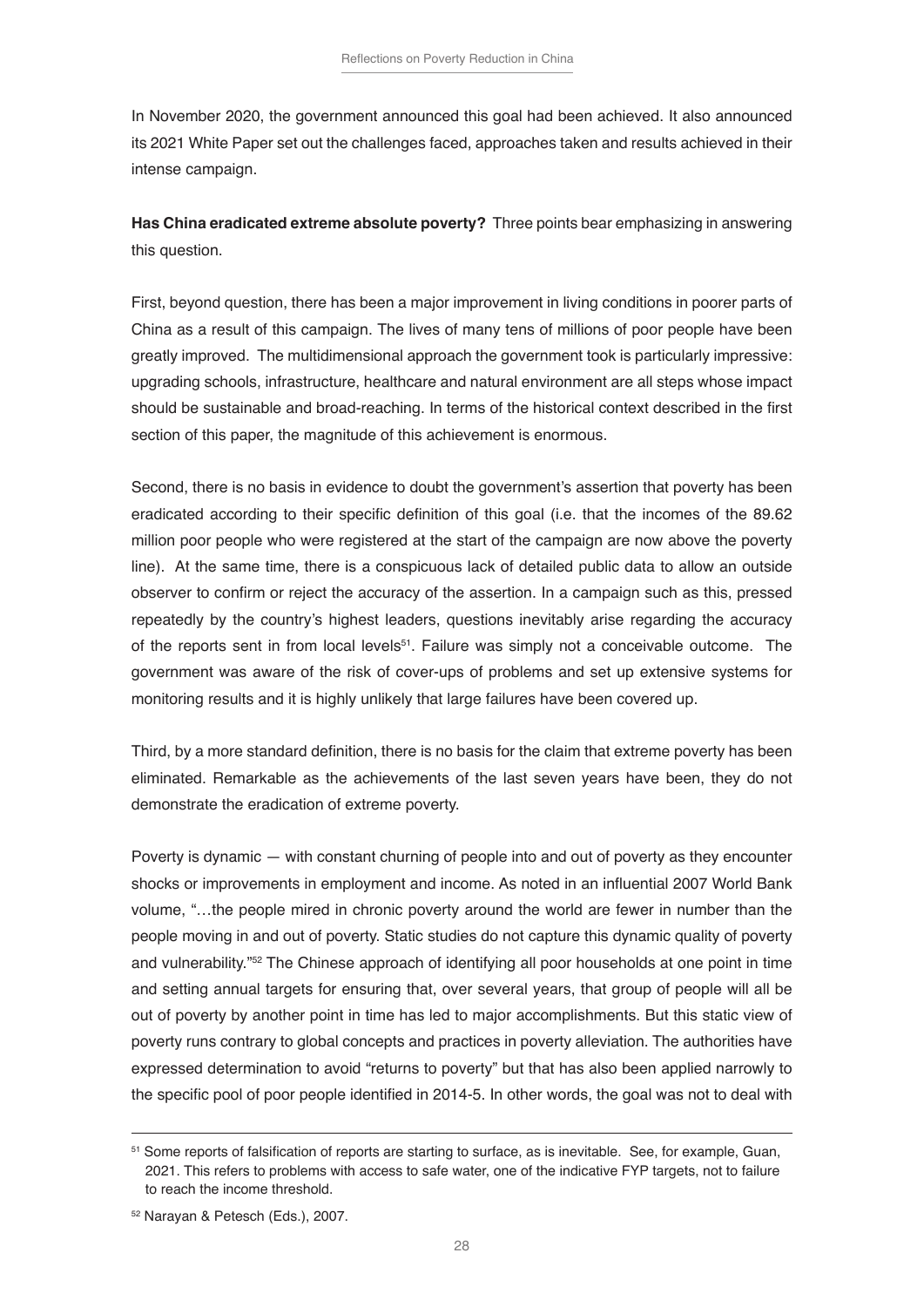vulnerability among all people but to ensure the initial set of poor households leave and stay out of poverty as of December 31, 2020.

Events in 2020 demonstrated the limitations of such a definition of poverty alleviation. As of December 31, 2019, there were, according to Chinese statistics, still 5.51 million remaining registered poor people from those identified in 2014-5. Then COVID-19 broke out, leading to a sharp plunge in Chinese income in the first quarter of the year. China's 2020 GDP growth rate of 2.3 per cent, growth which was quite unbalanced in its reliance on investment rather than consumption, was impressive by global standards, but still much lower than originally projected. Despite the direct effect of this shock on household incomes, as in much of the globe, the focus of the poverty alleviation program was still making sure that those 5.51 million people were lifted out of poverty as planned and other registered poor households did not fall back due to the impact of COVID-19. Much less attention was paid to identifying and providing support to other vulnerable population groups, some of whom were undoubtedly experiencing poverty. No statistics were ever released regarding newly poor households due to the income shock that occurred and assistance to non-registered poor households was limited. A household survey in officially designated poverty counties by a group of UN agencies with the Ministry of Commerce's China International Center for Economic and Technical Exchanges found "a persistent pattern in survey findings was that considerable support was provided to officially qualified 'poor' households, i.e. those classified as 'poor' in an earlier census…. However, the 'near-poor' were less likely to receive any social assistance and lack protection."53 One analyst<sup>54</sup> has compared the impact of government social assistance on household incomes in Q1 of 2020 in China with the same number from Q2 2020 in the US (i.e., in the periods when each of the countries suffered their most severe shock). Estimating based on official data from both countries, he found China's household income fell 3.9 per cent year on year in real terms in Q1, while income without transfers fell 5.2 per cent (i.e., transfers boosted household income by 1.3 per cent). US household income, including government transfers, rose 11.5 year-on-year in Q2, while income without transfers fell 4.9 per cent (i.e., government transfers boosted income 16.4 per cent). The findings from these two studies illustrate well the potential shortcomings in a poverty program based on a static view of poverty.

To accurately capture the impact of COVID-19 on poverty anywhere other than in the already identified counties and villages would have required systems that were simply not in place. For example, migrant and other informal sector or gig economy workers in urban areas, who suffered a sharp drop in income, were invisible in the official unemployment and poverty data. The same paper cited above noted that at the end of the first quarter of 2020, when businesses were locked down all over the country, the official count of urban unemployed in China was 2.38 million. This represents an increase of only 100,000 people over the figure at the end of 201955. One reputable

<sup>53</sup> CICETE, UNDP et al., 2020.

<sup>54</sup> Batson, 2020.

<sup>55</sup> ibid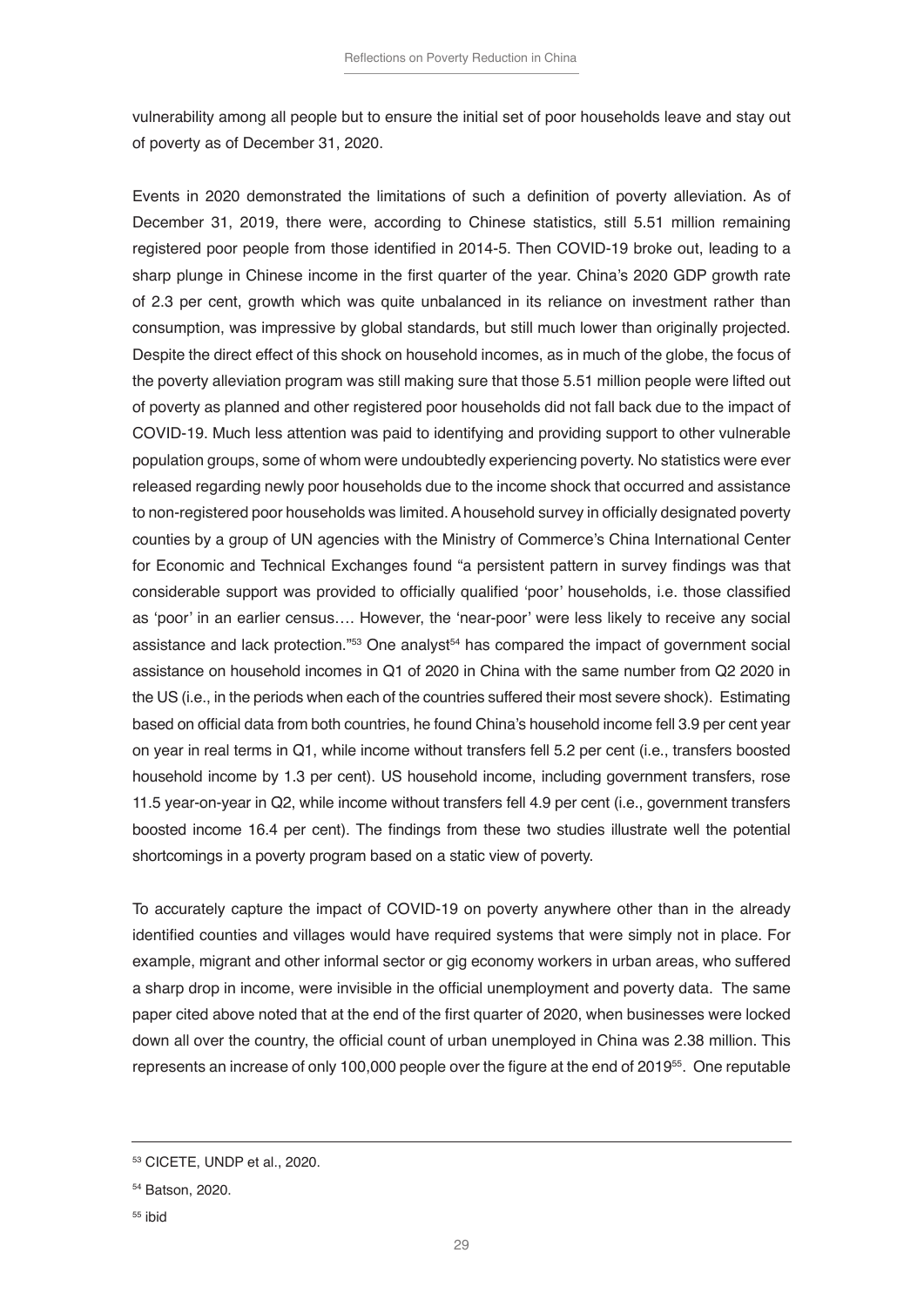study estimated that the actual number of urban unemployed at the end of the first quarter was between 60 and 100 million.<sup>56</sup>

Relatedly, the designation and eventual reclassification of "impoverished' counties and villages is a useful administrative approach to focusing government programs — but it by no means captures the full extent of poverty, which is generally seen as existing everywhere, even in wealthy areas. China has defined poverty as an exclusively rural phenomenon, which was reasonable in 1978 but grew increasingly incorrect over the ensuing decades. Although some urban households receive social assistance — the dibao — they are not listed anywhere as poor people, nor are the other city dwellers who may be eligible according to their income but do not receive assistance because of the still often opaque rules governing the selection of beneficiaries.

It is thus clear that, the huge achievements of the targeted program notwithstanding, China has not eradicated poverty — even extreme poverty. And, it will not until it has viable systems in place to identify poor people everywhere, until poverty is seen as both a rural and an urban phenomenon, until special attention is paid to the still large number of "floating population" — the rural-urban migrants — and until the country provides a safety net for all its people. This includes those who are hit by a death, serious illness, loss of work or other shock.

56 Cui, 2020.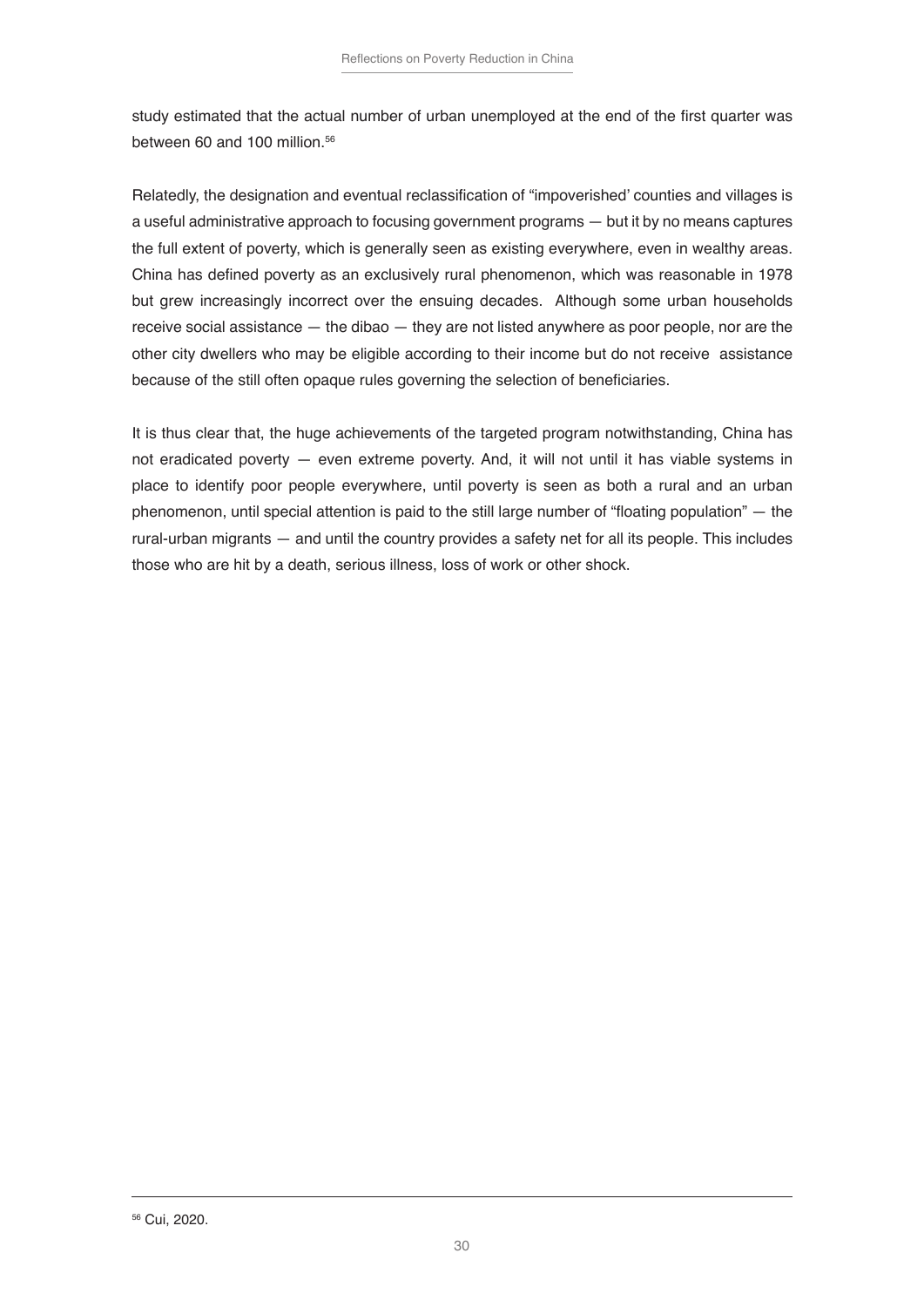## Chapter Five: Now what? Redefining poverty in today's China and the next set of poverty challenges

What will China's new poverty alleviation priorities be now that it has achieved its goal of lifting those 90 million people out of poverty? A new poverty standard is needed, commensurate with China's post-Xiaokang development status and ambition, and a new set of poverty challenges confront the country.

#### **1. Redefining poverty: who is poor and who is not poor in China now?**

Two aspects of the existing definition of poverty need to be changed.

First, the assumption that all Chinese poverty is rural is a legacy of the pre-reform and opening up era when urban and rural populations were separated by a strict hukou policy. At that time, urban residents — never more than 20 per cent of the total population — led quite privileged lives. They had higher incomes and access to multiple social services through their workplaces. This view of poverty is obsolete in China today. More than 63 per cent<sup>57</sup> of China's population reside in urban areas. There is a constant back-and-forth flow of people between urban and rural areas. And the "iron rice bowl" employment and "cradle-to-grave" services that urban employees were entitled to before the reform period have ended, with many employed in gig economy or other informal sector jobs. Because of these factors, a robust system that defines, captures and addresses urban poverty is needed. From this perspective, the decision not to expand the LGOP's mandate to include urban poor, and instead rename it the "Rural Revitalization Bureau" with the function of continuing to build on the achievements of the targeted poverty alleviation campaign, is concerning<sup>58</sup>.

In addition, a new poverty line or lines are needed — more commensurate for China's current level of development. The current Chinese poverty line of roughly RMB 3800/year (roughly US\$600/year at current exchange rates) is rather low; it is a bit higher than the World Bank's

<sup>57</sup> National Statistics Bureau of China, 2021.

<sup>58</sup> CGTN, 2021.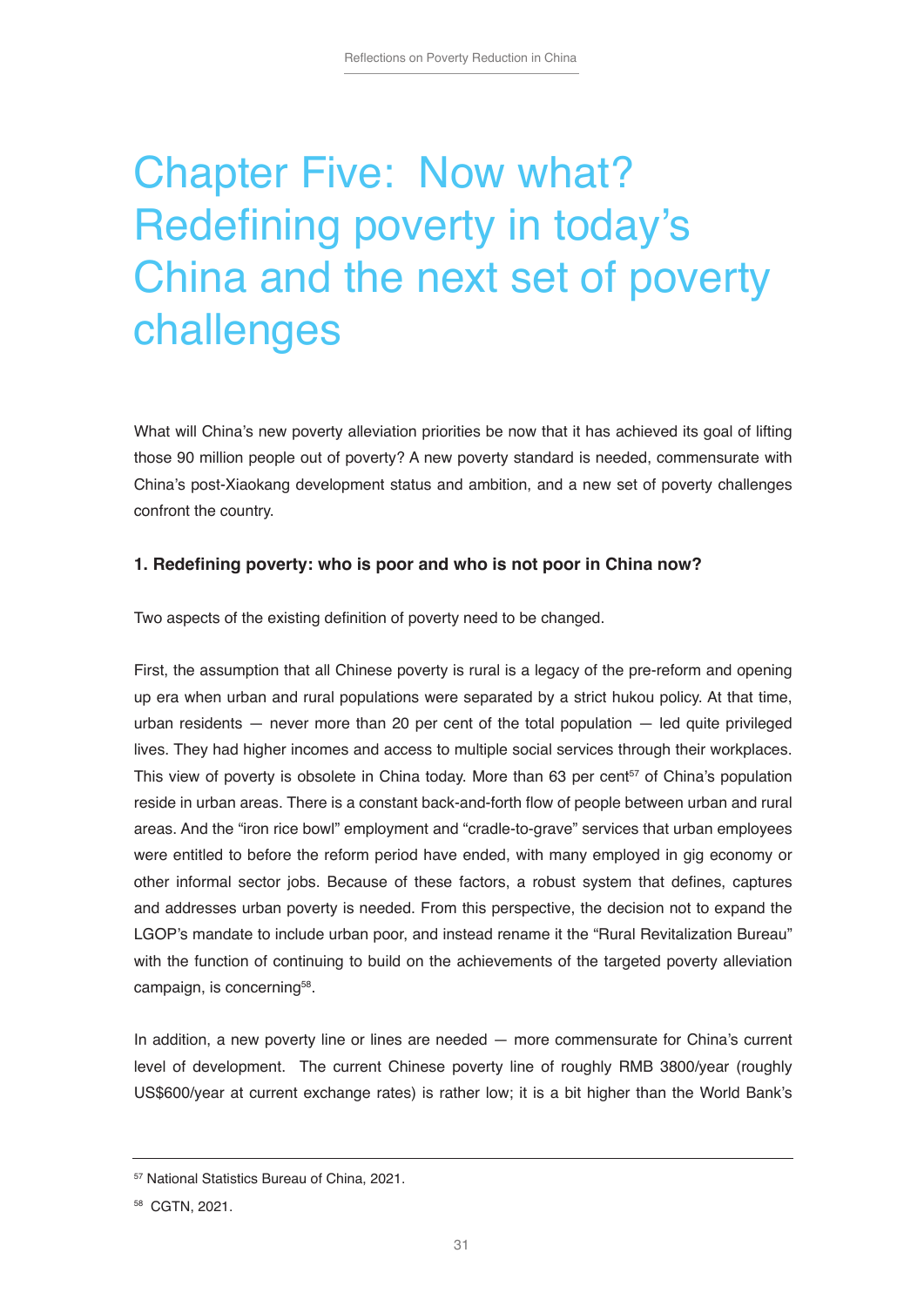global extreme income poverty line of US\$1.90/day (PPP basis) but it's lower than the lines in most East Asian Upper Middle Income Countries (UMICs). This includes Thailand, to cite one example, where a recent World Bank paper states flatly that the World Bank extreme line "is too low for daily functioning in Thailand"<sup>59</sup> and goes on to observe that the World Bank UMIC line of US\$5.50/day (see below) is closest to the current Thai national line.

Stating that the current line is low in no way diminishes the significance of the reductions in poverty that have been achieved according to that line. While China is now an UMIC, the Chinese government's use of a relatively low line to capture progress toward its long-term goal of realizing a Xiaokang society is appropriate and meaningful. When Deng Xiaoping first set that goal forward, China was a low-income country with hundreds of millions of people with income under this line. As a criterion for assessing how much China has developed since that time, and an indicator of China's having reached a new phase in its development, it is very meaningful.

Secondly, Sustainable Development Goal (SDG) target 1.1<sup>60</sup>, the first poverty target, states, "By 2030, eradicate extreme poverty for all people everywhere," as measured according to the World Bank line. China's contribution to that goal is globally significant, even though assertions that China has already achieved this goal are overstated.

Looking ahead, however, we note SDG 1 is much more ambitious than this. Like all the SDGs, and unlike the earlier MDGs specifically and narrowly focused on developing countries, SDG 1 sets out targets for all countries no matter their stage of development. The second target from SDG 1, SDG 1.2, makes that clear: "By 2030, reduce at least by half the proportion of men, women and children of all ages living in poverty in all its dimensions according to national definitions." Each country should define poverty based on its own national social and economic conditions and set ambitious targets for its reduction. This is the SDG poverty target of greatest relevance to China today, along with SDG 1.3, implementing social protection for all<sup>61</sup>.

The choice of a new line will have direct implications for China's policy agenda in the coming years. There are three sets of options to be considered, each offering advantages and disadvantages: keep an absolute income poverty line but make it higher than the current one; set a relative poverty line that will automatically move up as overall household incomes grow; or set a multidimensional line including assessment of non-income dimensions of wellbeing. There are varieties of each of these and they can be combined or used alongside each other. The following is a quick description and analysis of each.

<sup>59</sup> Yang et al., 2020.

<sup>60</sup> UUnited Nations, n.d..

 $61$  ihid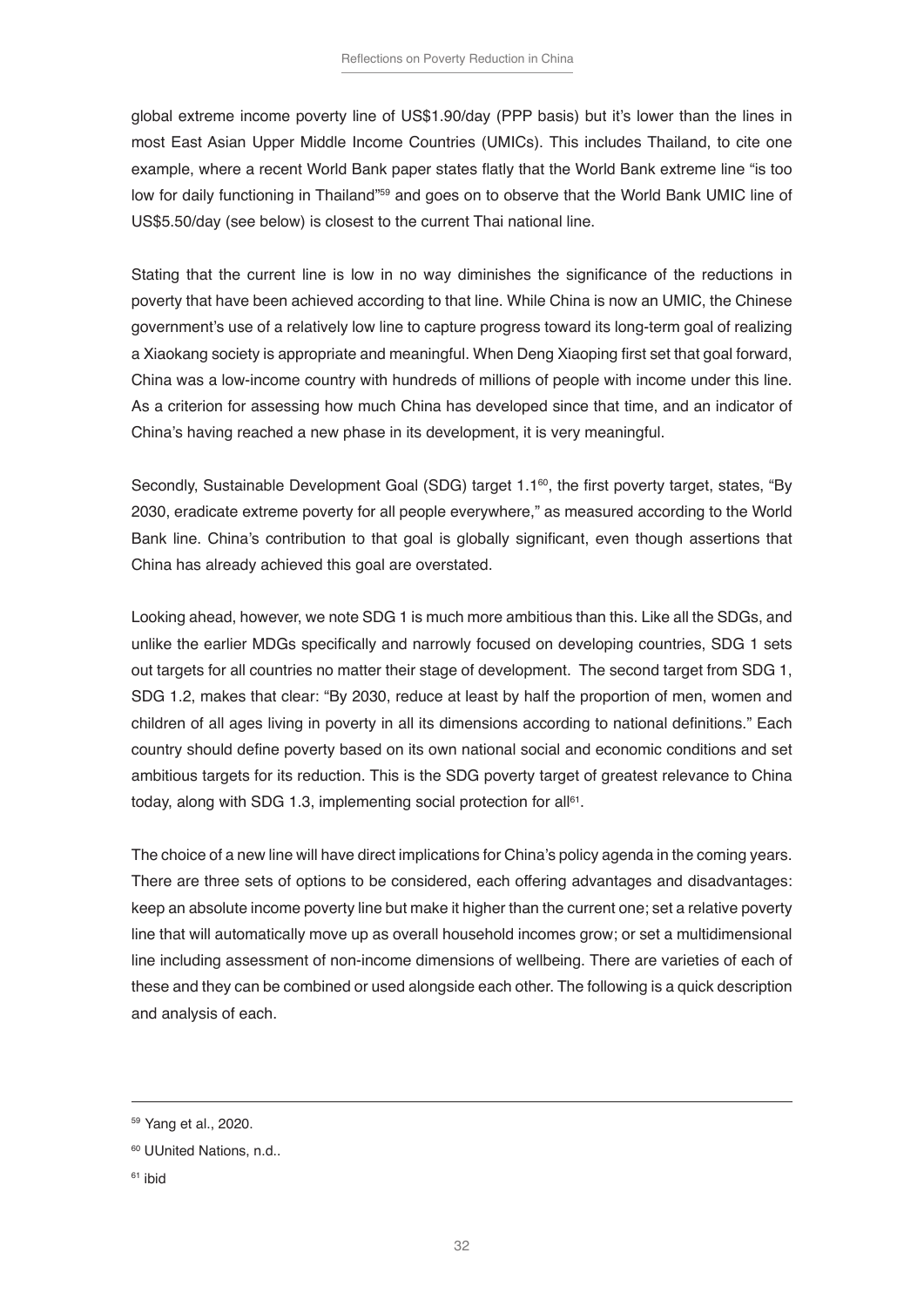#### **A. A higher absolute income poverty line**

One straightforward option is to simply set a higher income poverty line — better reflecting China's current UMIC status. The UMIC classification $62$  includes countries with per capita GNI between  $$4,046$  and  $$12,035 - so$ , China, with a 2019 per capita GNI of US\$10,390,<sup>63</sup> falls within the higher income tier of UMICs, within hailing distance of "Upper Income" status. The World Bank's indicative poverty line for UMICs is \$5.50 (purchasing power parity adjusted) per day. The World Bank estimates China would have 371 million poor people if a \$5.50 poverty line were applied.<sup>64</sup> Many advanced economies, such as the US, still use an absolute income-based poverty line. In 2019, the poverty line for a single person household in the US, for example, where per capita GNI is roughly six times higher than China, was \$15,600.

As noted earlier in this paper, China has adjusted its income poverty line upwards twice before. Another adjustment would be appropriate after 10 years of further strong economic growth. It would have the advantage of methodological and conceptual familiarity in China, requiring no new statistical systems. However, new urban lines that reflect higher living costs in urban areas would be necessary. Solely based on absolute income, this approach lacks some valuable features of relative and multidimensional lines. These features are introduced below.

#### **B. Relative income poverty line**

A relative poverty line is still income-based. But instead of setting an absolute line, which is applied uniformly (within the designated group), it is normally set as a percentage (typically 40- 50 per cent) of the median national income. The European Union defines poverty in each of its members as 40 per cent of median income. Relative lines are used in Brazil, the ROK, Japan and in Hong Kong SAR, among many. This is a philosophically attractive option as it acknowledges that well-being depends not just on individual income or consumption but also on social and economic context.

There are some theoretical problems with this approach which might have been relevant in China in 2020 during the COVID-19 pandemic. If all incomes fall due to a shock, relative poverty may remain unchanged or even fall, although, common sense says if poor people are losing income, they are getting poorer — not less poor — and their need for support is greater than before. But relative poverty lines are becoming increasingly popular and there have been some indications that China is planning to take this approach. It has the great advantage of directly reflecting inequality trends. An agenda aimed at reducing relative poverty would have to target shrinking income gaps between and among regions and population groups. Given that reducing these gaps is a high policy priority in China now, defining poverty in relative terms could be useful.

<sup>62</sup> World Bank, 2020.

<sup>63</sup> World Bank Group, 2021.

<sup>64</sup> World Bank, 2021.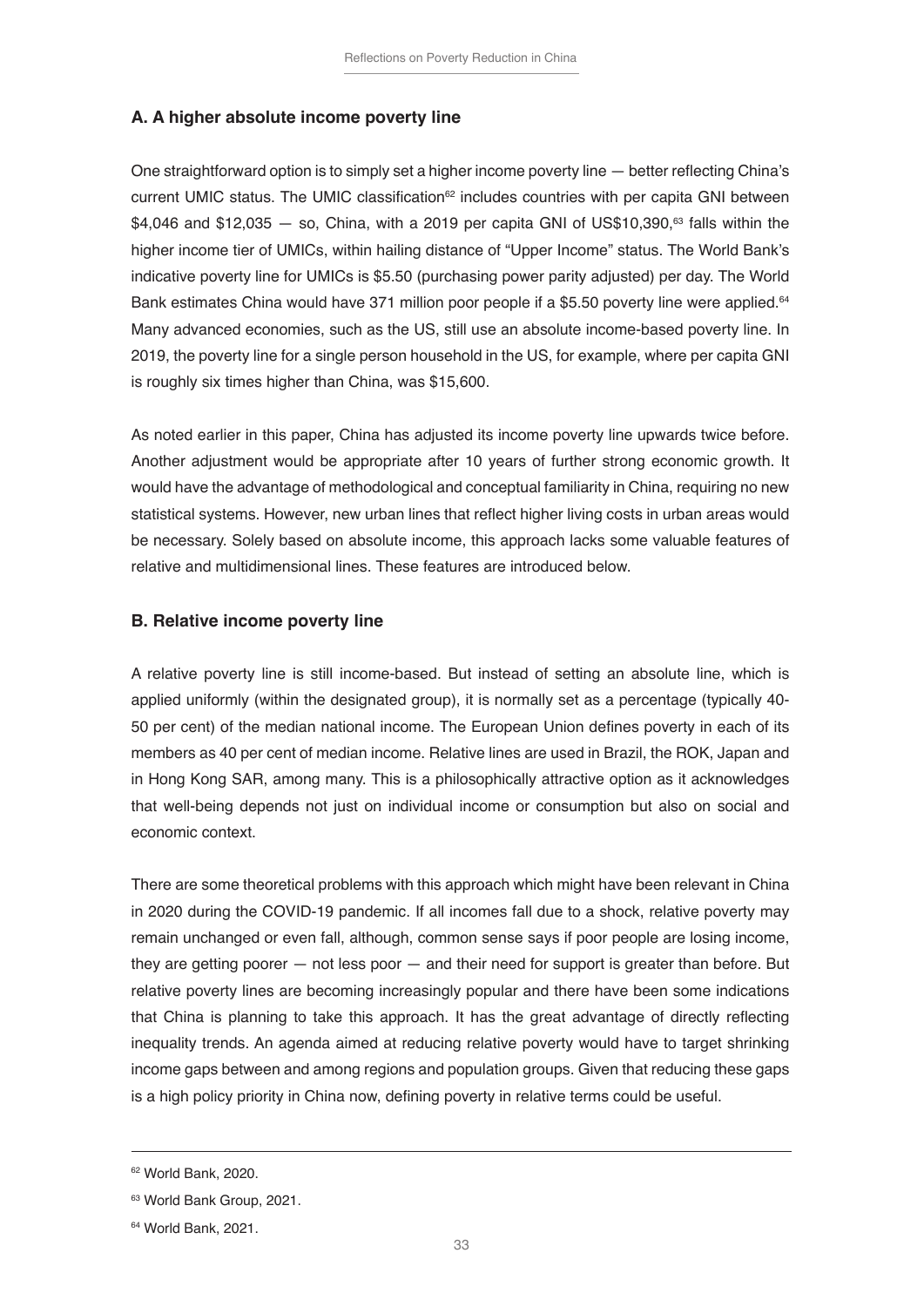A 2020 paper using a large household survey database64 found that, with a poverty line of 50 per cent of median rural income per capita, rural relative poverty remained stable at 12-13 per cent from the 1980s through the early 2000s but thereafter increased, reaching 17 per cent in 2013. Over the same years, absolute poverty declined. As absolute poverty reached zero in 2020, this gap may have widened further.

European Union member states set one national relative poverty line. In China, where the urban/ rural income gap is still quite large65, setting separate rural and urban lines may be desirable. This would help avoid a line much higher than rural median income, and much lower than urban median income, and give results that miss important gaps within the rural and urban populations. Another recent paper66 used 2018 household survey data to estimate relative poverty rates in urban and rural areas using national and separate urban and rural lines, testing the effect of taking either 40 or 50 per cent of median income as the line. The following table presents its findings. With a 40 per cent of median line there would be a total of 130 million poor (60 million rural and 70 million urban). If the line were set at 50 per cent of median, the total would be 220 million poor (100 million rural and 120 million urban). The poverty rate is lower in urban than rural populations under both lines — but this can be attributed to the larger urban population.

The chart also illustrates how one national line masks much useful information in China today. With one national line, rural poverty would be 30 per cent, or 42 per cent with line of 40 per cent of 50 per cent of national median income, and urban poverty only 3 per cent and 5 per cent under the two lines. If separate rural and income lines are set, the rural rates are 11 per cent and 17 per cent, and the urban rates 9 per cent and 14 per cent.

|                        | @ 40% of median      |                                     | @50% of median         |                                     |
|------------------------|----------------------|-------------------------------------|------------------------|-------------------------------------|
| <b>Type of line</b>    | Poverty rate<br>(% ) | Poverty<br>headcount<br>$(100$ mln) | Poverty<br>rate $(\%)$ | Poverty<br>headcount<br>$(100$ mln) |
| <b>National line</b>   | 14                   | 2.0                                 | 20                     | 2.8                                 |
| o.w. rural             | 30                   | 1.7                                 | 42                     | 2.4                                 |
| o.w. urban             | 3                    | 0.3                                 | 5                      | 0.4                                 |
| <b>Rural only line</b> | 11                   | 0.6                                 | 17                     | 1.0                                 |
| <b>Urban only line</b> | 9                    | 0.7                                 | 14                     | 1.2                                 |

#### **Table 4: Poverty rates and headcounts applying various relative poverty lines, 202068**

<sup>65</sup> Li et al., 2020.

68 Shen & Li, 2020.

<sup>&</sup>lt;sup>66</sup> Yimeng, 2021. The ratio of urban/rural household disposable income in 2020 was 2.56:1.

<sup>67</sup> Shen et al, 2020.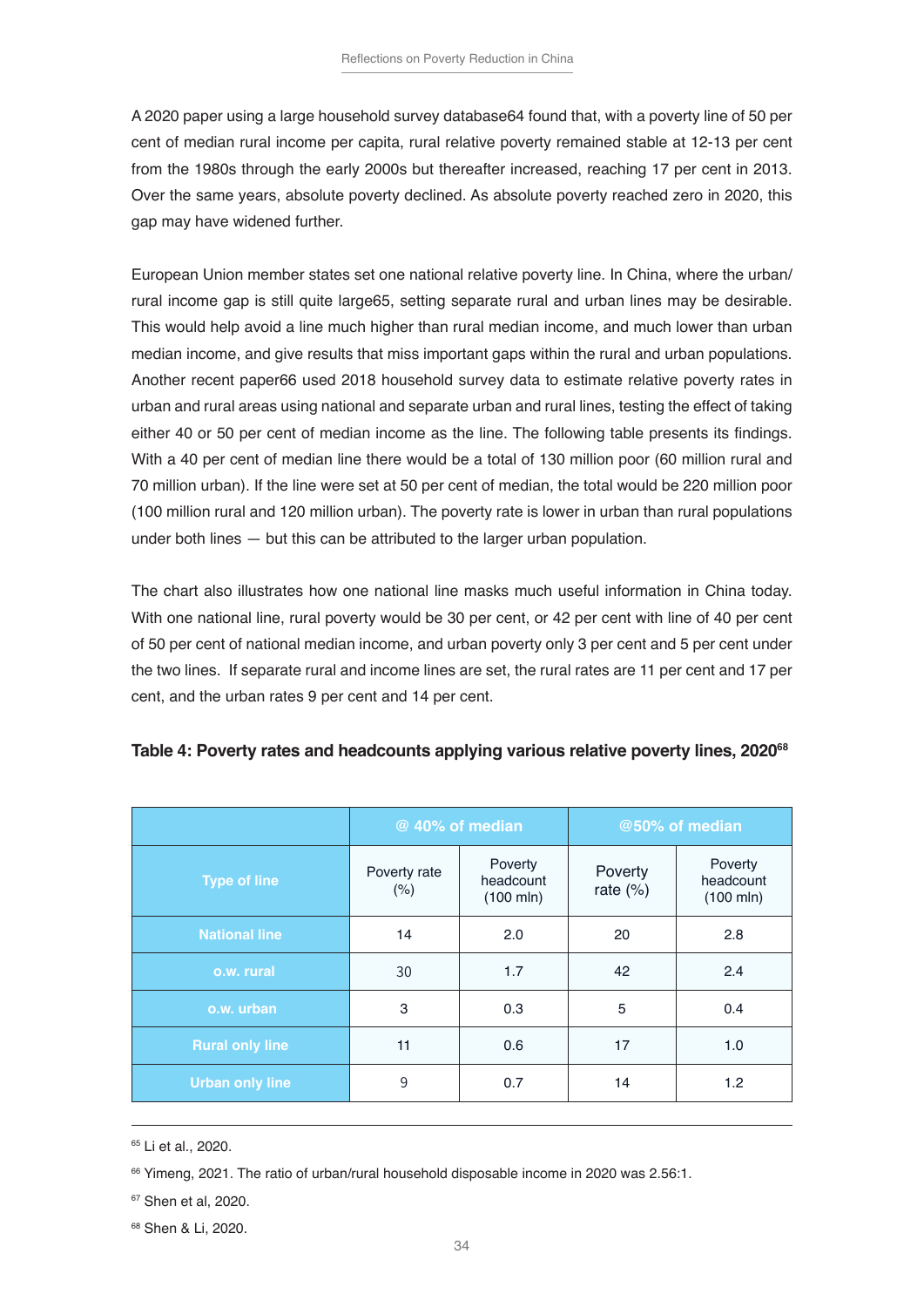The case for separate urban and rural lines as guides to poverty alleviation policy is strong at this time given that the inequalities China's government plans to address go beyond the urban-rural gap. Addressing relative poverty will require concerted efforts to bridge gaps between the wealthy coastal areas and Western, Central and Northeast regions, gaps between different categories of employment (i.e. formal versus informal and skilled versus unskilled) and the needs of emerging vulnerable population groups such as the elderly and persons with disabilities.

Alternatively, China could use a multidimensional poverty line, rather than a purely incomebased one, and incorporate indicators of income and non-income deprivations such as quality of housing, access to healthcare and education, environmental conditions and so on. This approach has been developed by researchers at the Oxford Poverty and Human Development Initiative (OPHI). Applications of this methodology focus on three dimensions of non-monetary poverty for which data are generally available: education, health and living standards. The OPHI has proposed the following non-monetary indicators:

| <b>Dimension (weight)</b>      | <b>Indicator (weight)</b>                                                                                                                                                                                                                                                                                                                                               |
|--------------------------------|-------------------------------------------------------------------------------------------------------------------------------------------------------------------------------------------------------------------------------------------------------------------------------------------------------------------------------------------------------------------------|
| <b>Education (1/3)</b>         | ears of schooling: If no person in the household has completed five<br>years of schooling (1/6)<br>Child enrolment: If any school-aged child is out of school (1/6)                                                                                                                                                                                                     |
| Health $(1/3)$                 | Child mortality: If any child in the household has died (1/6)<br>Malnutrition: If any interviewed adult has low Body Mass Index; if<br>any child is more than two standard deviations below the reference<br>normal weight for age (WHO standards) (1/6)                                                                                                                |
| <b>Living conditions (1/3)</b> | No electricity (1/18)<br>Drinking water: MDG definition (1/18)<br>Sanitation: MDG definition $+$ not being shared (1/18)<br>Flooring: Dirt, sand, dung are deprived (1/18)<br>Cooking fuel: Wood, charcoal, dung are deprived (1/18)<br>Assets: Deprived if do not own a car/truck and do not own one of<br>these: radio, tv, telephone, motorbike, refrigerator (1/18) |

#### **Table 5: OPHI Multidimensional Poverty Index components and weights<sup>69</sup>**

In China, this approach offers many advantages because it is consistent with the government's vision of comprehensive improvements in people's welfare and the multidimensional approach taken during the targeted poverty reduction campaign, as described earlier. A carefully prepared multidimensional poverty line could be a very useful guide to policymaking. Such a multidimensional poverty index is methodologically challenging. However, the government statistical office has been co-operating with Chinese scholars and with the OPHI for some time on applying this approach in China — even if it is unlikely to become the main official poverty definition.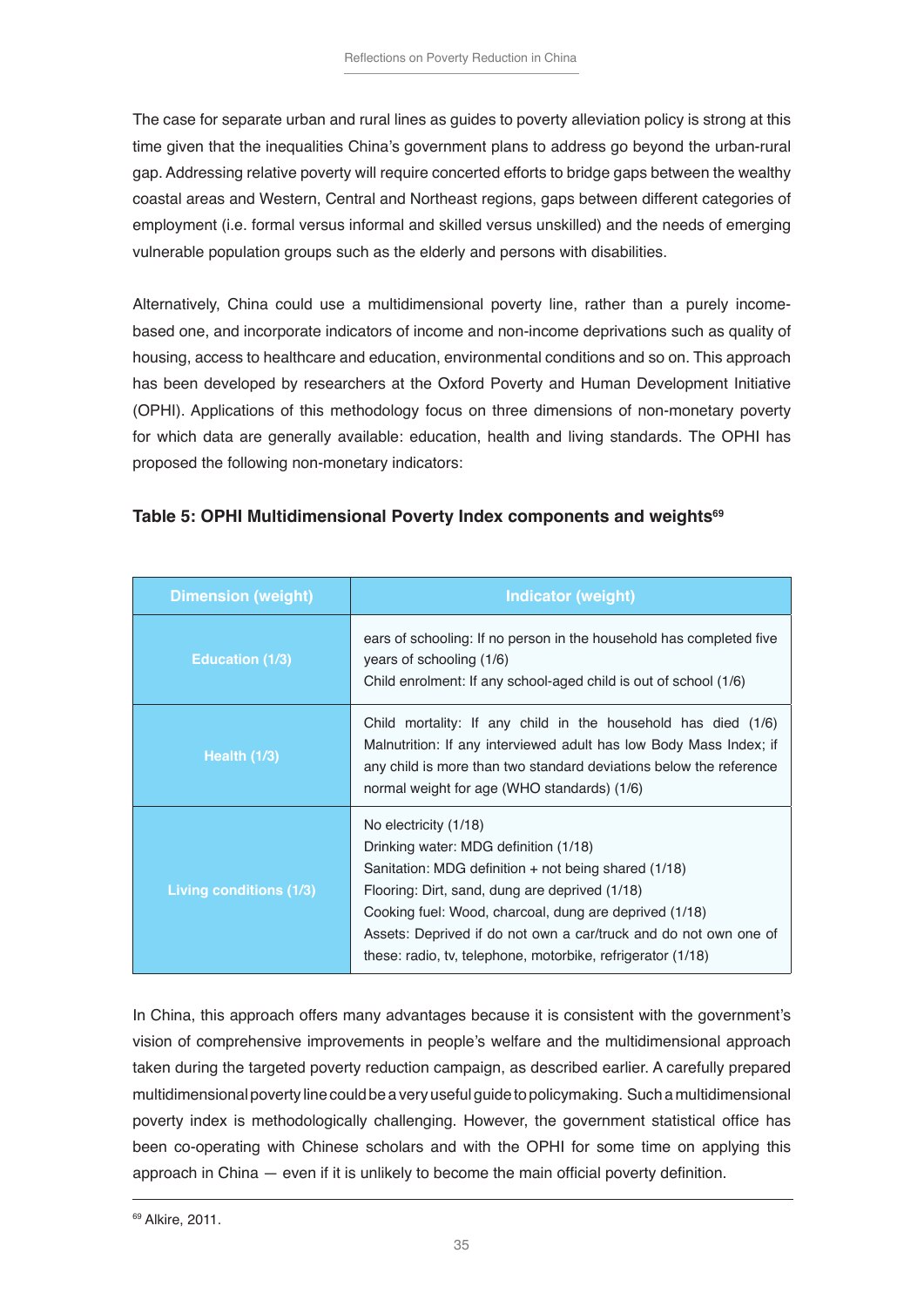#### **2. Poverty challenges post-2020**

Beyond new poverty definitions and lines, China faces other pressing poverty challenges in the post-2020 era. In this paper, we briefly note two sets of challenges: the need for considerably stronger and more inclusive social protection systems and the need to address long-standing obstacles to equitable participation in economic growth by certain population groups. Obstacles to gender equality and women's empowerment cut across these challenges and some specific related issues are briefly highlighted. This is not a complete agenda nor an in-depth analysis by any means Most notably, the poverty impact of environmental issues — which tend to have greatest impact on vulnerable groups — are not analyzed here.

#### **A. Closing gaps in China's social protection systems**

The IMF's 2020 Article IV consultation report on China's economy stated directly that "Social safety nets remain woefully inadequate despite recent adjustments."70 At this stage in China's robust development, there is a clear need to shift from targeted to universal approaches to poverty and establish a well-funded, well-coordinated social protection floor. In the coming period, sustainably containing — or eliminating — poverty requires the capacity to protect those who are not poor from falling into poverty when they experience shocks such as illness or death of a family member, loss of or reduction in employment, a public health emergency and lockdown to contain it and so on. This is a very different sort of approach to poverty from what has been done to date.

Although China has developed a large number of social insurance and assistance schemes in the last 20 years,<sup>71</sup> they are still quite fragmented (i.e., rural and urban, employment-based and residence-based, different eligibility rules in different locations) and underfunded. Basic problems, like portability of enrollment and contributions when an individual moves from one location to another, are yet to be fully addressed. This remains true despite the population's steadily increasing mobility. There are gaps in coverage and large gaps in adequacy of benefits.<sup>72</sup>

The importance of effective social protection schemes has been magnified by the government's innovation and technology-driven development vision. Technological innovation frequently disrupts labor markets and widens inequalities.<sup>73</sup>

<sup>70</sup> IMF, 2021, p. 11.

<sup>71</sup> These include health insurance, pensions, unemployment insurance and a set of social assistance allowances for poor and vulnerable population groups deemed unable to support themselves through work.

<sup>72</sup> EU-China Social Protection Reform Project, 2019.

<sup>73</sup> World Bank Group & Development Research Center of the State Council of the People's Republic of China, 2019. This is an analysis of this challenge in Chinese context.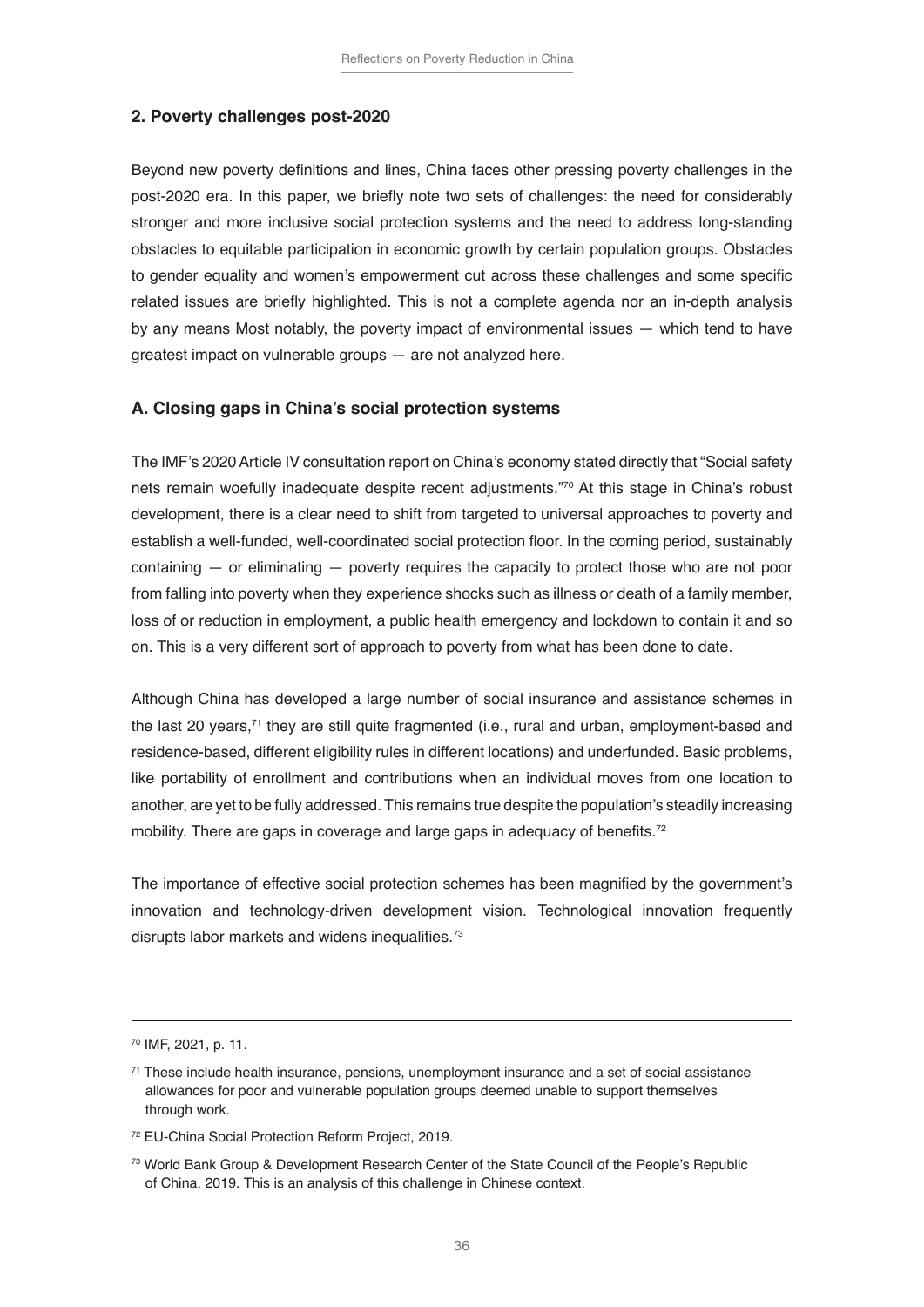On February 27, Xi Jinping convened a Politburo study session<sup>74</sup> on challenges in improving China's social protection system. This was timely and touched on a number of the most important problems China now faces. One striking feature of the targeted poverty alleviation campaign of recent years has been the very small role social protection and assistance played in it. The focus was very much on promoting rural social and economic development through investments in the five-prong approach. Social assistance was included in the program as the fifth prong but specified clearly as a final resort for poor individuals who could not support themselves even with government development assistance. China's largest social assistance scheme, the Minimum Living Standard Assistance program or dibao, is not formally considered an anti-poverty program. This is evident because it has a substantial urban component even though China does not count any urban population as poor — even those whose income is lower than those receiving the dibao<sup>75</sup>.

#### **B. Addressing the needs of specific vulnerable groups at risk of being left behind**

Several population groups, at present, are vulnerable to poverty because they lack equitable access to adequate social protection (as well as other essential public services, often including good quality health care and education). Due to space limitations, this paper cannot detail the obstacles they face; rather, it highlights some central issues.

- **a. Migrant workers and their families.** The hukou system is a legacy of the planned economy era that has no place in China today — and even less place in the China that the government leadership envision. It needs to be abolished. There should not be two separate categories of urban residents with vastly different opportunities and rights. A multidimensional poverty approach that takes a hard look at the conditions faced by migrants and their families will quickly bring into focus the urgent need to end this system once and for all. One or two household members spending all or most of the year living under difficult conditions away from their families in order to provide financial support, leaving children and elderly family members behind in the countryside, is ripe with risk of poverty and compounded by lack of access to social protection and other services.
- **b. China's growing number of older persons**, a large proportion of them women, particularly among **the older old** who are the most vulnerable. The current pension systems are not adequate to ensure them an acceptable standard of living. And, the need for national, integrated, urban-rural pension systems will only gain urgency as each year passes. This is a core poverty challenge the government must face; there has been more attention to the GDP growth implications of China's declining working age population, and the fiscal challenges caused by rapidly declining dependency ratios, than to the difficulties looming in ensuring the rights to full, productive and safe lives of

<sup>74</sup> Xinhua News Agency, 2021.

 $75$  Pan, 2020. Pan cites numerous cases in which dibao payments went to households who, by the official rules, were less eligible than others who did not receive it.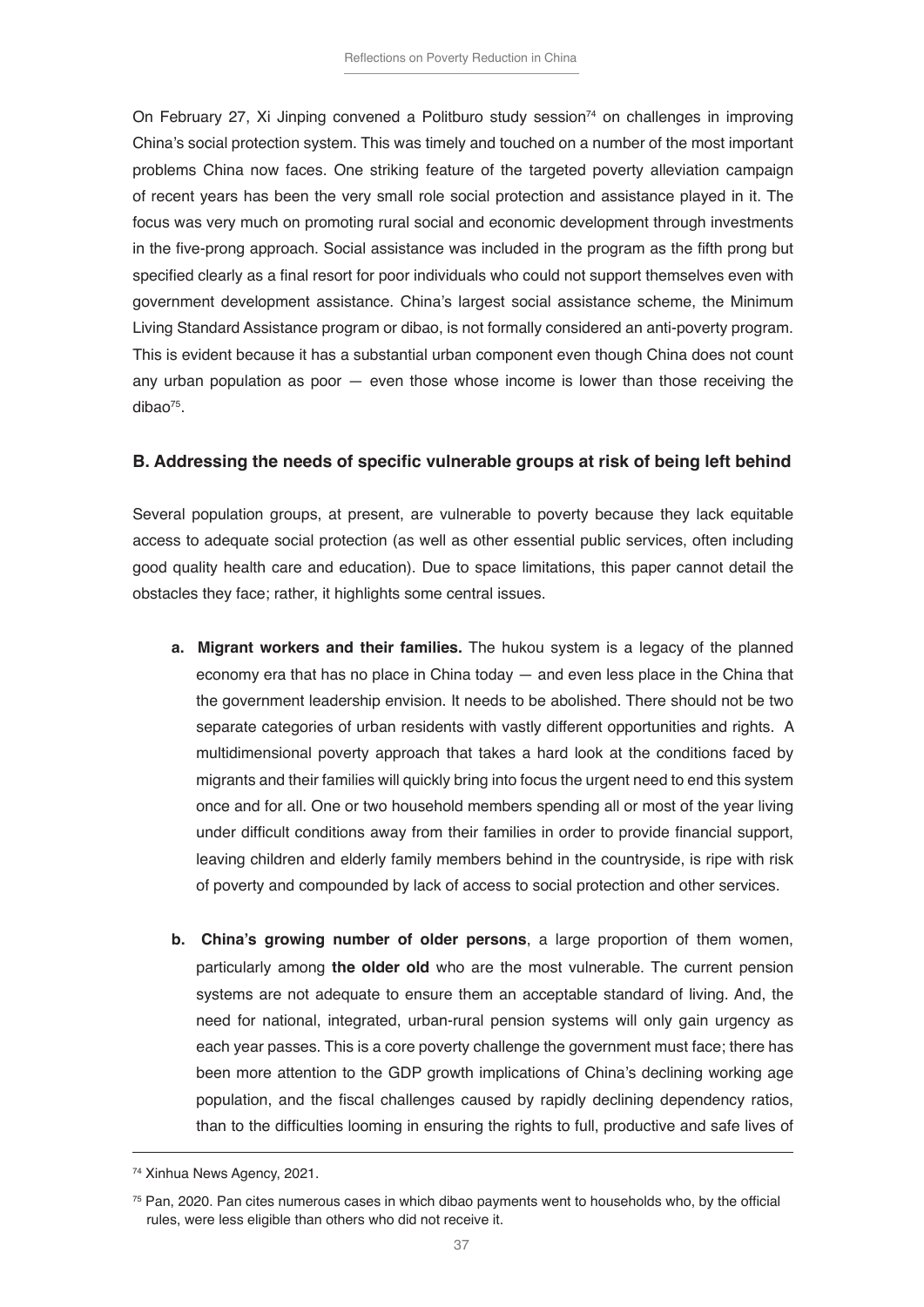the increasing number of older persons. Reliance on market-based services will only meet the needs of a limited proportion of that population group; considerably increased investment of fiscal resources will be needed into social pension systems, health and other care services to ensure all older people, particularly women, are safe from falling into poverty.

- **c. Rural smallholder farmers** and the rural population more broadly. Even today, China's rural population numbers over 500 million. Average farm size is very small by UMIC standards. The remaining rural population are on average older, more female, have less education than the overall population<sup>76</sup> and are vulnerable to a wide range of income, environmental, health and other shocks. The government's rural revitalization agenda is ambitious but it remains to be seen how the difficult challenge of balancing urban and rural development needs will be met. To cite one critical example, rural education and healthcare are far below urban standards. Closing that gap will require a major increase in spending on rural services the government cannot finance without sharp shifts in fiscal policy. Government spending on social services is still extremely low even by global emerging market standards<sup>77</sup>. The government's strong focus on technological development and innovation-driven growth could exacerbate this problem as choices will inevitably be faced between investing in education for elite urban young people to produce more and higher-skilled scientists and engineers and investment in urgently needed improvements in rural education.
- **d. Informal, flexible and platform workers.** The government has indicated steps will be taken to incorporate these employees into social insurance schemes. However, at present, this large group of workers is largely excluded from those programs. The cost structure and competitiveness of many of their employers are based on very low labor costs. The COVID-19 pandemic and lockdowns exposed the vulnerability of this large group, who make up an increasing share of China's workforce. As noted in a recent ILO report,<sup>78</sup> "in future, even more workers will be employed in the platform economy, which should be seen not just as flexible employment but new forms of employment. At the same time, flexible employment will become a more important source of work for vulnerable groups." This is a large and very vulnerable group at present.<sup>79</sup>
- **C. Strong new steps to address obstacles to gender equality and women's empowerment in China,** including employment discrimination, stereotypes about their role as mothers, unequal share of unpaid home care responsibilities and others, are needed. This is true for

<sup>76</sup> RBA, 2019.

<sup>77</sup> IMF, 2021.

<sup>78</sup> Wang, 2020.

<sup>79</sup> See Beijing Yilian Legal Aid and Research Center for Labor, 2021.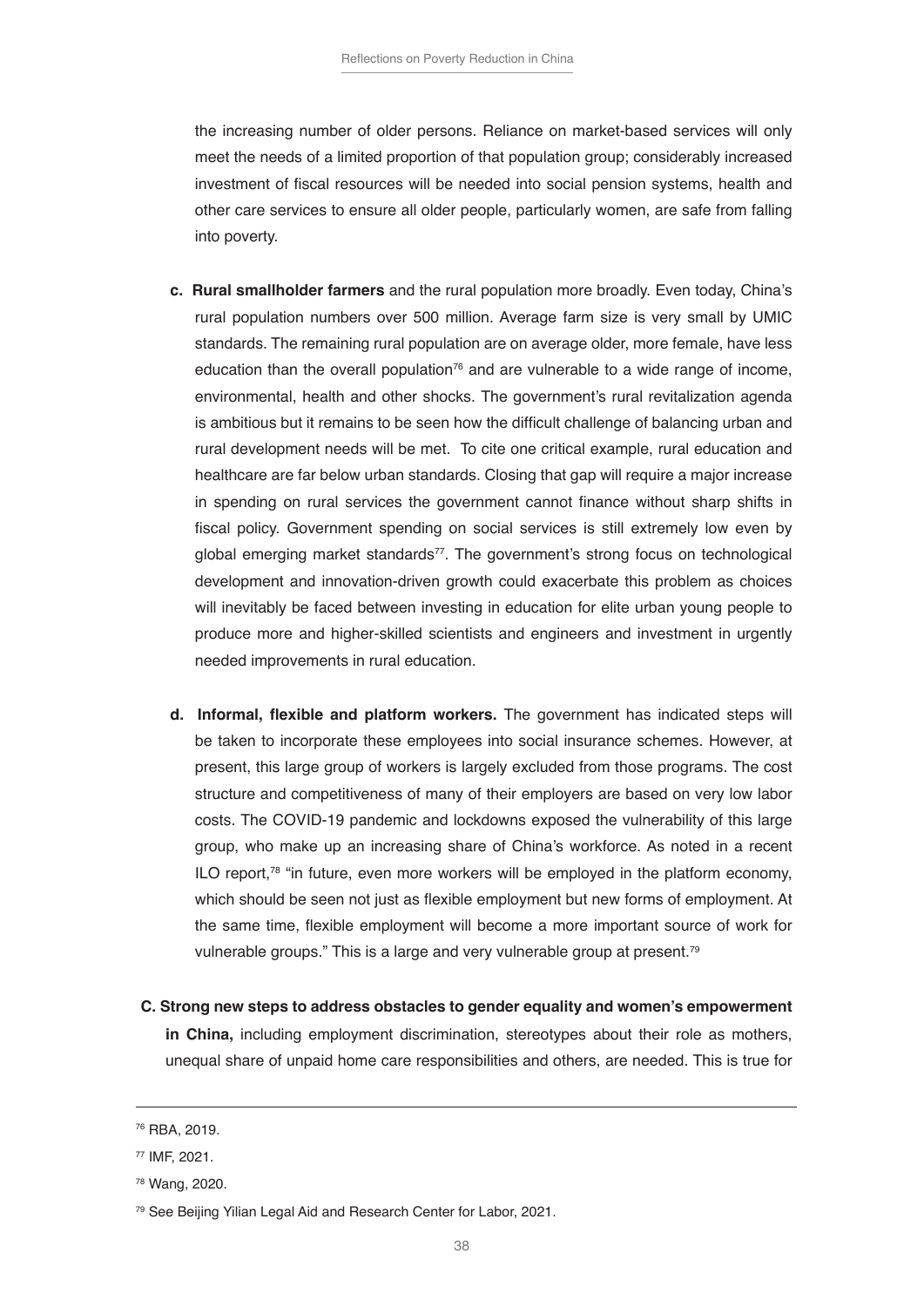many reasons — but particularly to prevent the emergence of serious poverty among older women. As a rule, income and welfare inequality widen after retirement; those who enter that phase of their lives relatively poorer than others of their age tend to see the gap widen over time as opportunities to grow their income and assets are reduced, and vulnerability to medical and other shocks worsens. Women now enter retirement earlier, with fewer assets, lower pensions and other income than men. They are also still often saddled with an inequitable share of unpaid family care responsibilities and, on average, they live longer than men. Steps are needed to allow women to enter retirement on equal footing with men and to enjoy equal benefits despite their lower income-earning opportunities during their work years.

**D. Fiscal reform to reduce regressivity of current tax, spending and inter-governmental fiscal policy.** Several fiscal reforms are needed to improve income distribution and finance needed improvements in public service delivery to rural and other vulnerable populations. They will require overcoming resistance from powerful interest groups benefiting from the current systems, including urban hukou holders, state-owned enterprises (SOEs) and the population of the wealthier and more advanced coastal provinces. At present, budget revenues are highly dependent on the regressive Value Added Tax (65 per cent of total revenues). In contrast, personal income tax collections — an important source of income and of progressivity in tax structure in most economies — are still only 5 per cent of total revenues. This is very low even by emerging market economy standards.<sup>80</sup> In the face of limited fiscal resources, the government will have to make choices. Will it prioritize investment in elite educational institutions — from pre-school to post-graduate — to produce more scientists and engineers or universalize quality pre-school to senior high-school education in rural areas? Abolishing the hukou system will require urban governments to spend considerably more on basic public services, including social protection, for their migrant populations. Many are resisting this. Will policy, including fiscal support through subsidies, and financial support from large banks continue to favor state-owned enterprises or shift toward support for more dynamic small and medium sized enterprises? Both are needed — but their interests don't always coincide. Plus, while SMEs are normally the engines of productivity and employment growth, SOEs are a powerful interest group. The IMF report cited earlier<sup>81</sup> noted that creating a level playing field between SOEs and other private businesses has been very slow. As to central-local fiscal relations, at present over 85% of total government spending is disbursed at subnational level. The IMF has recommended "(i) establishing an automatic and non-regressive fiscal transfer mechanism for the total transfers to each province; (ii) reducing the long-standing misalignment of central-local fiscal responsibilities; and (iii) removing local protectionism."82

<sup>80</sup> IMF, 2021.

<sup>81</sup> ibid

<sup>82</sup> ibid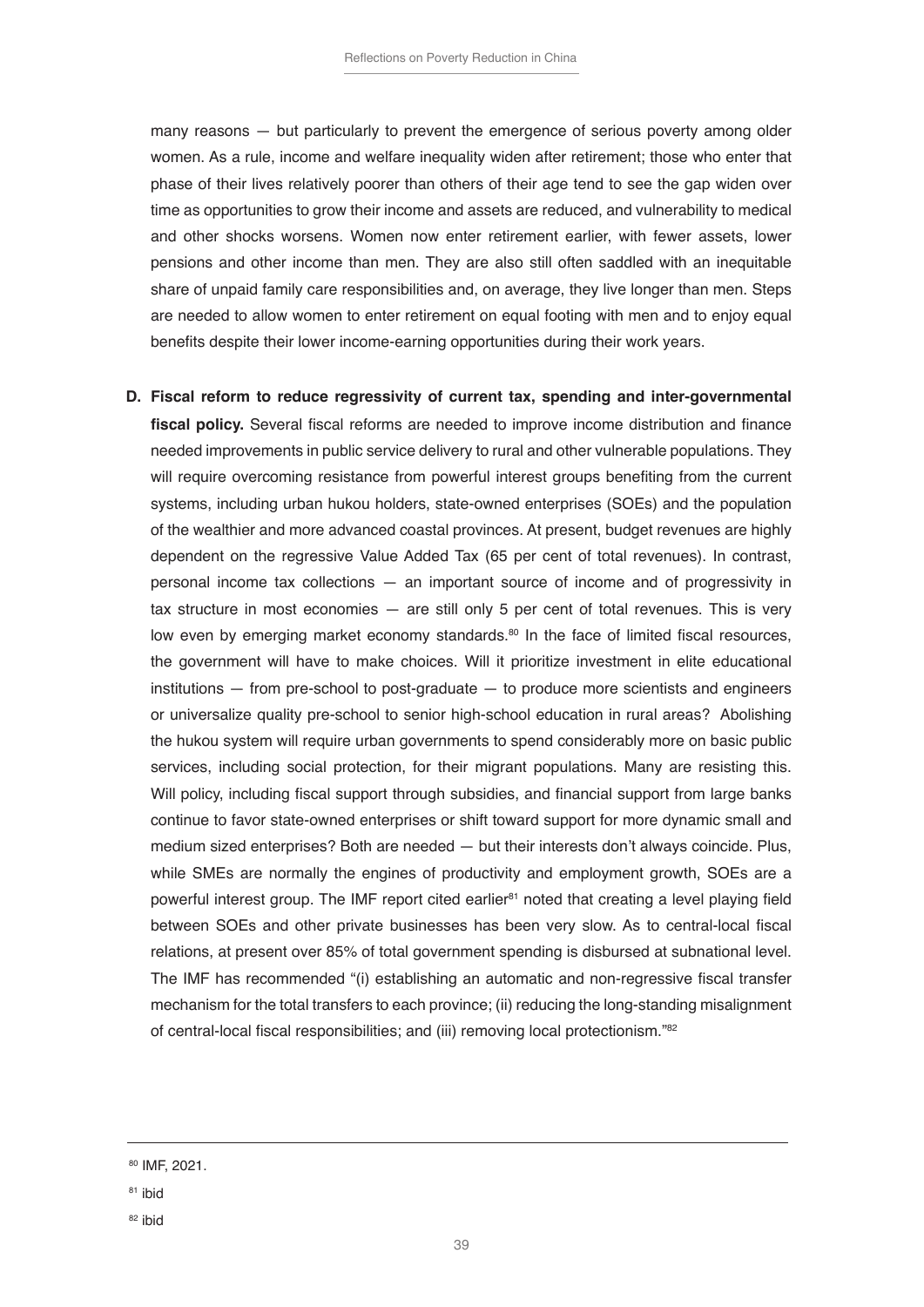### Chapter Six – Conclusion: Lessons from China's poverty reduction achievements

China's remarkable poverty-reduction achievements have inevitably led to considerable discussion — within China, within other developing countries and in the international development community — regarding lessons that can be learned and that will help accelerate poverty alleviation in other countries. Observers understandably assume there must be valuable lessons. This idea is promoted by the Chinese authorities as well, although their message in this respect is somewhat mixed. On the one hand, they cite China's achievements as a model to be shared with the developing world. But, at the same time, they cite it as proof of the superiority of China's governance system — which most observers would agree is not easily replicated. Still, in the March 2021 high-level discussions held in Anchorage, Alaska between the Chinese and US governments, Politburo Member Yang Jiechi stated directly that China's achievements are a model for the rest of the world and for the US itself. He said, "China's per-capita GDP is only one-fifth of that of the United States but we have managed to end absolute poverty for all people in China. And we hope that other countries, especially the advanced countries, will make similar efforts in this regard."83 The Chinese Government has just issued a White Paper entitled *Poverty*  Alleviation: China's Experience and Contribution $^{84}$  in which China's experience is proposed as a model for other countries.

Are there lessons? And, if there are, what are they? Much discussion about this question errs from the start by accepting 1978 as the starting point for assessing China's poverty record. Thereby, it misses the essential contribution of conditions that already existed in 1978 and accepts the erroneous notion that poverty decline was entirely a result of post-1978 policies —which are scrutinized for relevant lessons. It also avoids asking why China still had such high poverty levels 30 years after the establishment of the People's Republic. These discussions also often disregard how the drivers of poverty reduction have changed sharply over the years.

One sees much to the effect that the commitment of China's government to poverty reduction has been the key lesson. And, yet, we have seen a great deal of the poverty reduction since 1978 has had nothing to do with the government's commitment to it and more to do with a surge

<sup>83</sup> US Department of State, 2021.

<sup>84</sup> State Council Information Office, 2021.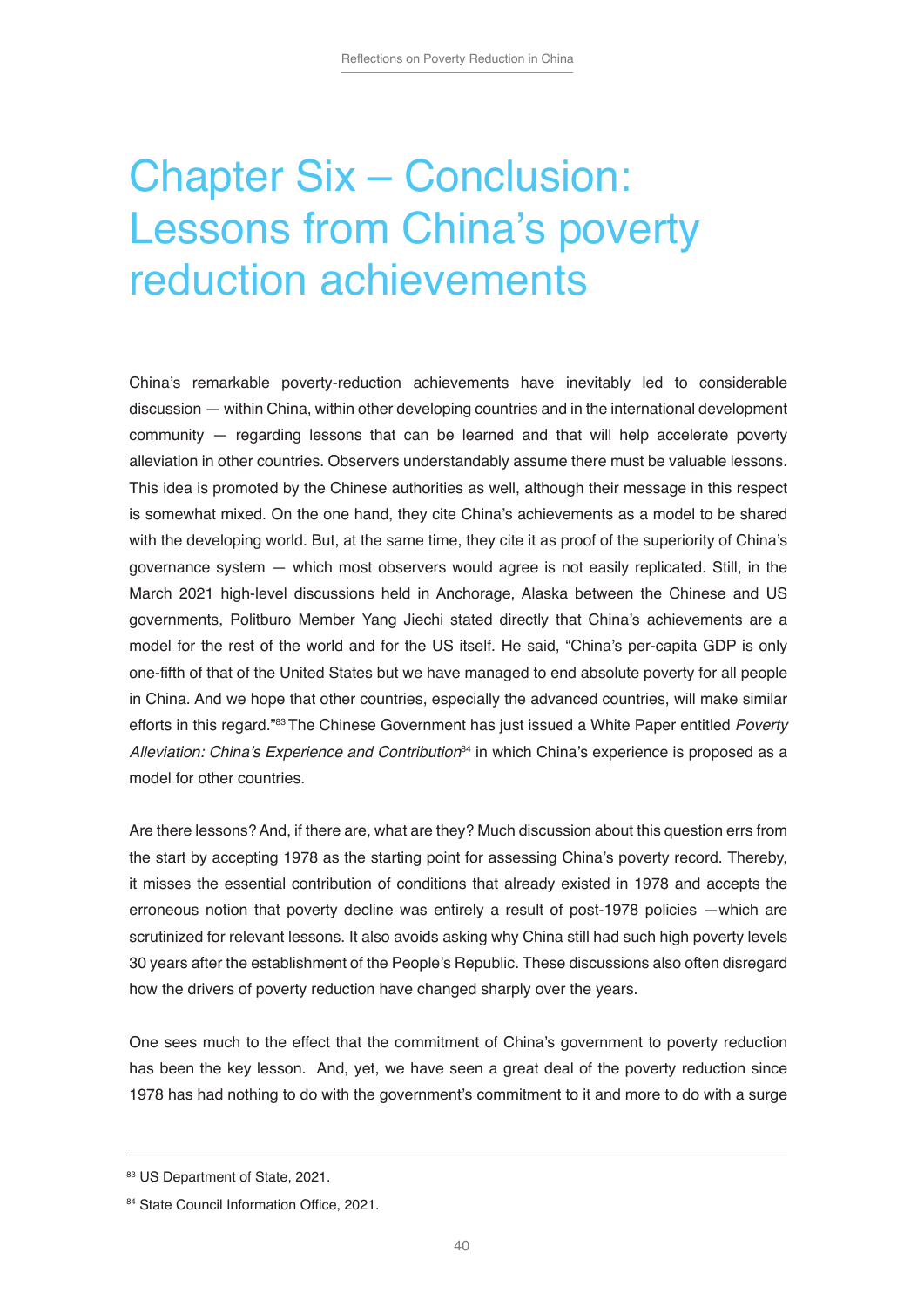in rural economic growth following the reversal of the Government's earlier income-suppressing and poverty-increasing policies. Simply allowing farmers to grow what they wanted and sell it for the best price they could get was the single most important action the government took in terms of poverty impact. Allowing rural population to move to urban areas to work was almost certainly the other most important action. This was an essential step for economic development but not a poverty reduction policy and not one of great relevance to most countries in which such movements are not controlled. The role of government policy deliberately designed to reduce poverty has generally, at least until the Xi Jinping era, been complementary to growth; many observers have suggested its impact was quite limited.85

Some observers emphasize the central role economic growth has played in China's poverty reduction until the recent targeted phase. However, as noted above, a considerable part of growth-driven poverty reduction was due to reversing income-suppressing economic policies of the previous era. And, there have been periods when growth was strong but poverty reduction slowed and even reversed. The great booms in Chinese growth occurred first when FDI began pouring in the 1990s and again after WTO accession in 2001. However, we've seen a large majority of poverty reduction had already taken place before 1990. A related theme, emphasized in the recent official White Paper on poverty alleviation<sup>86</sup>, is China's "development-based" rather than "assistance-based" approach to poverty alleviation. But poor developing countries with very high poverty levels have no choice but to utilize "development-based" approaches; it is only when countries reach UMIC or higher status, and the share of poor people in the population shrinks substantially, that a combination of development and assistance becomes feasible. Now that China has reached this level, one of its most urgent poverty challenges is to strengthen social protection for vulnerable households.

The attention China's policymakers have paid to agricultural and rural development and the resulting steady improvements in rural incomes, infrastructure and public services certainly offer valuable lessons for other countries. China has applied numerous innovative efforts to promote new agricultural methods and technologies in poor rural areas, including greener and more resilient technologies in recent years, and accelerate development.

However, other factors must be weighed here as well. Although well over half of China's population still hold rural hukou, investments in urban and wealthy coastal areas — particularly in essential social services such as education and healthcare — have greatly surpassed those in poorer rural areas. The hukou barriers to internal migration facilitate this gap. It was only in 2011 that China's urbanization rate reached 50 per cent. At that time, per capita GDP had already reached \$5,618 — much higher than in almost all comparable developing countries when they reached that milestone. This is shown in Table 6 below.

<sup>85</sup> Wang et al., 2004. Zhang, 1993.

<sup>86</sup> State Council Information Office, 2021.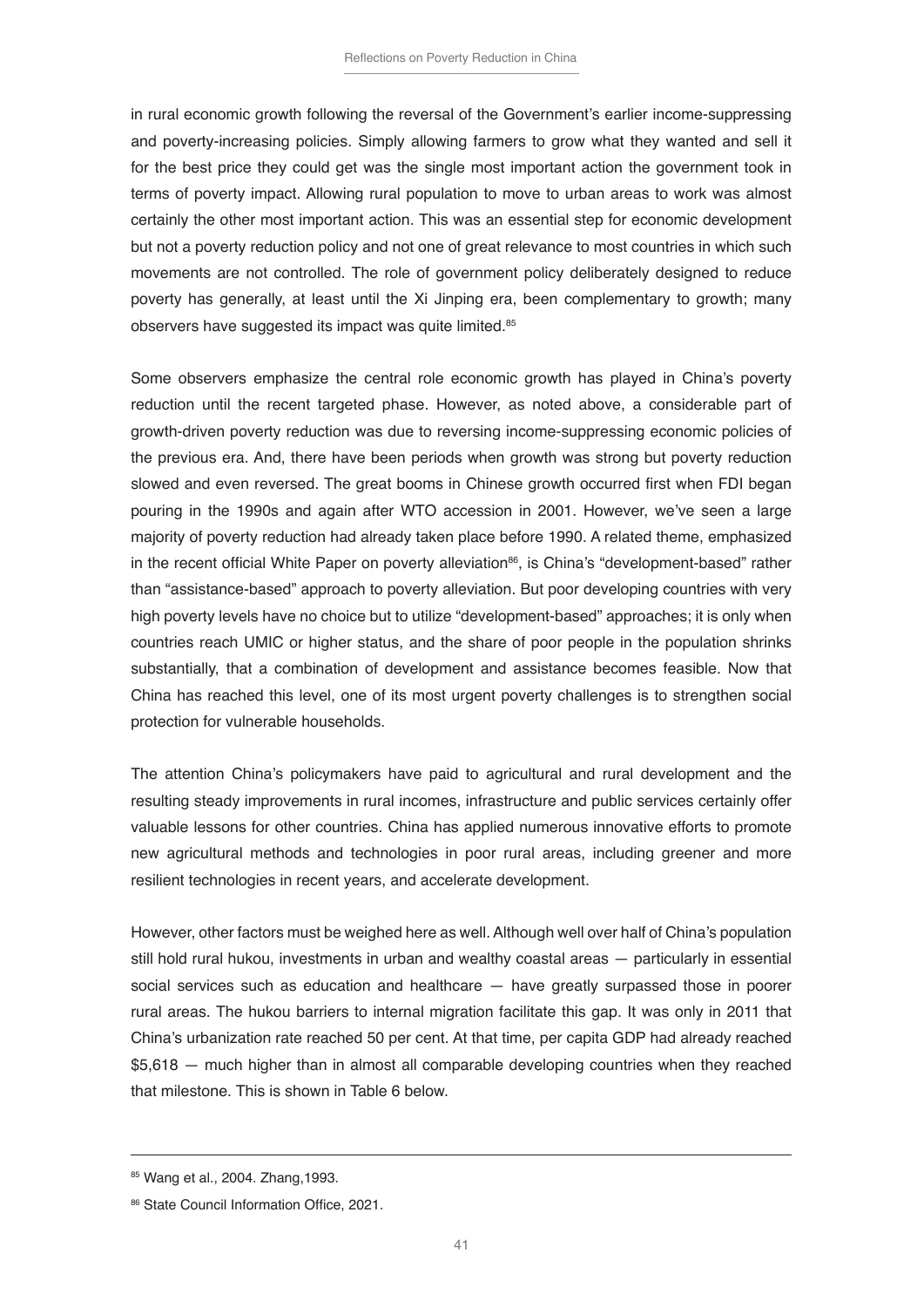| <b>Country</b>      | Year | P.C. GDP   |
|---------------------|------|------------|
| <b>China</b>        | 2011 | 5,618.13   |
| <b>Brazil</b>       | 1964 | 261.67     |
| <b>Indonesia</b>    | 2011 | \$3,643.04 |
| <b>Malaysia</b>     | 1991 | \$2,653.00 |
| <b>Mexico</b>       | 1960 | 345.23     |
| <b>ROK</b>          | 1977 | \$1,055.88 |
| <b>South Africa</b> | 1987 | \$2,582.50 |
| <b>Turkey</b>       | 1984 | \$1,246.83 |

**Table 6: Year and per-capita GDP when urbanization rate Surpassed 50 per cent, various countries<sup>87</sup>**

These numbers reflect China's sustained control of urbanization flows even as its economy grew rapidly. This is even clearer when we note China's headline urbanization rate is based on residence — not hukou status. As of 2020, when residence-based measures of urbanization in China reached 63.89 per cent, the portion of China's people with urban hukou and all its benefits was only 45.4 per cent; the gap represents migrants living in urban areas holding rural hukou.<sup>88</sup> China's investments in improving the welfare of its rural population can be seen as the flipside of still-tight controls over their right to leave the countryside and obtain better lives elsewhere. Thus, while extreme rural poverty has been sharply reduced, urban-rural and interregional development gaps are still vast and are, in part, rooted in structural barriers created by government policy. If China does not address these structural barriers, and if China retains so vast and relatively deprived a rural population, the relevance of China's rural development and revitalization policies for other countries will be significantly lessened. From this perspective, the relocation-based poverty alleviation program could be seen as a top-down urbanization process that denied participating households the chance to choose to relocate on their own, if they wished, to other and more prosperous parts of the country.

It is also easy to too-casually dismiss as irrelevant certain aspects of China's experience that seem beyond the capacity of other developing countries. Local governments have played a central role in China's post-1978 development and poverty reduction — but how many developing countries have both strong local governments and a strong enough administrative systems to

<sup>87</sup> World Bank, 2021.

<sup>88</sup> National Bureau of Statistics, 2021. The release notes that urban population data come from the census and hukou data are reported by the Ministry of Public Security.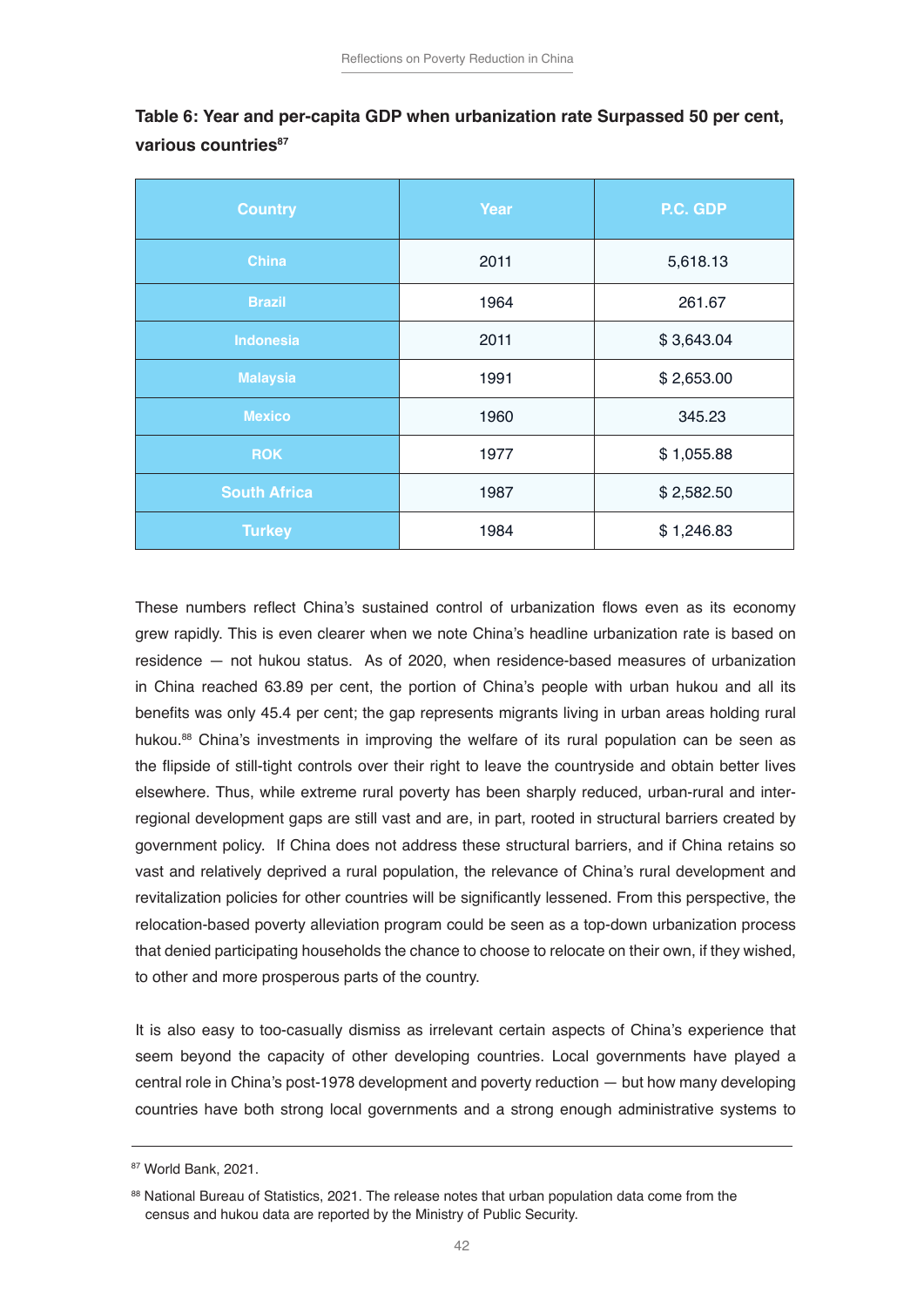allow central government to monitor and guide them while encouraging their initiative? China has just approved its 14th five-year plan, with a brand-new set of targets for governments at all levels. What developing countries' national governments can set even one or two targets for all their local governments — let alone scores of targets? China has been governing itself well for thousands of years and has taken that legacy even further in constructing the parallel party and government structures that govern China today; all of that remarkable tradition contributes to today's progress. And, yet, strengthening local governments and planning/co-ordinating functions are undoubtedly vitally important for poverty reduction in other countries however challenging they might be.

If we narrow the question to look specifically at the targeted poverty reduction campaign of recent years' achievements, in which government policy was consistent and clear, it is still challenging to assess the applicability of China's experience for other countries.

To be sure, there are many useful lessons to be learned at the technical and sectoral levels. China's constant experimentation with agricultural and agro-industrial development in very poor and remote areas has yielded valuable experience in improving access to markets and building value chains through e-commerce, public-private partnerships, farmer cooperatives, inclusive finance and others. China's determination to connect even the poorest rural regions to electric, transport, clean water and now internet infrastructure grids has played a big role in poverty alleviation. China is now addressing the environmental challenges of building resilience to climate change, improving sustainable natural resource management and accumulating important and useful knowledge in so doing. Exchanges of this and other experiences at the technical and local government levels would be a very worthwhile endeavor.

At the same time, as China faces the next generation of challenges in its new, post-Xiaokang era, there are many areas in which China can learn from other countries — such as in social protection for excluded groups, including informal sector workers, and in the pressing challenge of a rapidly ageing population. Poverty alleviation is a global agenda in which all have work to do and in which exchanges.

At the macro policy level, Xi Jinping has made clear he views the success of his poverty eradication campaign to demonstrate the strong capacity of China's governance under the CCP — particularly the capacity to achieve difficult long-term goals. In this paper, we have seen what he is referring to: massive mobilization of resources from all sources, intensive monitoring at every level of government and the relentless drive to do whatever was needed to reach the target by the specified date. However, questions inevitably arise regarding the cost-effectiveness and sustainability of such an approach — especially given the narrow static definition of poverty applied. Could a significant portion of these resources have achieved better outcomes, at least, if applied toward anti-poverty programs aiming at longer-term results? What outcomes would these resources have achieved if applied toward universal social protection systems or, in 2020, greater relief for vulnerable groups affected by COVID-19?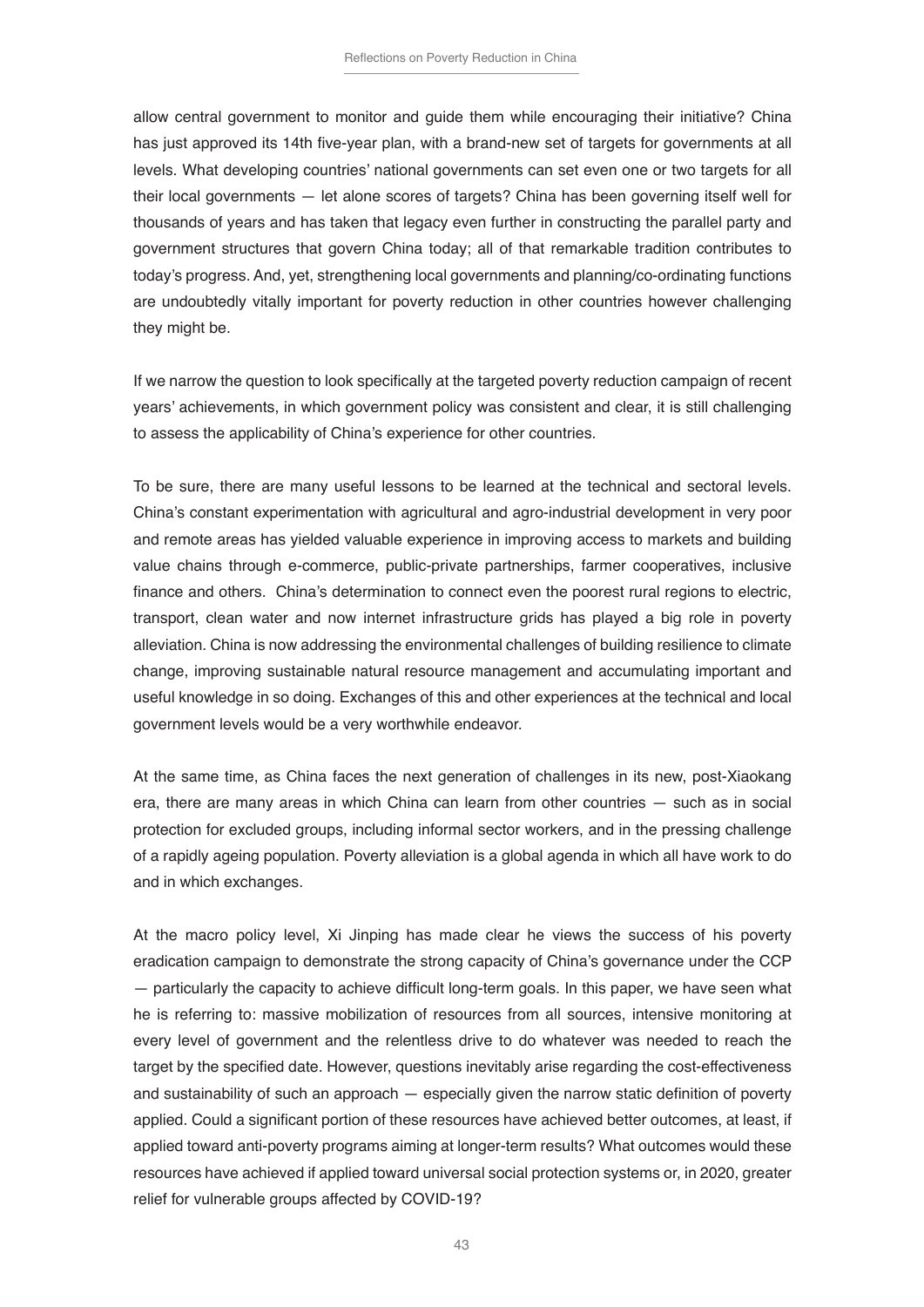The relevance of China's model for other developing countries, and for organizations looking to assist them, is reduced by the uniqueness of the very governance system being touted. The ability to mobilize public and private enterprises to join in, the ability to set and achieve a target of uplifting roughly 10 million<sup>89</sup> poor people from their original homes to new ones, the ability to send out millions of government staff to set and oversee the campaign — all these are unique to China and to China's system of governance. Mass mobilization and campaign-style approaches to challenges have been a hallmark of CCP rule throughout its history. However, the mixed record of results that such an approach has achieved — both the massive famine of the Great Leap Forward and the great improvements in rural welfare of the targeted poverty alleviation campaign — also raise questions about its usefulness as a model for others.

The Government of China cites the country's triumph in containing COVID-19 as a second major illustration of the superiority of their governance system — in addition to poverty reduction. There are interesting similarities between these two triumphs. Dr. Minxin Pei recently released a new paper entitled Grid Management: China's Latest Institutional Tool of Social Control <sup>90</sup>. He draws heavily on China's remarkably successful experience containing COVID-19 to analyze how the CCP, under Xi Jinping, has reformed and strengthened its capacity to monitor and direct activity at the grassroots level. This capacity has also played a large role in successfully lifting 90 million poor people out of poverty in eight years, as we have seen, with intense grassroots implementation of the central directives. This includes, for example, making a local official personally responsible for improvements in the welfare of each poor household.<sup>91</sup> However, this is another aspect of this campaign that would not necessarily be seen as desirable in many countries and would not be easily replicable even if attempted.

Chinese leadership is undoubtedly correct: it's impossible to separate the remarkable success of the targeted poverty alleviation campaign from the system that enabled it. This is a source of national pride but it is also precisely why it is difficult to identify big policy lessons for others. Nevertheless, an effort to objectively analyze and understand China's experience and thoughtfully identify pieces that are relevant to others, on a case-by-case basis, is certainly worthwhile and necessary.

<sup>89 9.98</sup> million people were included in the poverty alleviation by relocation program according to official data.

<sup>90</sup> Pei, 2021.

<sup>91</sup> State Council Information Office, 2021.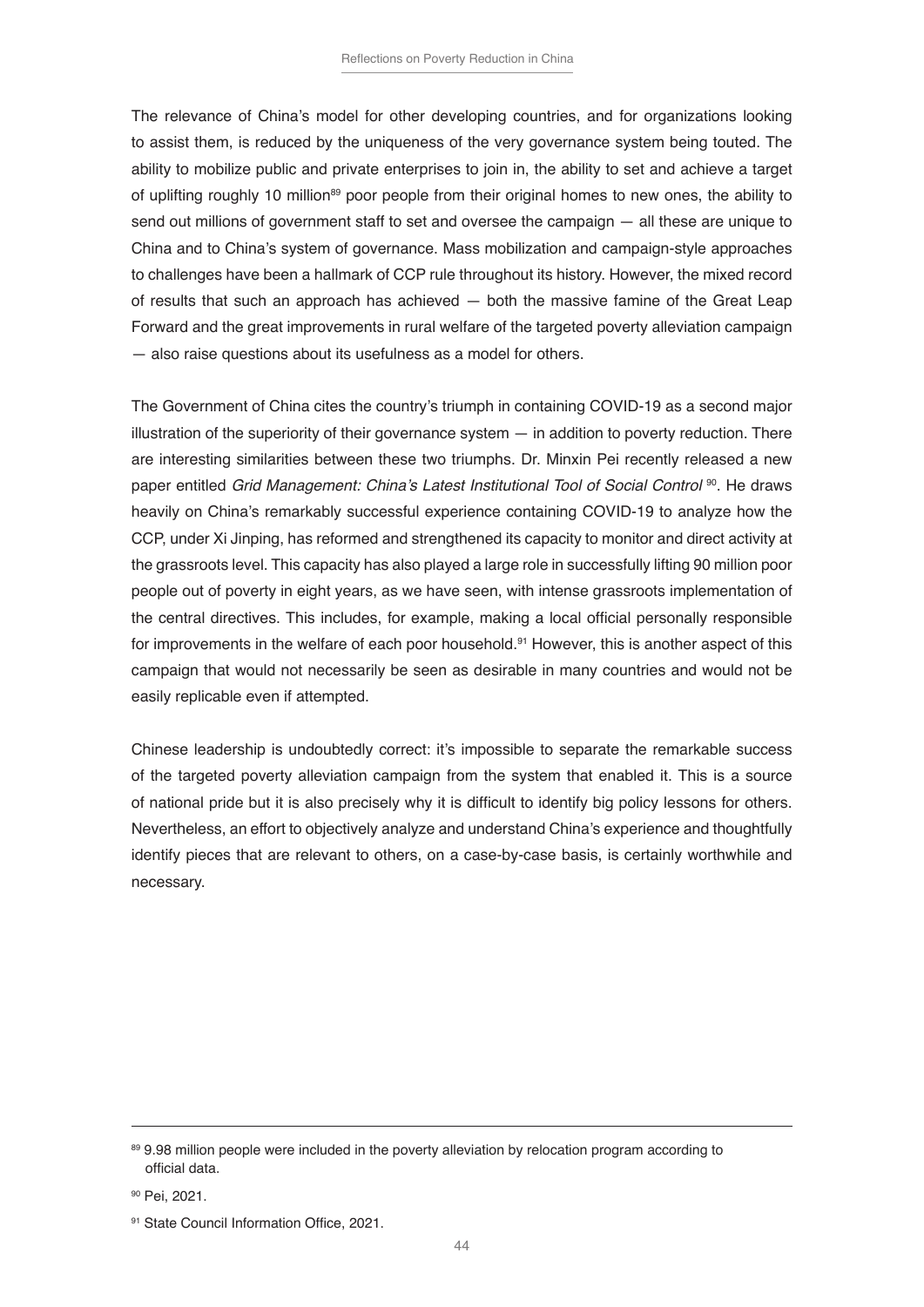### **Bibliography**

- Alkire, S. (2011) "Applications of the AF Methodology: MPI, Mexico, and Colombia". Microsoft PowerPoint - OPHI-HDCA SS11 - Case Studies MPI, Mexico, Colombia [Compatibility Mode] (accessed online on 3/4/2021)
- Ang, Y. (2016). *How China escaped the poverty trap*. Cornell University Press.
- Batson, A. (2020, July 6). China's security fears and the Cold War economy. Andrew Batson's Blog.

https://andrewbatson.com/2020/07/06/chinas-security-fears-and-the-cold-war-economy/

- Batson, A. (2020, August 9). What would it have cost China to support household incomes? Andrew Batson's Blog. https://andrewbatson.com/2020/08/09/what-would-it-have-cost-china-to-support[household-incomes/?fbclid=IwAR0dcwU2jlm0fFk9MkttCDKFaWYduuSOKLW2cNsAyEib](https://andrewbatson.com/2020/08/09/what-would-it-have-cost-china-to-support-household-incomes/?fbclid=IwAR0dcwU2jlm0fFk9MkttCDKFaWYduuSOKLW2cNsAyEib62qk-u0f1NScKh4) 62qk-u0f1NScKh4
- Beijing Yilian Legal Aid and Research Center for Labor. (2021). 2020 annual research report on protection of rights of workers in new modes of employment. [http://www.yilianlabor.cn/ yanjiu/2021/1909.html](http://www.yilianlabor.cn/yanjiu/2021/1909.html)
- Chen, S., & Ravallion, M. (2020, November 1). Reconciling the conflicting narratives on poverty *in China*. National Bureau of Economic Research. [https://www.nber.org/papers/w28147#:~:text=The%20widely%20held%20view%20](https://www.nber.org/papers/w28147#:~:text=The%20widely%20held%20view%20 that,to%20reconcile%20the%20conflicting%20findings.) that,to%20reconcile%20the%20conflicting%20findings.
- Chen, Y., Fan, Z., Gu, X., & Zhou, L. (2020). Arrival of young talent: The send-down movement and rural education in China. *American Economic Review*, 110(11) 3393-3430. https://doi.org/10.1257/aer.20191414
- China Global Television Network. (2021, February 25). China's national rural revitalization bureau officially opens. https://news.cgtn.com/news/2021-02-25/China-s-national-rural-revitalization-bureauofficially-opens-YaEkilnvBS/index.html
- China.org.cn. (n.d.) The first five-year plan. http://www.china.org.cn/english/MATERIAL/157602.htm
- China.org.cn (2001, October 15). White paper issued on rural poverty-relief. http://www.china.org.cn/english/2001/Oct/20414.htm
- China International Center for Economic and Technical Exchanges, United Nations Development Programme, United Nations Children's Fund, United Nations Population Fund, United Nations Resident Coordinator Office .(2020). Socioeconomic impact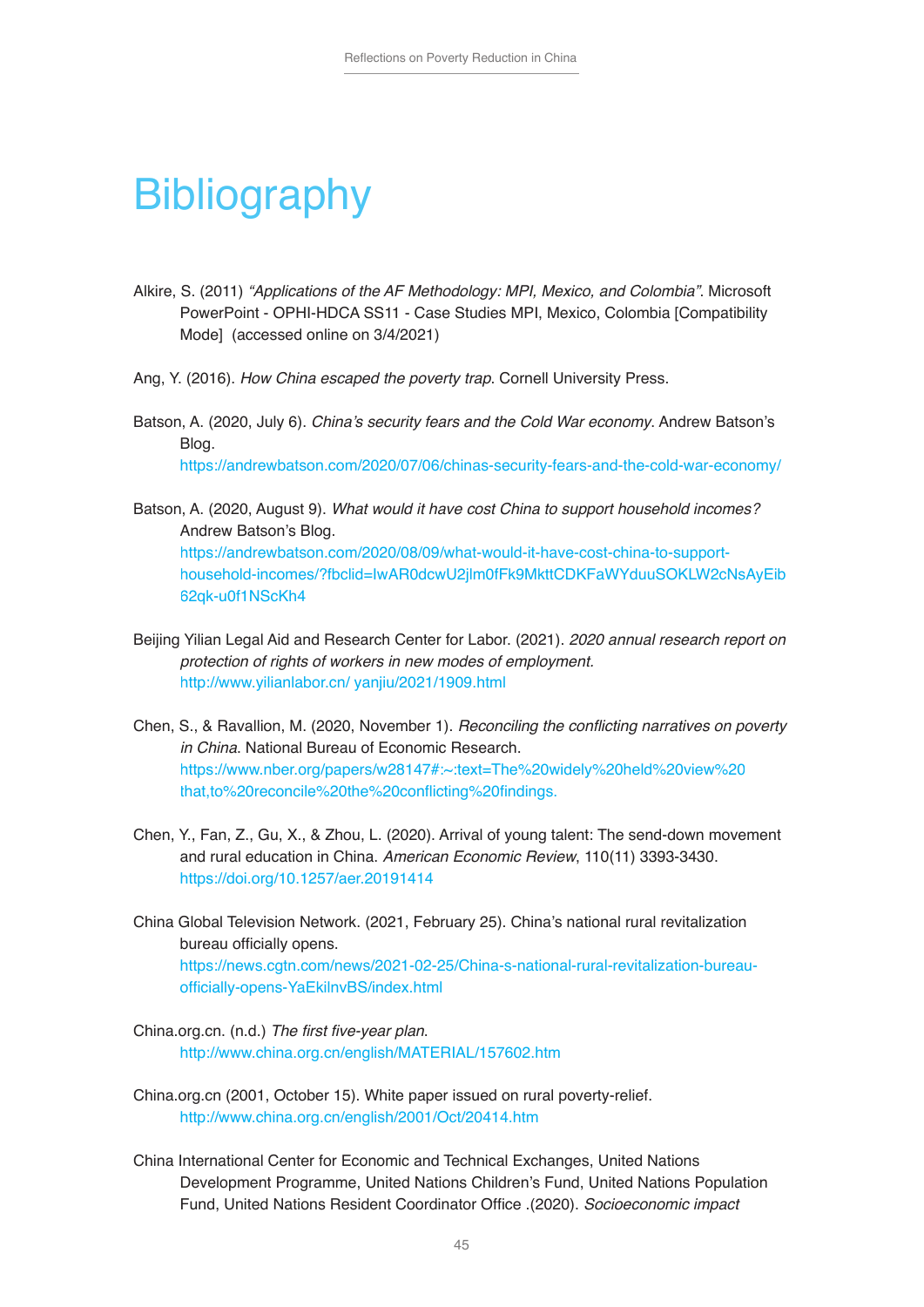assessment of the COVID-19 pandemic in poverty areas. http://www.un.org.cn/uploads/20210113/9688970b1d1c2c1a5edddb775ef80d3d.pdf

- Cui, E. (2020, May 25). The truth about unemployment. Gavekal Dragonomics. [https://research.gavekal.com/search-result?search=the+truth+about+unemployment&fr=](https://research.gavekal.com/search-result?search=the+truth+about+unemployment&fr= &to=&au%5B%5D=38&selectItemau%5B%5D=38&items_per_page=100) &to=&au%5B%5D=38&selectItemau%5B%5D=38&items\_per\_page=100
- Edgerton-Tarpley, K. (2017, March 1). Famines in imperial and modern China. in Oxford Research Encyclopedia of Asian History. Published online March, 2017. https://doi.org/10.1093/acrefore/9780190277727.013.133
- Edgerton-Tarpley, K. (2021, April 1). *Pictures to draw tears from iron*: The north China famine of 1876-1879. Massachusetts Institute of Technology. https://visualizingcultures.mit.edu/tears\_from\_iron/tfi\_essay.pdf
- EU-China Social Protection Reform Project. (2019). *Component One: Key social security issues*  during the 14th five-year plan period. Report published in July 2019. Team Director: Professor Song Xiaowu, China Income Distribution Institute, Team Members: Liu Hao, Ji Ning, Xing Wei, Zhang Luqin, Guan Bo, Weng Renmu, Wang Haotian
- Freije, S., Hofman, B., & Johnston, L. (2020, January 2). China's economic reforms, poverty reduction and the role of the World Bank: 1978-2018. Social Science Research Network. https://papers.ssrn.com/sol3/papers.cfm?abstract\_id=3501983
- Guan, S. (2021, April 26). Tainted lifting of poverty hats don't harm the local people. China Economic Net. http://views.ce.cn/view/ent/202104/26/t20210426\_36510360.shtml
- Hawkes, D. (1959). Ch'u Tz'u: The songs of the South: An ancient Chinese anthology. Oxford University Press.
- Hung, H. (2011). Protest with Chinese Characteristics: Demonstrations, Riots, and Petitions in *the Mid-Qing Dynasty*. Columbia University Press.
- Hunan Provincial Peoples Government (2021, April 26). Hunan's answer to poverty alleviation: Comprehensive victory wins in "precision". 脱贫攻坚湖南答卷|全面胜利 赢在"精准"-湖南 省人民政府门户网站 (hunan.gov.cn)
- International Monetary Fund. (2021, January 8). People's Republic of China: 2020 article IV consultation-press release; staff report; and statement by the executive director for the People's Republic of China. https://www.imf.org/en/Publications/CR/Issues/2021/01/06/Peoples-Republic-of-China-2020-Article-IV-Consultation-Press-Release-Staff-Report-and-49992
- Janku, A. (2001). The north-China famine of 1876-1879: Performance and impact of a nonevent. Heidelberg University. http://www.sino.uni-heidelberg.de/conf/symposium2.pdf
- Lardy, N. (1983). Agriculture in China's modern economic development. Cambridge University Press.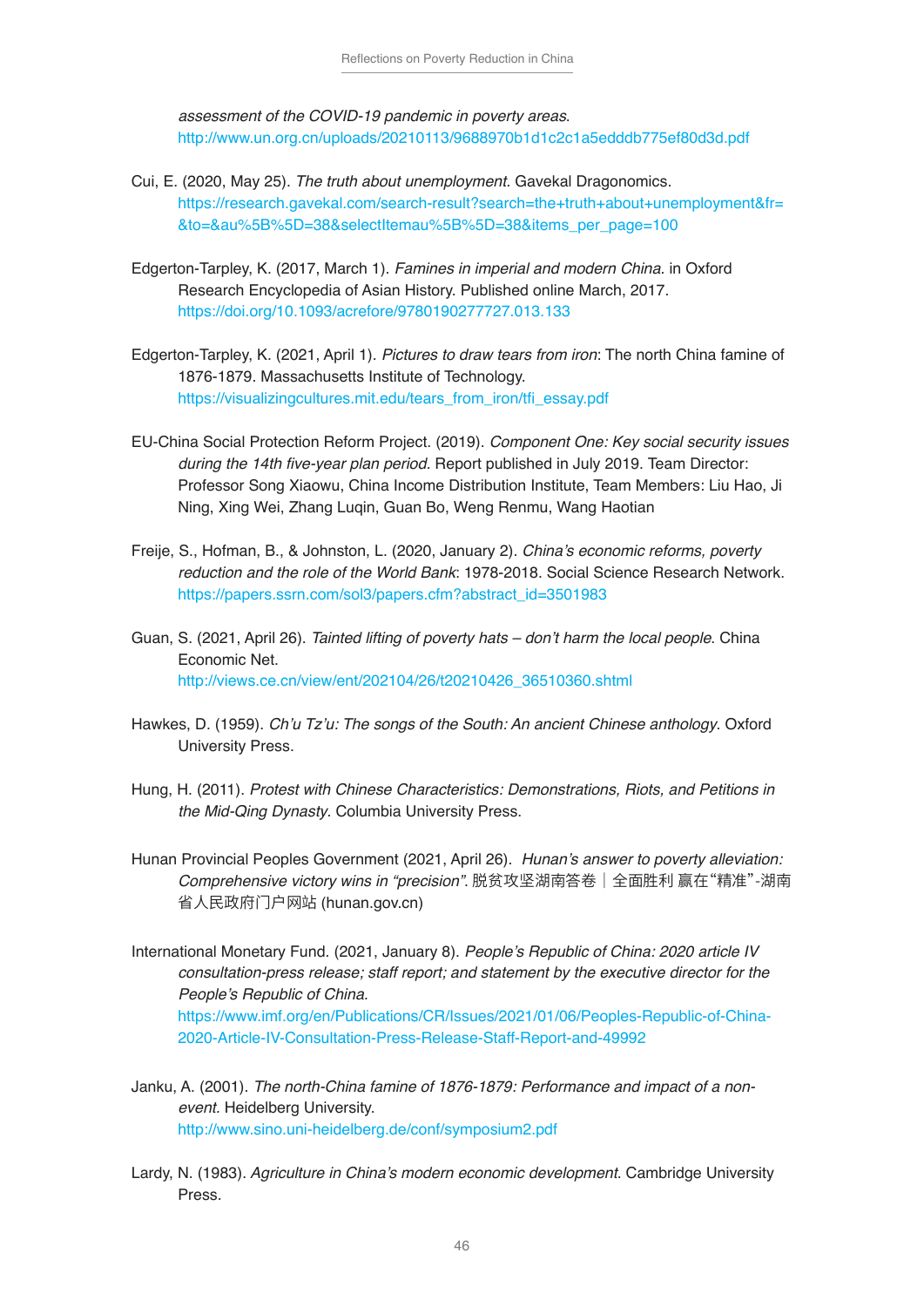- Li, S., Zhan, P., & and Shen, Y. New patterns in China's rural poverty. In Sicular, T., Li, S., Yue, X., & Sato, H. (Eds.), Changing Trends in China's Inequality. Oxford University Press.
- Ling, G. (2021, April 14). CCP 100th anniversary founding the new version of party history revises its evaluation of Mao Zedong's 30 years and tones down the Cultural Revolution. Duowei News. 中共建党百年|新版党史重评毛泽东时代30年淡化文革|多维新闻|中国 (dwnews.com) [https://www.dwnews.com/%E4%B8%AD%E5%9B%BD/60236579/%E6%98%A5](https://www.dwnews.com/%E4%B8%AD%E5%9B%BD/60236579/%E6%98%A5 %E7%A7%8B%E7%AC%94%E4%B8%AD%E5%85%B1%E5%BB%BA%E5%8 5%9A%E7%99%BE%E5%B9%B4%E9%87%8D%E6%96%B0%E5%AE%9A% E4%B9%89%E6%AF%9B%E6%B3%BD%E4%B8%9C%E6%97%B6%E4%BB%A330%E5%B9%B4) %E7%A7%8B%E7%AC%94%E4%B8%AD%E5%85%B1%E5%BB%BA%E5%8 5%9A%E7%99%BE%E5%B9%B4%E9%87%8D%E6%96%B0%E5%AE%9A% E4%B9%89%E6%AF%9B%E6%B3%BD%E4%B8%9C%E6%97%B6%E4%B-B%A330%E5%B9%B4
- Narayan, D., & Petesch, P. (Eds.). (2007). Moving out of poverty, volume 1: Cross-disciplinary perspectives on mobility. World Bank and Palgrave Macmillan.
- National Bureau of Statistics. (1980, March 1). Agricultural statistical materials for 30 years since the founding of wew China, 1949-1979. cited in Wikipedia and in other online sources but not accessible online. https://en.wikipedia.org/wiki/Chinese\_Land\_Reform
- National Statistics Bureau of China. (2019). *Report on the economic and social development*  achievements in the 70 years since the founding of New China.
- National Statistics Bureau of China. (2021, May 11). *Main data of the seventh national*  population census press release. http://www.stats.gov.cn/english/PressRelease/202105/t20210510\_1817185.html
- National Statistics Bureau of China. (2021, May 11). Communiqué of the seventh national population census  $[1]$  (No. 7)– Urban and rural population and floating population. http://www.stats.gov.cn/english/PressRelease/202105/t20210510\_1817192.html
- Owen, S. (2016). The poetry of Du Fu. De Gruyter Mouton. https://doi.org/10.1515/9781501501890
- Pan, J. (2020). Welfare for autocrats: How social assistance in China cares for its rulers. Oxford University Press.
- Pei, M. (2021, March 1). Grid management: China's latest institutional tool of social control. China Leadership Monitor. https://www.prcleader.org/pei-grid-management
- People's Daily Online (2017, September 6). The set of five measures for poverty alleviation. http://theory.people.com.cn/n1/2017/0906/c413700-29519523.html
- Ravallion, M. (2021, January 1). Poverty in China since 1950: A counterfactual perspective. National Bureau of Economic Research. https://www.nber.org/papers/w28370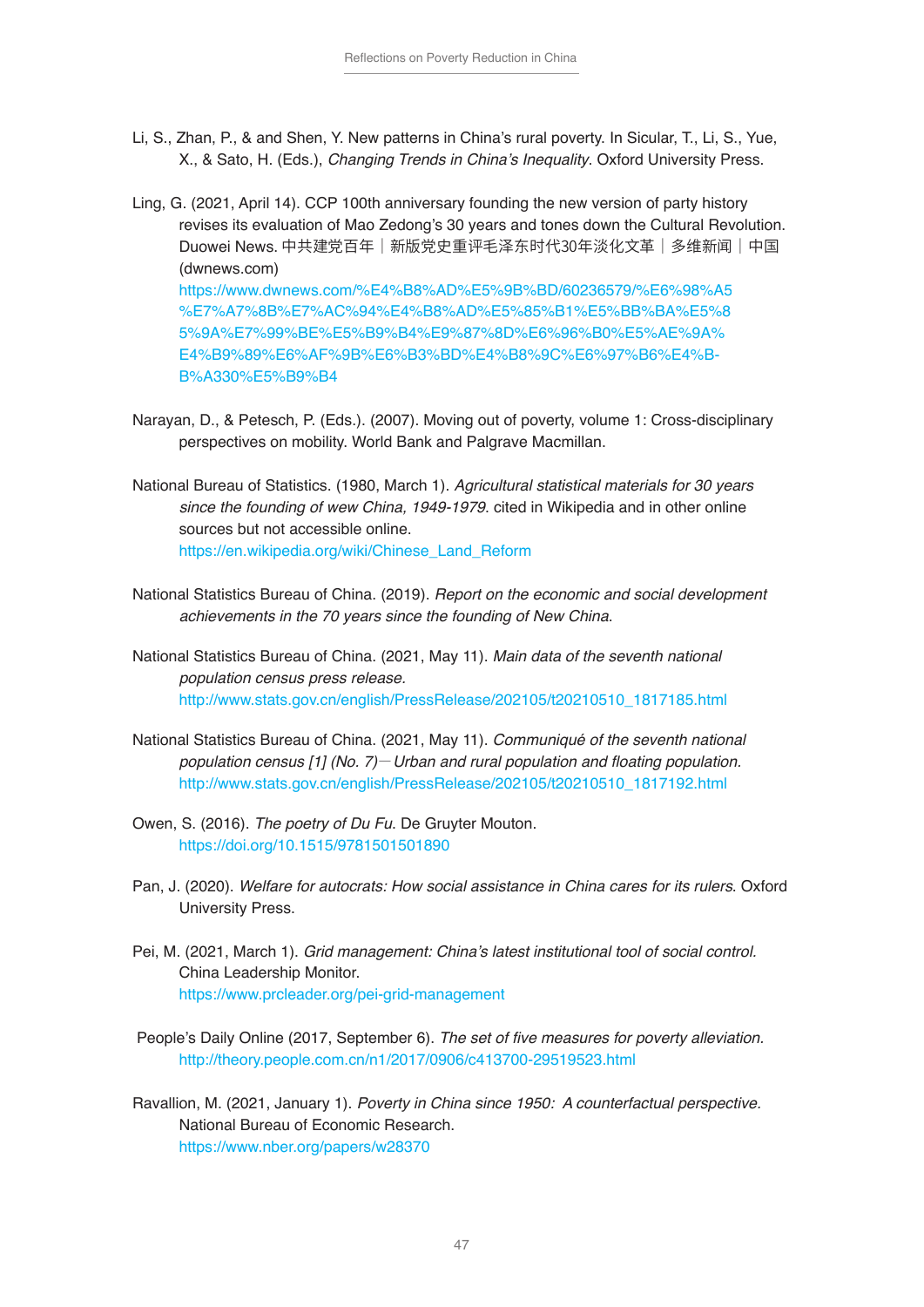- RBA, (2019) Unpublished note on recent developments in China's agricultural sector by consultants to the China offices of the Rome-based United Nations agencies.
- Sapkota, N., Wang, S., & Wu, G. (2017). Poverty reduction and development: National strategies and a case study of ADB-funded pilot project in Nayong County in Guizhou Province, People's Republic of China. Asian Development Bank. https://www.adb.org/sites/default/files/publication/386051/eawp-10.pdf
- Schak, D. (2009). Poverty. In G. Scribner (Eds.), Encyclopedia of modern China. Charles Scribner's Sons.
- Schmitz, R. (2017, January 17). Who's lifting Chinese people out of poverty?. National Public Radio. https://www.npr.org/sections/goatsandsoda/2017/01/17/509521619/whos-lifting-chinesepeople-out-of-poverty
- Shen, Y., & Li, S. (2020, March). How should a relative poverty standard be set? (original Chinese title: "如何确定相对贫困标准") Journal of South China Normal University (Social Science Edition) 1(2), 91-101. [https://caod.oriprobe.com/articles/58428569/ru\\_he\\_que\\_ding\\_xiang\\_dui\\_pin\\_kun\\_biao\\_](https://caod.oriprobe.com/articles/58428569/ru_he_que_ding_xiang_dui_pin_kun_biao_ zhun______ji.htm) zhun *ji.htm*
- Smil, V. (1999). China's great famine: 40 years later. The BMJ, 319(7225), 1619–1621. https://doi.org/10.1136/bmj.319.7225.1619
- State Council Information Office (of China). (2011, November 16). New Progress in Development-Oriented Poverty Reduction Program for Rural China. [http://english.www.gov.cn/archive/white\\_paper/2014/09/09/content\\_281474986284672.](http://english.www.gov.cn/archive/white_paper/2014/09/09/content_281474986284672.htm) htm
- State Council Information Office (of China), (2016, November 23), "Notification Regarding the Release of the 13th Five-year Plan Poverty Alleviation Programme" in Chinese at http://www.gov.cn/zhengce/content/2016-12/02/content\_5142197.htm
- State Council Information Office (of China). (2021, April 6). Poverty alleviation: China's experience and contribution. http://www.china.org.cn/china/2021-04/06/content\_77381129.htm
- Tawney, R. H. (1932). Land and labour in China. Harcourt Brace & Co. https://doi.org/10.2307/2224482
- The Economist. (2017, October 12). For Asia, the path to prosperity starts with land reform. https://www.economist.com/asia/2017/10/12/for-asia-the-path-to-prosperity-starts-withland-reform
- United Nations Department of Economic and Social Affairs. (n.d.). Goal 1 targets and indicators. https://sdgs.un.org/goals/goal1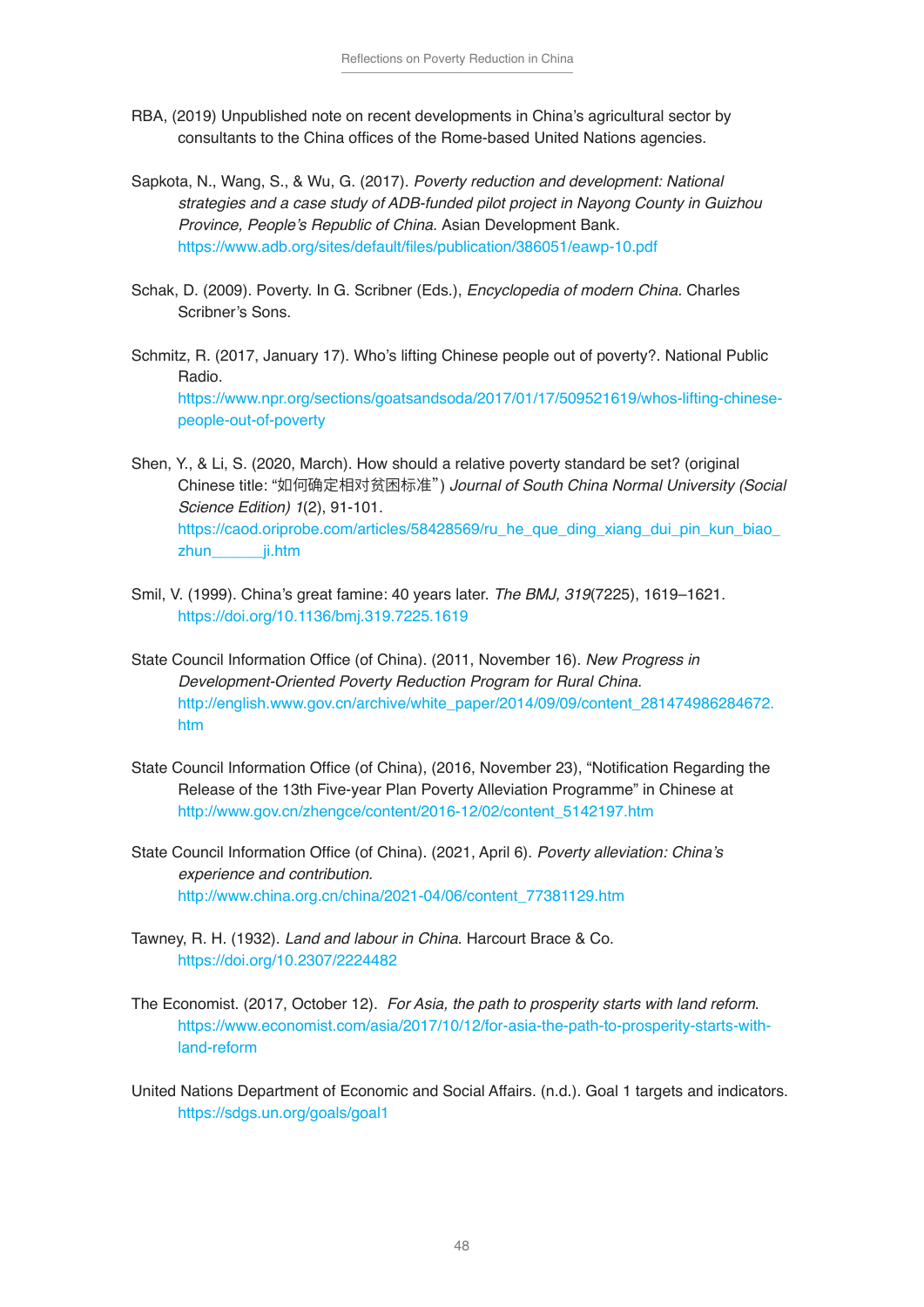United States Department of State (2021, March 18.) Secretary Antony J. Blinken, National Security Advisor Jake Sullivan, Director Yang and State Councilor Wang at the top of their meeting.

https://www.state.gov/secretary-antony-j-blinken-national-security-advisor-jake-sullivanchinese-director-of-the-office-of-the-central-commission-for-foreign-affairs-yang-jiechiand-chinese-state-councilor-wang-yi-at-th/

- Wang, F. (2013). Characteristics and prospect of China's urbanization development. International Union for the Scientific Study of Population. https://iussp.org/sites/default/files/event\_call\_for\_papers/Characteristics%20and%20 [Prospect%20of%20China%27s%20Urbanization%20Development--Wang%20Fang\\_0.](https://iussp.org/sites/default/files/event_call_for_papers/Characteristics%20and%20 Prospect%20of%20China%27s%20Urbanization%20Development--Wang%20Fang_0. pdf) pdf
- Wang, H., & Liang, J. (2014). Development in universalizing education during the "Cultural Revolution' and its historic recognition. Inner Mongolia Normal University Education Journal, 1(12) 1-4. http://caod.oriprobe.com/articles/43514752/\_wen\_ge\_\_shi\_qi\_nong\_cun\_pu\_ji\_jiao\_yu de\_fa\_zhan\_ji\_qi\_li\_shi\_ren\_shi.htm
- Wang, S., Zhou, L., & Ren, Y. (2004). The 8-7 national poverty reduction program in China: The national strategy and its impact. World Bank. [http://documents1.worldbank.org/curated/en/539811468743714961/](http://documents1.worldbank.org/curated/en/539811468743714961/ pdf/307720CHA02081701see0also0307591.pdf) pdf/307720CHA02081701see0also0307591.pdf
- Wang, Y. (2020). China: Rapid assessment of the impact of COVID-19 on employment. International Labour Organization. [https://ilo.primo.exlibrisgroup.com/discovery/fulldisplay/alma995090693402676/41ILO\\_](https://ilo.primo.exlibrisgroup.com/discovery/fulldisplay/alma995090693402676/41ILO_ INST:41ILO_V2) INST:41ILO\_V2
- Will, P.E., Wong, B., & and Lee, J (Eds.). (1991). Nourish the people: The state civilian granary system in China 1650-1850. University of Michigan Press. https://doi.org/10.3998/mpub.19044
- Wong, R. B. (1991). Chinese traditions of grain storage. In Will, P.E., Wong, B., & and Lee, J (Eds.), Nourish the people: The state civilian granary system in China 1650-1850. University of Michigan Press. https://doi.org/10.3998/mpub.19044
- Wong, R. B. (1991). Qing granaries and late imperial history. In Will, P.E., Wong, B., & and Lee, J (Eds.), Nourish the people: The state civilian granary system in China 1650-1850. University of Michigan Press. https://doi.org/10.3998/mpub.19044
- Wong, R. B. (1991). Qing granaries and world history. In Will, P.E., Wong, B., & and Lee, J (Eds.), Nourish the people: The state civilian granary system in China 1650-1850. University of Michigan Press. https://doi.org/10.3998/mpub.19044
- World Bank (2020, October 5) "Middle Income Countries An Overview" https://www.worldbank.org/en/country/mic/overview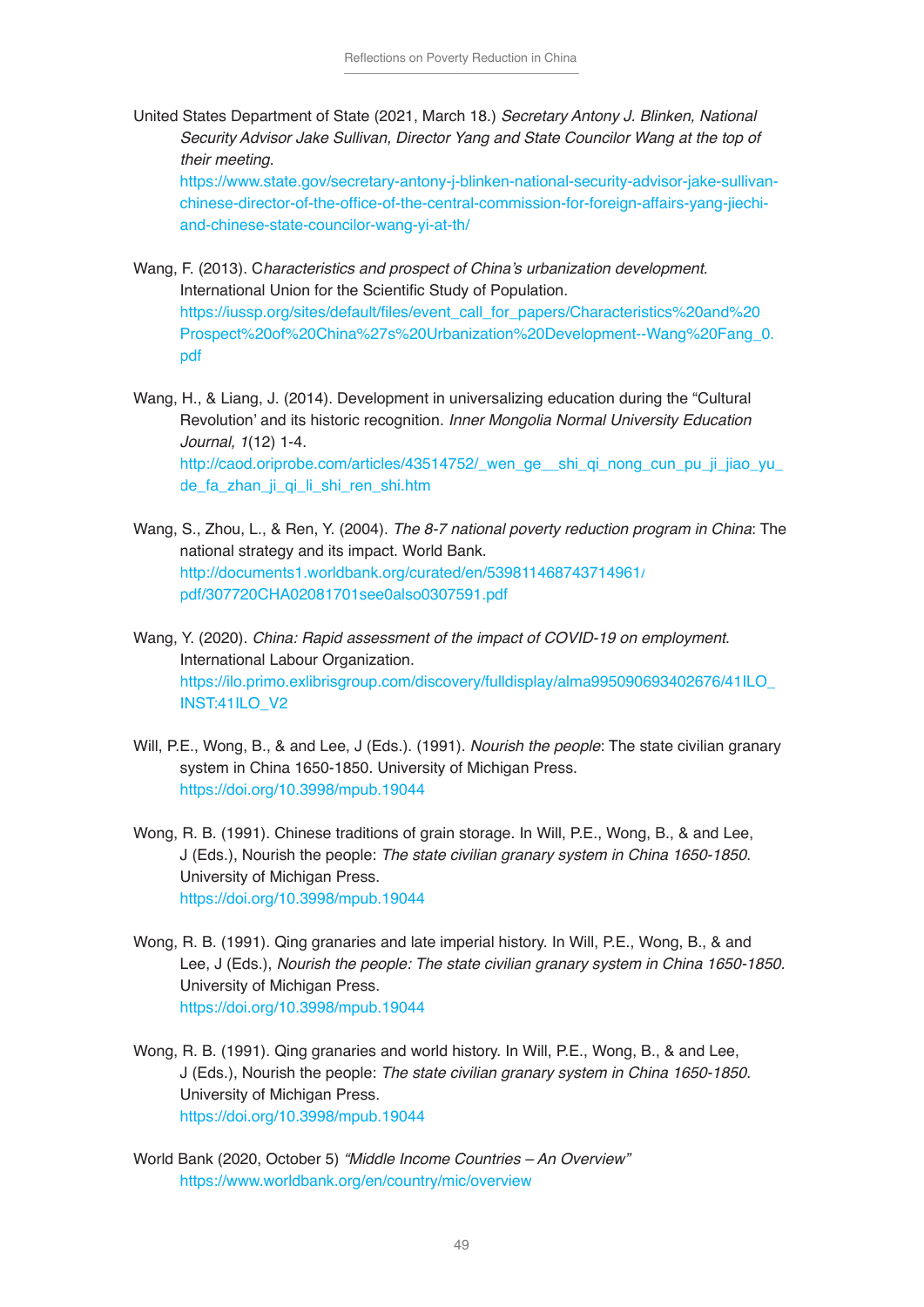- World Bank. (2021). The World Bank in China. https://www.worldbank.org/en/country/china/overview
- World Bank Group. (2021). World bank open data. https://data.worldbank.org/
- World Bank Group & Development Research Center of the State Council of the People's Republic of China. (2019)., Innovative China: New drivers of growth. World Bank. http://hdl.handle.net/10986/32351
- Wu, G. (2019, October 19). Ending poverty in China: What explains great poverty reduction and a simultaneous increase in inequality in rural areas?. World Bank Blogs. https://blogs.worldbank.org/eastasiapacific/ending-poverty-in-china-what-explains-greatpoverty-reduction-and-a-simultaneous-increase-in-inequality-in-rural-areas
- Xia, M. (2008). Natural disasters and rural society during the Republic of China era. China Modern History Research Institute of Central China Normal University. http://zgjds.ccnu.edu.cn/info/1015/2374.htm
- Xinhua News Agency (2021, March 11). China embarks on new journey toward socialist modernization as key blueprint approved. China.org.cn. [http://www.china.org.cn/china/2021-03/11/content\\_77299157.htm](http://www.china.org.cn/china/2021-03/11/content_77299157.htm)
- Xinhua News Agency. (2021, February 27). Xi stresses high-quality, sustainable development of social security. SHINE News. https://www.shine.cn/news/nation/2102275200/
- Yang, J., Wang, S., & Dewina, R. (2020, March 5). Taking the pulse of poverty and inequality in Thailand. World Bank. https://www.worldbank.org/en/country/thailand/publication/taking-the-pulse-of-povertyand-inequality-in-thailand
- Yimeng, Z. (2021, March 16). Urban-rural income gap continues narrowing trend. China Daily. http://www.chinadaily.com.cn/a/202103/16/WS605046afa31024ad0baaf81a.html
- Zhang, A. (1993). Poverty alleviation in China: Commitment, policies and expenditures. United Nations Development Programme. http://hdr.undp.org/sites/default/files/amei\_zhang\_0.pdf
- Zhu, J., & Wang, H. (2021, April 30). *Precise targeted poverty alleviation: The magic weapon for success in poverty eradication*. People's Daily Online. http://politics.people.com.cn/n1/2021/0430/c1001-32092437.html
- Zhu, N., & Luo, X. (2008). The impact of remittances on rural poverty and inequality in China. World Bank. https://openknowledge.worldbank.org/handle/10986/6597?show=full#:~:text=The%20

[Impact%20of%20Remittances%20on%20Rural%20Poverty%20and,using%20the%20](https://openknowledge.worldbank.org/handle/10986/6597?show=full#:~:text=The%20 Impact%20of%20Remittances%20on%20Rural%20Poverty%20and,using%20the%20 data%20of%20a%202002%20household%20survey.) data%20of%20a%202002%20household%20survey.